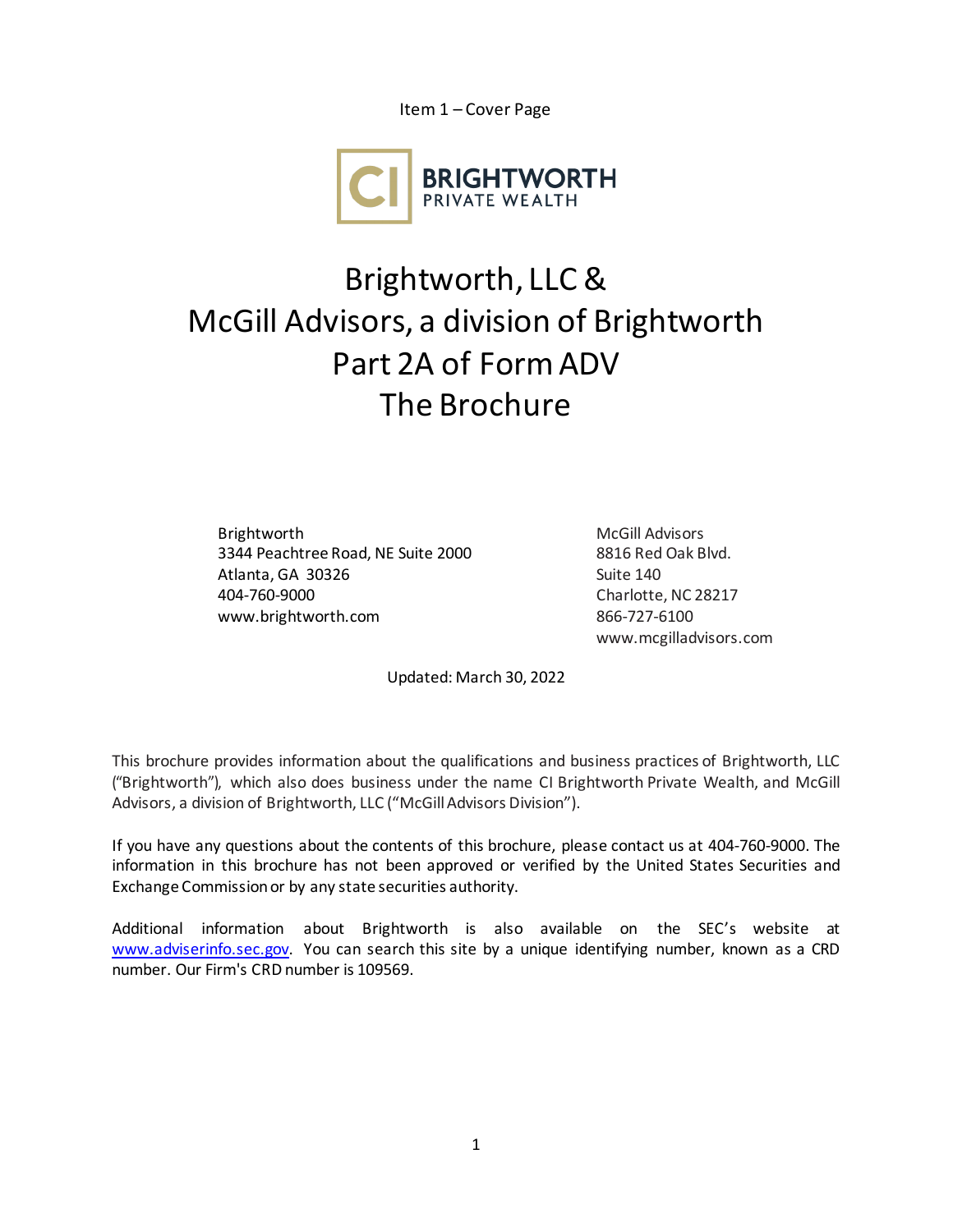### <span id="page-1-0"></span>**Item 2 - Material Changes**

Item 4 – We have revised our disclosures to reflect a new ownership structure. Brightworth is a wholly owned subsidiary of CI Private Wealth US, LLC (CI Private Wealth), an indirect majority-owned subsidiary of CI Financial Corp (CI or CI Financial) (TSX: CIX; NYSE: CIXX). CI Financial is an independent public company based in Canada offering global wealth management and asset management advisory services. None of CI Financial or CI private Wealth has a role in the day-to-day management of Brightworth.

Item 10 – Other Financial Industry Activities and Affiliations

- We have revised our disclosure to reflect financial industry affiliations as a result of our new ownership structure and affiliation with CI Financial and CI Private Wealth. CI Financial, through CI Private Wealth or other indirect subsidiaries, also owns other registered investment advisers, tax preparationservice companies, and financial services-related companies located in the U.S. and Canada (CI Affiliates). Some CI Affiliates manage or advise private funds, investment companies or other investment vehicles as disclosedin their respective Form ADVs.
- Brightworth operates independently of other CI Affiliates. Certain individuals of Brightworth sit on an informal advisory board of CI Private Wealth, which was created to inform executive management about business initiatives of the CI Private Wealth business. This advisory board is comprised of business leaders from various of the registered investment advisers owned by CI Private Wealth and does not have the power to control the management of Brightworth.
- Brightworth also has a referral arrangement withCI Canadian Affiliates: Assante Financial Management LTD (AFM), Assante Capital Management LTD (ACM), and CI Private Counsel LP, by its general partner, 6428827 Canada Inc. (CIPC), which are affiliated Canadian corporations or partnerships, respectively. They may refer clients that are based in the United States to Brightworth to serve as the U.S. Investment Advisor. They also have referral arrangements with other U.S. investment advisory firms and are not obligated to refer to Brightworth. Additionally, Brightworth is not obligated to take these referred individuals on as clients.

Item 18 - Additionally, effective 4/30/2021, Brightworth no longer has a financial arrangement with Fiduciary Network/Emigrant Bank.

### <span id="page-1-1"></span>**Item 3 - Table of Contents**

| Item 11 - Code of Ethics, Participation or Interest in Client Transactions and Personal Trading10 |  |
|---------------------------------------------------------------------------------------------------|--|
|                                                                                                   |  |
|                                                                                                   |  |
|                                                                                                   |  |
|                                                                                                   |  |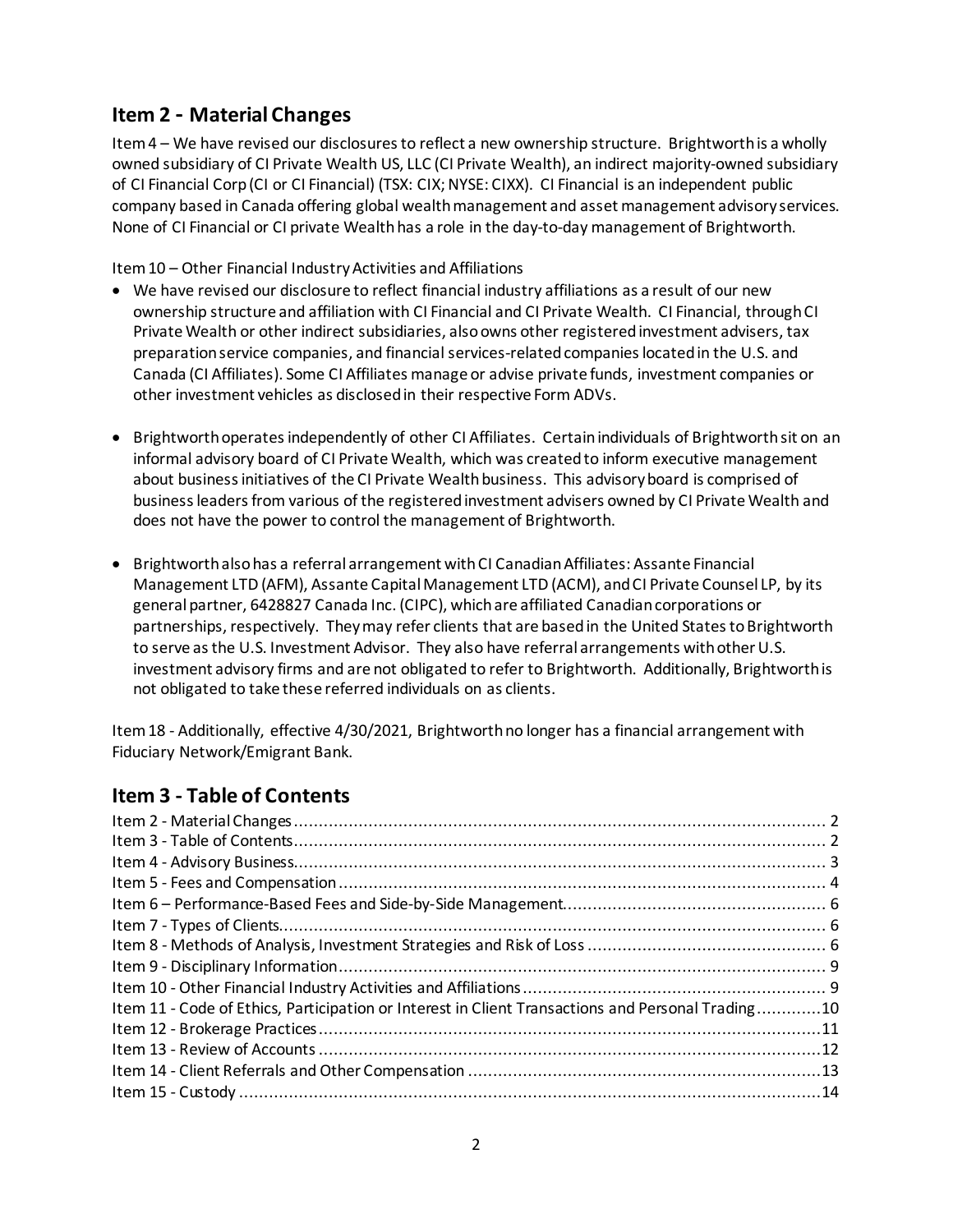### <span id="page-2-0"></span>**Item 4 - Advisory Business**

Brightworth is a fee-only financial firm that provides investment management services and wealth counsel to high-net-worth individuals, families, trusts, estates, charitable organizations, small business owners, pension plans and profit-sharing plans. Brightworth, LLC was founded in 1997 as Polstra & Dardaman, LLC and is located in Atlanta, Georgia. Brightworth also does business under the name McGill Advisors, a division of Brightworth, LLC with an office located in Charlotte, NorthCarolina, both of which are referred herein as "Brightworth" unless the disclosure is specific to either office location.

Brightworth is a wholly owned subsidiary of CI Private Wealth US, LLC (CI Private Wealth), an indirect majority-owned subsidiary of CI Financial Corp (CI or CI Financial) (TSX: CIX; NYSE: CIXX). CI Financial is an independent public company based in Canada offering global wealth management and asset management advisory services. None of CI Financial or CI private Wealth has a role in the day-to-day management of Brightworth.

Brightworth provides its clients with investment management services through which clients receive portfolios of carefully selected investments. We build our clients' investment portfolios based on (among other things) their cash flow situation, tax considerations, tolerance for risk and time horizon. Depending upon the size and goals of each client's portfolio, we will invest client assets in separate stock and bond accounts, mutual funds, exchange traded funds (ETFs) and private investment strategies (including hedge funds, private equity, and real estate). In limited circumstances, clients can place limited restrictions on investing in certain securities or types of securities (such as securities whose primary revenue comes from the manufacturing of alcohol or tobacco products).

Brightworth also offers wealth planning services, which address some or many aspects of the client's financial situation. Brightworth works with clients to determine their financial goals and objectives and develops planning strategies for the client to most effectively utilize their financial resources to achieve short and long-term financial objectives. Information we consider includes items such as a client's current financial status, financial goals, tax bracket and attitudes towards risk. Brightworth then reviews related documents supplied by the client and prepares a written wealth plan (the Wealth Plan).

The Wealth Plan will address the following areas, as applicable to each clients' personal needs and situation: identification of financial goals and objectives; current net worth statement; retirement planning; cash flow projections; risk management analysis; education funding analysis; business planning; tax planning; estate planning and federal estate tax analysis; charitable planning; and investment planning and asset allocation analysis.

Brightworth does not provide tax advice for our clients. Clients should consult with their accountant or other tax adviser regarding tax filings and/or estimated payments. Additionally, Brightworth does not provide legal advice or prepare legal documents. However, we work closely with our clients' estate planning attorneys and other advisors as necessary to assist in the implementation of their Wealth Plan. At the Client's request, Brightworth will perform risk management analyses for clients, but we do not provide specific analysis of existing property/casualty, medical, life, disability or long-term care insurance policies. At the request of the client, we can introduce them to a specialist in these areas.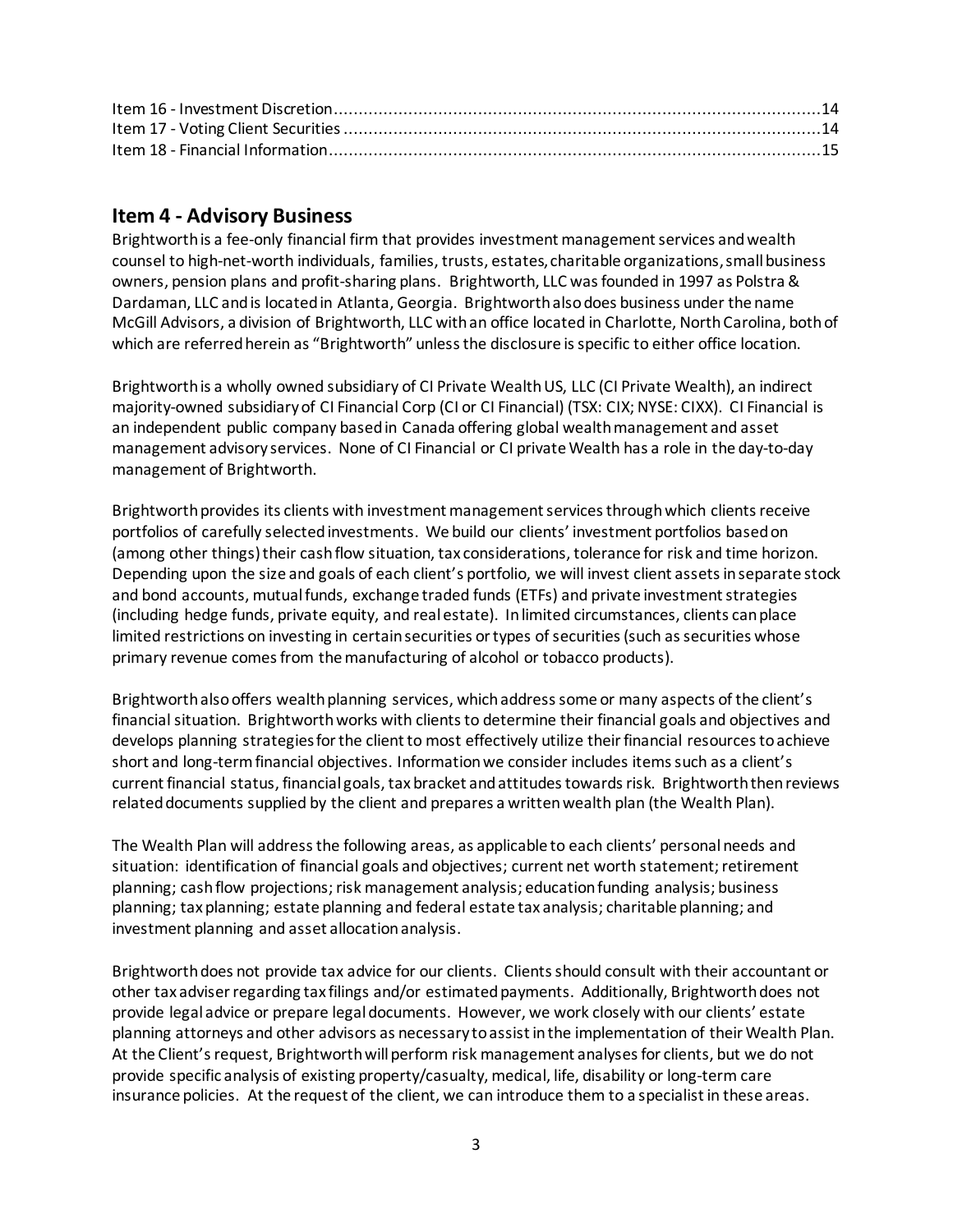#### **Seminars**

McGill Advisors Division offers educational seminars on various wealth topics including retirement planning, investment planning, or other similar topics at the request of the seminar sponsor. The investment information provided under this service is educational in nature and does not purport to meet the objectives or needs of any particular attendee. McGill Advisors Division seminars are typically sponsored by and provided for select groups or organizations but are sometimes open to the public. We do not typically charge fees for presenting seminars. In addition, we frequently donate time and materials and can assume other expenses related to a seminar sponsored by a third party. Seminar sponsors will sometimes reimburse us for reasonable expenses.

#### **IRA Rollover Recommendations**

For purposes of complying with the DOL's Prohibited Transaction Exemption 2020-02 ("PTE 2020-02") where applicable, we are providing the following acknowledgment to you.

When we provide investment advice to you regarding your retirement plan account or individual retirement account, we are fiduciaries within the meaning of Title I of the Employee Retirement Income Security Act and/or the Internal Revenue Code, as applicable, which are laws governing retirement accounts. The way we make money creates some conflicts with your interests, so we operate under a special rule that requires us to act in your best interest and not put our interest ahead of yours. Under this special rule's provisions, we must:

- Meet a professional standard of care when making investment recommendations (give prudent advice);
- Never put our financial interests ahead of yours when making recommendations (give loyal advice);
- Avoid misleading statements about conflicts of interest, fees, and investments;
- Follow policies and procedures designed to ensure that we give advice that is in your best interest;
- Charge no more than is reasonable for our services; and
- Give you basic information about conflicts of interest.

#### Amount of ManagedAssets

As of 12/31/2021, the total discretionary assets under management of Brightworth, including the McGill Advisors Division, was approximately\$5.36 billion.

### <span id="page-3-0"></span>**Item 5 - Fees and Compensation**

Brightworth provides investment advisory services on a discretionary basis. Annual asset management fees are based on the standard schedule below:

0.30% per annum for amounts greater than \$10,000,000 0.50% per annum for amounts greater than \$5,000,000 up to \$10,000,000 0.75% per annum for amounts greater than \$2,500,000 up to \$5,000,000 1.00% per annum for the first \$2,500,000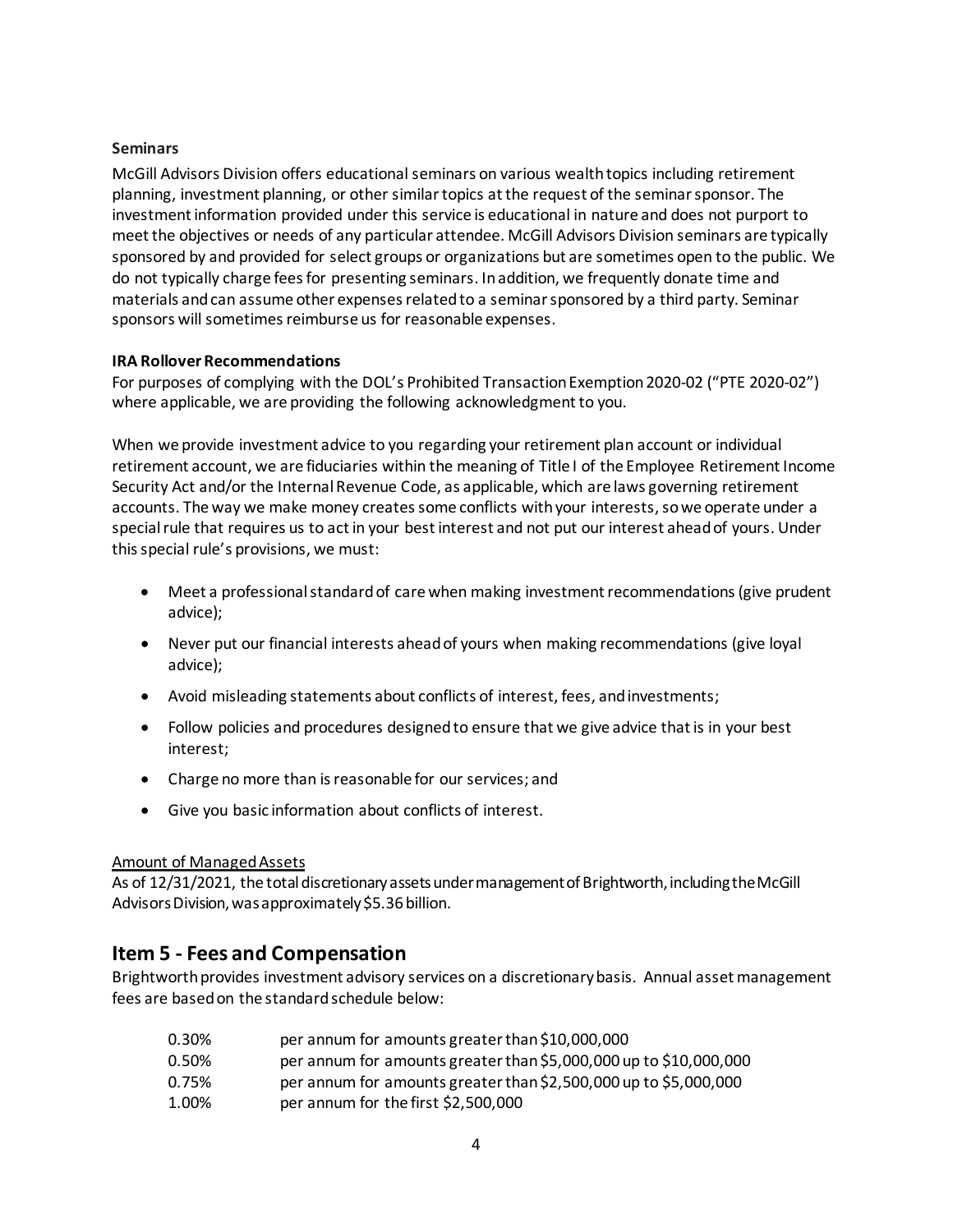Clients willbe billedin advance atthe beginning of each rolling 3-month billing period adjusted for material cash inflows and outflows. The fee will be a percentage of the market value of assets in the client's accounts on the last trading day prior to the billing date, according to the fee schedule above. Fees for the time-period preceding the initial billing date, will be pro-rated on the basis of the number of days the assets are in the account.

In general, for individuals who became Brightworth clients prior to June 6, 2016, fees are generally charged in arrears.

Brightworth's fee is negotiable in limited circumstances only. For example, Brightworth charges fees that are lower than the current fee schedule for clients who joined Brightworth when a previous fee schedule was in place. The specific fee schedule will be agreed upon and disclosed in eachindividual client's investment management agreement prior to services being provided. Clients typically authorize Brightworth to deduct fees automatically from their investment accounts. Certain existing clients have engaged the McGill Advisors Division under previously applicable fee schedules which are generally lower and/or contain different breakpoints than those disclosed above. These legacy fee schedules are no longer offered or available to new clients. Additionally, family members and limited approved acquaintances of the associated persons of our firm have received discounts to our investment advisory fee.

Brightworth's minimum annual investment management fee is typically \$10,000 (1% \* \$1,000,000). Brightworth will waive or reduce this minimum at the discretion of the President of Wealth Management and/or Chief Executive Officer. Brightworth will sometimes work with clients who do not meet the current investment minimum, when Brightworth expects the client to accumulate and invest additional assets over time that will meet or exceed \$1,000,000 within five years or less.

The McGill Advisors division's minimum annual investment management fee is typically \$3,000 (1% \* \$300,000). In limited circumstances this minimum is negotiable. When multiple related-party interests are managed, we group certain related client accounts for the purposes of achieving the minimum account size and determining the annual fee.

Brightworth's investment management fees are separate from the external or internal fees and expenses that separate account money managers, mutual funds, exchange traded funds, custodians, private partnerships, etc. charge to clients. Clients also will incur custodial fees and transaction costs to purchase and/or hold stocks, bonds, mutual funds, exchange traded funds, partnership interests or other securities. (Please review the information below under Brokerage Practices and visit the custodians' websites for current pricing.)

The mutual funds that Brightworth invests in for our clients are no-load funds**.** Clients will incur shortterm redemption fees if funds are redeemed within 30-90 days depending on the specificmutual fund and share class. Neither Brightworth nor the McGill division receives 12b-1 fees or any other sales load in the course of investing our clients' portfolios. A complete explanation of expenses charged by each separate account manager, mutual fund, exchange traded fund, or partnership is contained in the appropriate marketing materials, Form ADV, mutual fund prospectus, private placement memorandum and/or other documents. Clients should carefully review all documentation to fully understand the total amount of fees to be paid by the client and to thereby evaluate the advisory services being provided.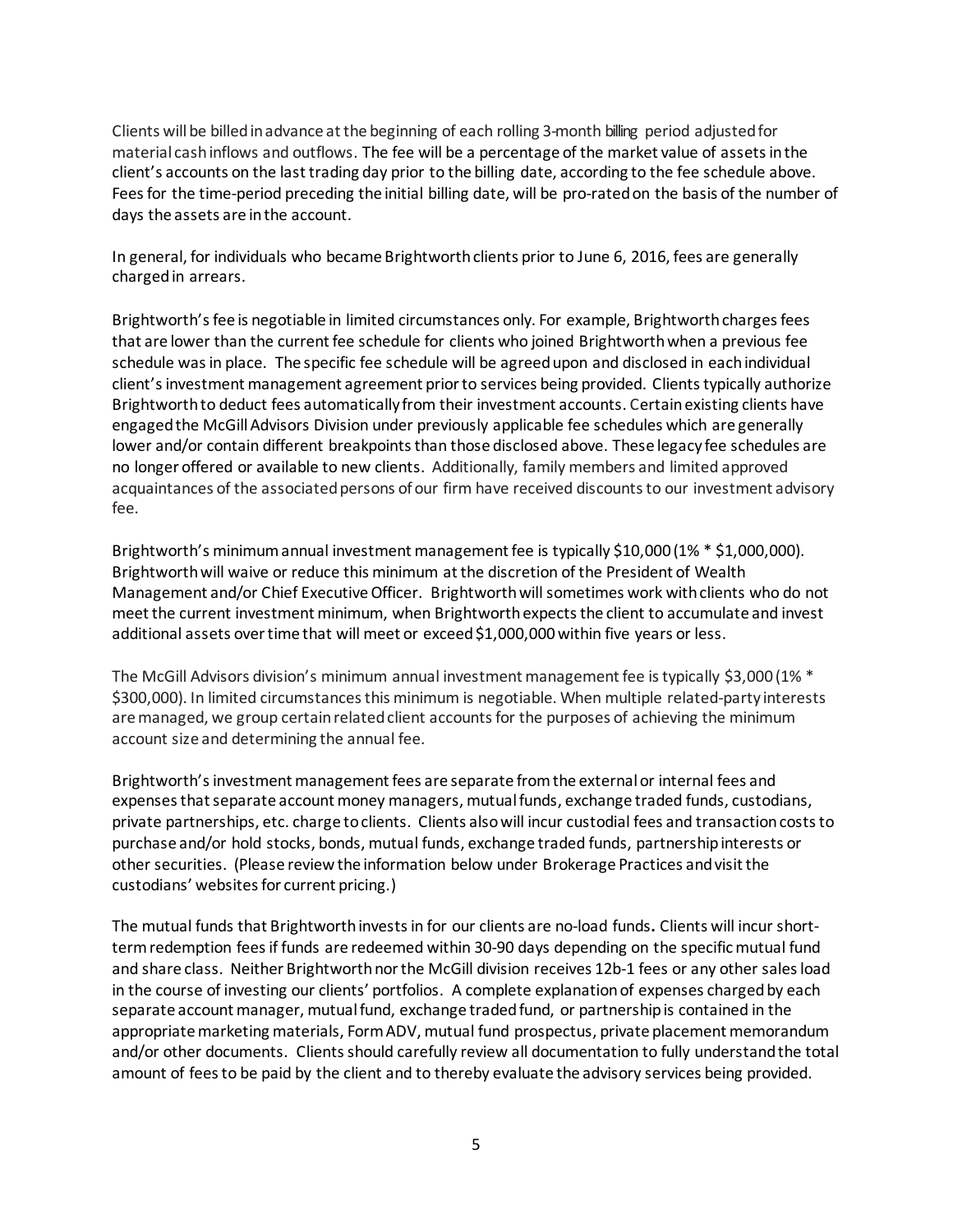Fees for an initial Wealth Plan will vary based on the scope and complexity of the financial analyses to be completed. Brightworth does not require a prepayment of fees six or more months in advance.

When a financial planning service engagement is terminated (by either the client or Brightworth) prior to the end of the agreement, the client will pay Brightworth's fee for the time spent on the client's plan at Brightworth's current rates. Clients canterminate any agreement without penalty within five business days after entering into any agreement.

Wealth Planning and Investment Management services can be terminated without penalty at any time by written notice of either party. If investment management services for which fees are paid in advance are terminated before the end of the billing period for which fees have been paid, we shall refund the pro-rated balance of any unearned portion of the fee. The pro rata refund will be calculated on the total number of calendar days remaining in the billing period after the date of the effective date of termination. Refunds of advance payments owed back to you shall be paid as soon as reasonably possible but not sooner than ten (10) business days after receipt of termination notice.

### <span id="page-5-0"></span>**Item 6 – Performance-Based Fees and Side-by-Side Management**

Brightworth does not have any performance-based fee arrangements. "Side-by-Side Management" refers to a situation in which the same firm manages accounts that are billed based on a percentage of assets under management and at the same time manages other accounts for which fees are assessed on a performance fee basis. Because Brightworth has no performance-based fee accounts, Side-by-Side Management is not applicable.

### <span id="page-5-1"></span>**Item 7 - Types of Clients**

Brightworth primarily provides investment management services to high net worth individuals, families, trusts, estates, corporations, charitable organizations, pension plans and profit-sharing plans and other businesses. Brightworth's standard minimum account size is \$1,000,000, and the McGill Advisor's division's minimum account size is typically \$300,000. The average size of client relationships is typically much larger. We will sometimes work with clients who do not meet the current investment minimum, when we expect the client to accumulate more assets to invest over time.

### <span id="page-5-2"></span>**Item 8 - Methods of Analysis, Investment Strategies and Risk of Loss**

#### **Methods of Analysis**

Brightworth's Investment Committee and investment analysts conduct research and due diligence on third party money managers that we recommend for client accounts. We use independent money managers who specialize in the different components of our clients' portfolios. We evaluate, select, and monitor these managers using a combination of quantitative and qualitative methods. We generally use multiple managers in each client account to allow for focused expertise in each asset class or sector (such as small cap U.S. stocks or international stocks).

Don Wilson, Brightworth's Chief Investment Officer, leads our Investment Committee, which also includes Ray Padrón, Chief Executive Officer and Wealth Advisor; Mike DeWitt, Partner and Wealth Advisor, and John Darby, Portfolio Manager. The Investment Committee is assisted by the firm's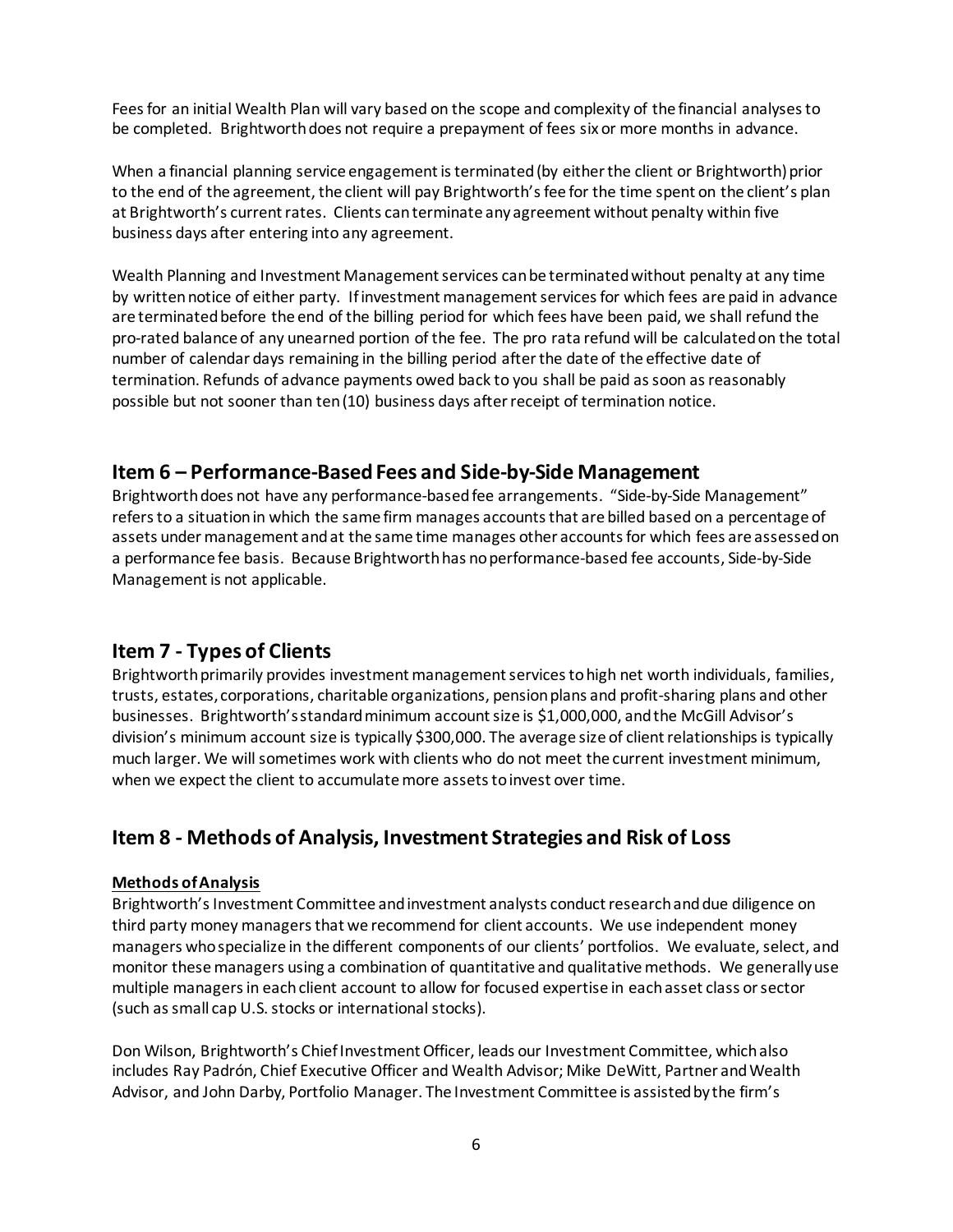investment analysts, wealth planners and wealth advisors. The Investment Committee generally meets monthly to discuss existing and prospective investments. The Investment Committee evaluates investments independently, as well as in the context of our overall portfolio strategy.

Some factors we consider when reviewing a third-party money manager include:

- The experience, education, and background of the key people involved in the investment process
- The investment style and process of the manager
- Length of time the investment strategy has been in existence, the tenure of the current manager(s)
- Past performance, relative to other investments having similar investment objectives and relative to appropriate benchmarks (if available and applicable)
- Costs relative to other investment strategies with similar objectives and investment styles
- Total assets of the proposed investment strategy

We also manage discretionary individual stock portfolios. In so doing, the research process utilizes a "top down" approach to selecting investments by first analyzing broad industry fundamentals. The process seeks to identify "tail wind" industries or those that have a current economic profile suggesting the industry is in the process of experiencing attractive growth opportunities. After these industries are identified, individual security selection is performed on the companies within the industry to identify the top investment opportunities. Company fundamentals along with management experience and stock price momentum are all analyzed to determine final purchase decisions. Third-party research such as Morningstar and Standard & Poor's are used to assist in both industry analysis and final security selections.

The portfolio utilizes a sector neutral approach as compared to the S&P 500 Index. Further, individual position sizes generally start between 1.5% and 3.0%. These two features are hallmarks of the risk management approach taken with respect to portfolio construction.

Securities will typically be sold from the portfolio for reasons such as changing industry fundamentals, a detrimental change to a company within an industry, negative stock price momentum, or a material management change.

We also select securities so that the characteristics of the overall stock portfolio, such as valuation, earnings growth, dividend yield, sector weight, etc., are similar to a benchmark or index.

#### **Investment Strategies**

Brightworth uses asset allocation strategies to create the investment portfolios for clients. One or more of the following broad asset classes comprise the major components of our client portfolios: stocks, bonds, and alternatives andhybrids. The stockportion invests globally in both U.S. and internationally based companies. The bond portion is broadly diversified across the fixed income markets and will normally maintain an intermediate maturity. The alternatives and hybrids portion of the portfolio includes a variety of non-traditional asset classes and strategies which may include, but are not limited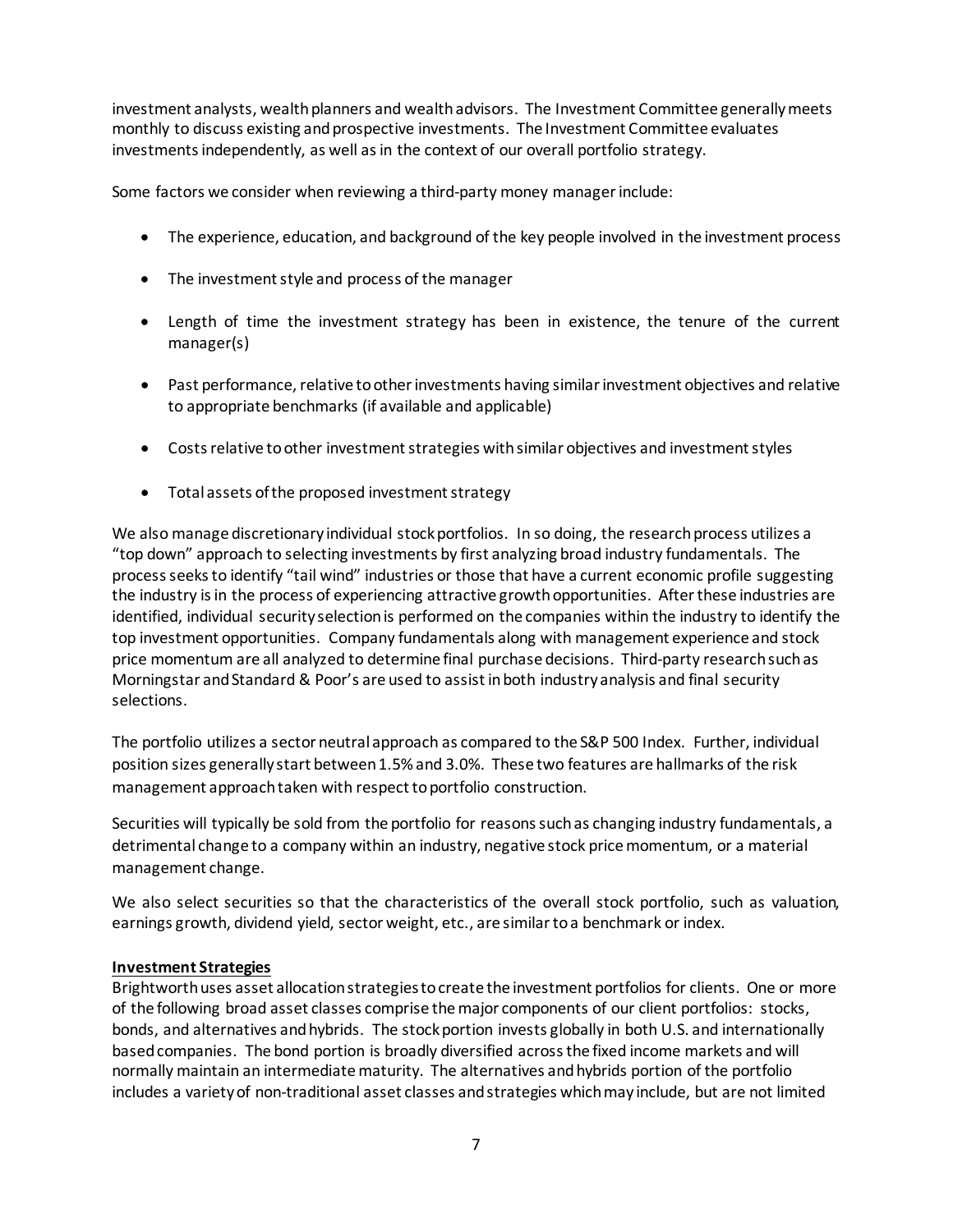to: flexible asset allocation, long-short equity, market neutral, hedged equity, inflation hedged, real estate, hedge funds, commodities, oil and gas, timber, master-limited partnerships, and managed futures.

Depending on each client's situation, we use different types of investment vehicles to implement a client's portfolio, including but not limited to individual stocks and/or bonds, mutual funds, exchange traded funds, separate stock and bond accounts, limited partnerships, as well as hedge funds and private investments. We manage portfolios on an enterprise level to provide our current thinking across our clients and to create consistency for clients with similar objectives. In general, we invest each client's portfolio in a model portfolio and will further customize the client's investments, as applicable, based on the specific goals and objectives for each account (based on factors including the size of the account, the net worth of the client, risk tolerance of the client, the specific goals and objectives of the client, legacy positions with taxable gains, as well as any restrictions the client places on the account, if applicable).

Clients receive an Investment Policy Statement (IPS) which provides guidelines on how their accounts will be managed including time horizon, liquidity, risk tolerance, asset allocation targets and ranges, and restrictions placed on the account, if applicable.

#### **Risk of Loss**

We primarily invest for time horizons of more than ten years. However, market developments could cause us to sell investments more quickly. Securities investments are not guaranteed, and you may lose money on your investments. Investing involves a wide variety of risks that all clients should be able and prepared to bear including:

- Interest-rate Risk: Fluctuations in interest rates may cause investment prices to fluctuate. For example, when interest rates rise, yields on existing bonds become less attractive, causing their market values to decline.
- Market Risk: The price of a security, bond, or mutual fund may drop in reaction to tangible and intangible events and conditions. This type of risk is caused by external factors independent of a security's particular underlying circumstances. For example, political, economic and social conditions may trigger market events.
- Inflation Risk: When any type of inflation is present, a dollar today will not buy as much as a dollar next year, because purchasing power is eroding at the rate of inflation.
- Currency Risk: Overseas investments are subject to fluctuations in the value of the dollar against the currency of the investment's originating country. This is also referred to as exchange rate risk.
- Business Risk: These risks are associated with a particular industry or a particular company within an industry.
- Liquidity Risk: Liquidity is the ability to readily convert an investment into cash. Most of the investments in our Client Portfolios allow settlement within two business days. The Brightworth Dynamic Investment Portfolios currently utilize two funds that invest in long-term assets such as commercial real-estate, infrastructure, timber, and farmland. Due to the long-term nature of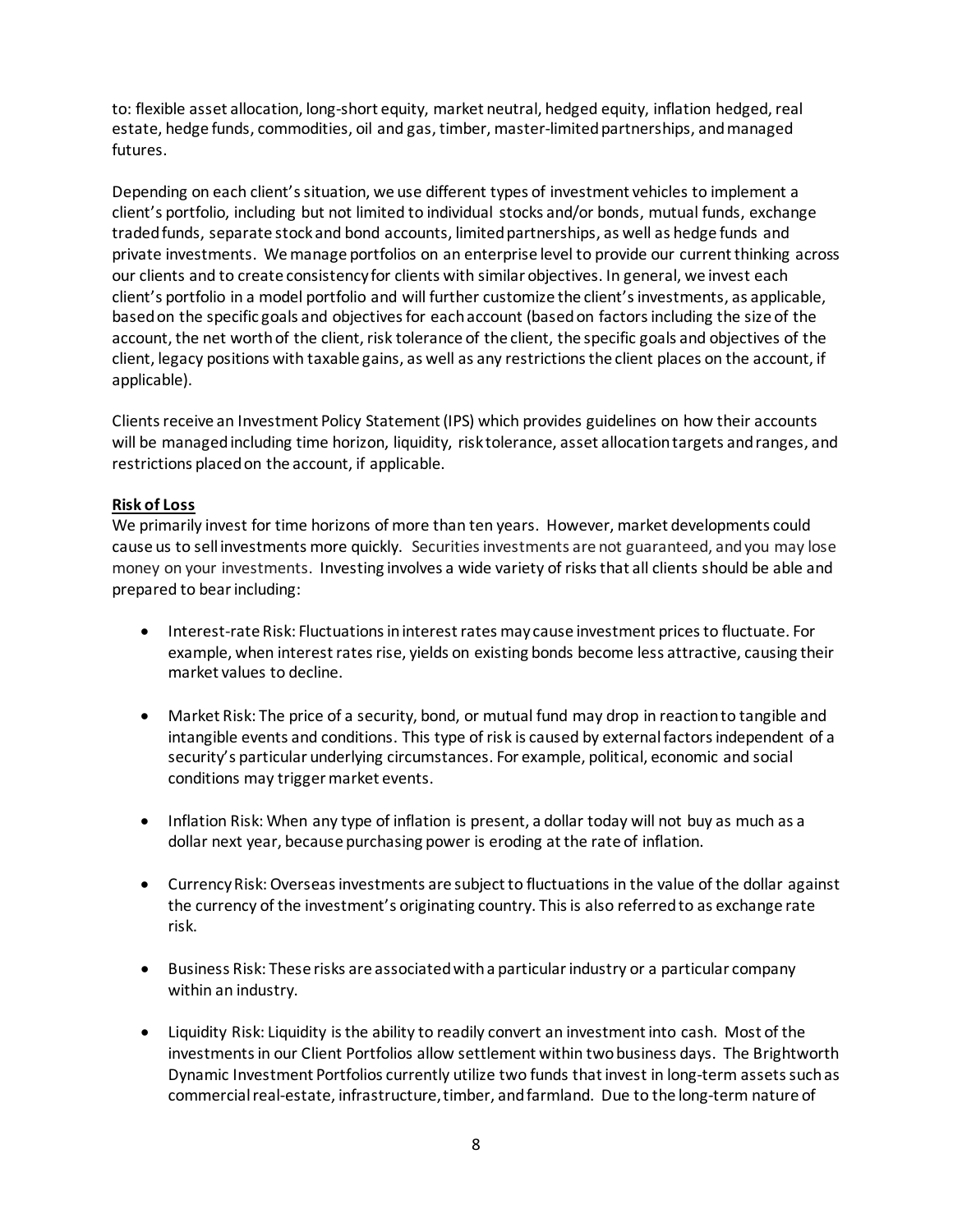the underlying assets, these funds, known as interval funds, offer to repurchase a portion of their outstanding shares each quarter. There is no guarantee that clients will be able to fully redeem all of the shares they wish to sell in any given quarter. While this is not typical, investors need to be aware that in certain market environments it may take multiple quarters for an investor to completely liquidate his/her position in these funds.

- Financial Risk: Excessive borrowing to finance a business' operations increases the risk of profitability, because the company must meet the terms of its obligations in good times and bad. During periods of financial stress, the inability to meet loan obligations may result in bankruptcy and/or a declining market value.
- Political Risk: Stock and bond markets can be positively or negatively affected by world political events.
- ETF Risks: The performance of ETFs is subject to market risk, including the possible loss of principal. The price of the ETFs will fluctuate with the price of the underlying securities that make up the funds. In addition, ETFs have a trading risk based on the loss of cost efficiency if the ETFs are traded actively and a liquidity risk if the ETFs have a large bid-ask spread and low trading volume. The price of an ETF fluctuates based upon the market movements and may dissociate from the index being tracked by the ETF or the price of the underlying investments.
- Mutual Fund Risks: The performance of mutual funds is subject to market risk, including the possible loss of principal. The price of the mutual funds will fluctuate with the value of the underlying securities that make up the funds.

A risk of mutual fund and/or ETF analysis is that, as in all securities investments, past performance does not guarantee future results. A manager who has been successful will not always be able to replicate that success in the future. There is also a risk that a manager will deviate from the stated investment mandate or strategy of the fund or ETF, which could make the holding(s) less suitable for the client's portfolio.

### <span id="page-8-0"></span>**Item 9 - Disciplinary Information**

Neither Brightworth nor its employees have been involved in any legal or disciplinary events that would be material to a client's evaluation of the company or its personnel.

### <span id="page-8-1"></span>**Item 10 - Other Financial Industry Activities and Affiliations**

Neither Brightworth nor its employees have any relationships or arrangements with other financial services companies that pose material conflicts of interest.

CI Financial, through CI Private Wealth or other indirect subsidiaries, also owns other registered investment advisers, tax preparation service companies, and financial services-related companies located in the U.S. and Canada (CI Affiliates). Some CI Affiliates manage or advise private funds, investment companies or other investment vehicles as disclosed in their respective Form ADVs.

Brightworth operates independently of other CI Affiliates. Certain individuals of Brightworth sit on an informal advisory board of CI Private Wealth which was created to inform executive management about business initiatives of the CI Private Wealth business. This advisory board is comprised of business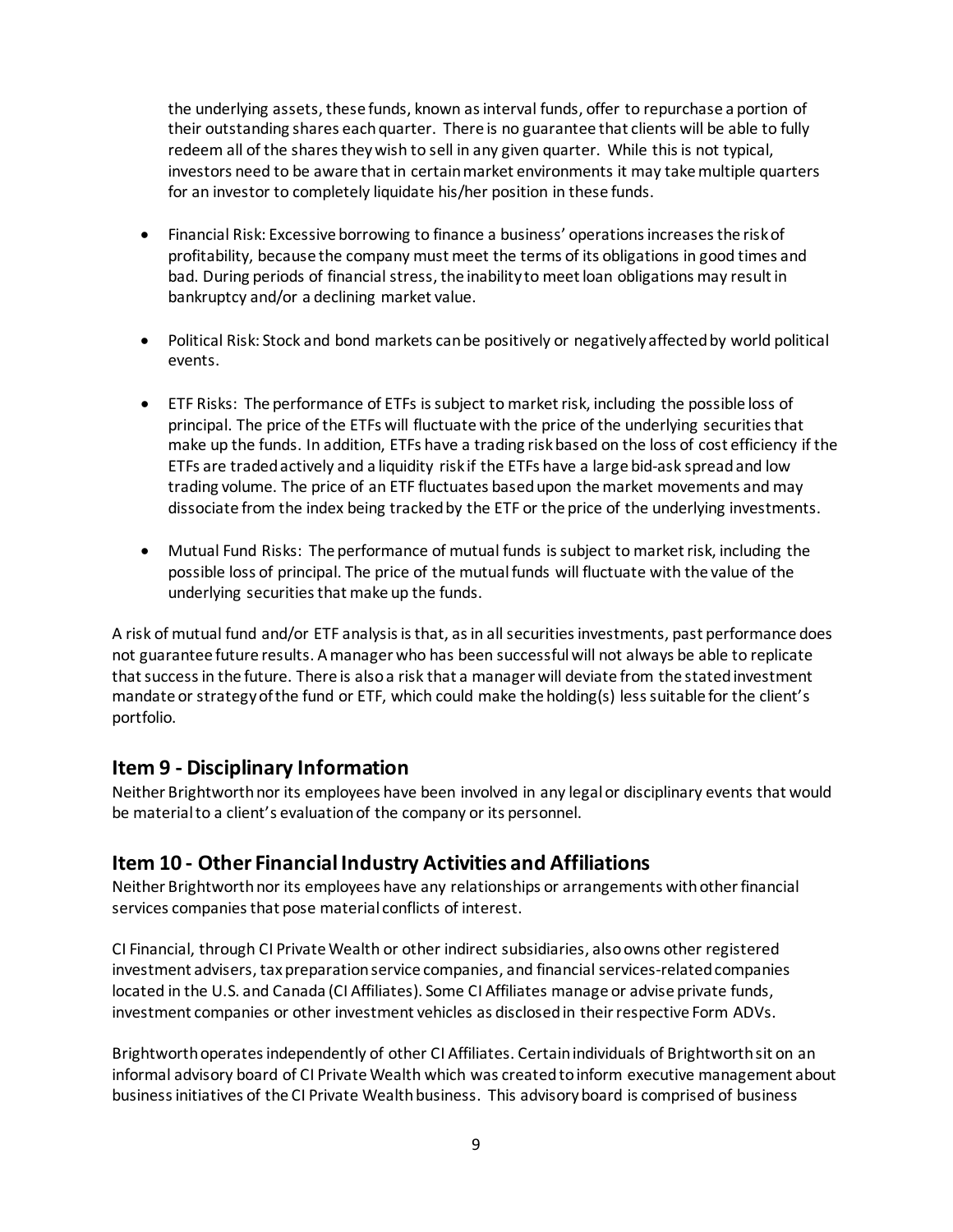leaders from various of the registered investment advisers owned by CI Private Wealth and does not have the power to control the management of Brightworth.

**CI Affiliates (Canada):** Assante Financial Management LTD (AFM), Assante Capital Management LTD (ACM), 6428827 Canada Inc., and CI Private Counsel LP (CIPC), are affiliated Canadian corporations or partnerships, respectively. ACM is registered as an investment dealer with the Investment Industry Regulatory Organization of Canada (IIROC), AFM is registered as a mutual funds dealer with the Mutual Fund Dealers Association of Canada (the MFDA) and CIPC is registered as a portfolio manager and exempt market dealer across Canada (AFM, together with ACM, and CIPC, the "Canadian Affiliates"). By virtue of registrations, these Canadian Affiliates are not licensed to provide, and do not provide, services to clients in the United States, and likewise Brightworthis not licensed to provide, and does not provide, advisory services in Canada. *See Item 14 Client Referrals and Other Compensation for additional disclosures.*

In the past CI Affiliates have, and in the future, we expect CI Affiliates will, agree to transition existing clients between one another. When that occurs, the applicable CI Affiliates will disclose such activity to the applicable clients. In addition, from time to time we anticipate a CI Affiliate will refrain from pursuing a potential client in favor of another CI Affiliate. Regardless of whether Brightworth is involved in any of the forgoing activities, Brightworth will carry out its investment advisory activities, including the exercise of investment discretion and voting rights, independent of other CI Affiliates.

Brightworth through the McGill Advisors Division has an informal cross-referral arrangement with the McGill & Hill Group. The McGill & Hill Group is made up of the following firms: Roger K. Hill & Co., Dental Practice Transitions & Brokerage; McGill & Hassan, PA, a law firm; Jonathan White, CPA, an accounting firm; FuturePlan, by Ascensus® Company, a third-party administrator for retirement plans; and John K. McGill & Company ("JKMC"), Tax and Business Planning for Dentists. There is no direct or indirect compensation paid for referrals between these companies, other than a referral arrangement with JKMC. See Item 14 of this document for information on the referral arrangement with JKMC.

The McGill Advisors Division of Brightworthwill refer clients to members of the McGill & Hill Group when it believes it is in the best interest of the client.

## <span id="page-9-0"></span>**Item 11 - Code of Ethics, Participation or Interest in Client Transactions and Personal Trading**

Brightworth has adopted a written code of ethics that is applicable to all employees. Among other things, the code requires Brightworth and its employees to act in clients' best interests, abide by all applicable regulations, and avoid even the appearance of insider trading.

Brightworth has policies and procedures designed to address our duty as a fiduciary to our clients. This means that we abide by the duty to place client interests ahead of our own individual interests. We take this duty seriously and provide full and fair disclosure of relevant facts and conflicts of interest when applicable. We also have a duty of loyalty and good faith to our clients.

The Code of Ethics is designed to assure that the personal securities transactions, activities, and interests of our employees will not interfere with (i) making decisions in the best interest of advisory clients and (ii) implementing such decisions while, at the same time, allowing employees to invest for their own accounts.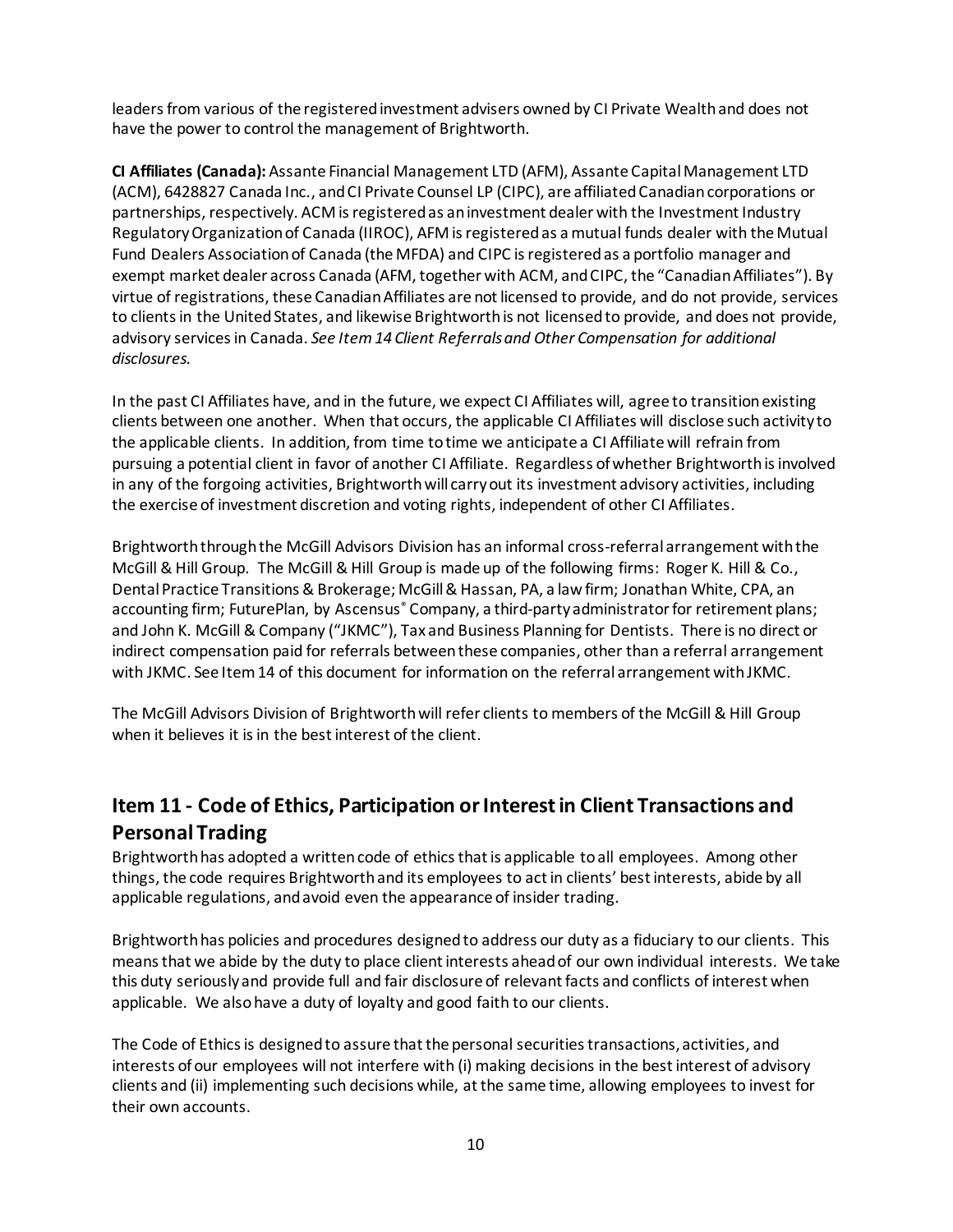Employees associated with Brightworth are permitted to buy or sell securities identical to or different from those recommended to our clients for their personal accounts. In addition, related person(s) are also permitted to have an interest or position in a certain security(ies) which are also recommended to clients.

Brightworth reviews personal securities trading which applies to employees, as well as employee's family members living in the same household. As part of our Code of Ethics, all employees must also abide by rules relating to their Personal Securities investments. These rules include: (1) annually providing the firm with a list of all personal accounts and reportable securities in which they have a beneficial ownership, (2) quarterly reporting all reportable securities transactions, and (3) pre-clearing certain personal securities transactions.

<span id="page-10-0"></span>A copy of Brightworth's Code of Ethics is available upon request.

### **Item 12 – Brokerage Practices**

Brightworth believes that, as an industry best practice of separation of duties, the custody of client assets should be separated from the management of client assets. Brightworth generally recommends that clients hold their investment accounts with one or more of the following unaffiliated custodians: Charles Schwab/TD Ameritrade or Fidelity Investments. Brightworth will recommend which custodian(s) to use based on custodian transaction costs, as well as the best mix of quality, timeliness of execution and administrative service support. Clients normally will pay transaction fees to the custodian. The Wealth Advisors at Brightworth are not registered representatives of these custodial/brokerage firms. Neither Brightworth nor its Wealth Advisors receive any commissions or fees for using or recommending these custodians.

#### Soft Dollar Benefits

Brightworth does not have soft dollar arrangements with any brokerage firms based on volumes of transactions.

#### Other Benefits

Brightworth does receive certain products and services from Charles Schwab/TD Ameritrade and Fidelity Investments (Recommended Custodians) free of charge or at discounted rates:

- Access to institutional brokerage trading, custody, reporting and related services;
- Duplicate client confirmations, statements, and other account information;
- Direct advisory fee debiting capabilities;
- Access to on-line investment research;
- Access to business consulting services, publications and presentations on various investment, financial planning, and practice management topics
- Discounts on Alternative Investment Transaction fees, Annual Custody Fee, and the Annual Custody Cap (with Charles Schwab)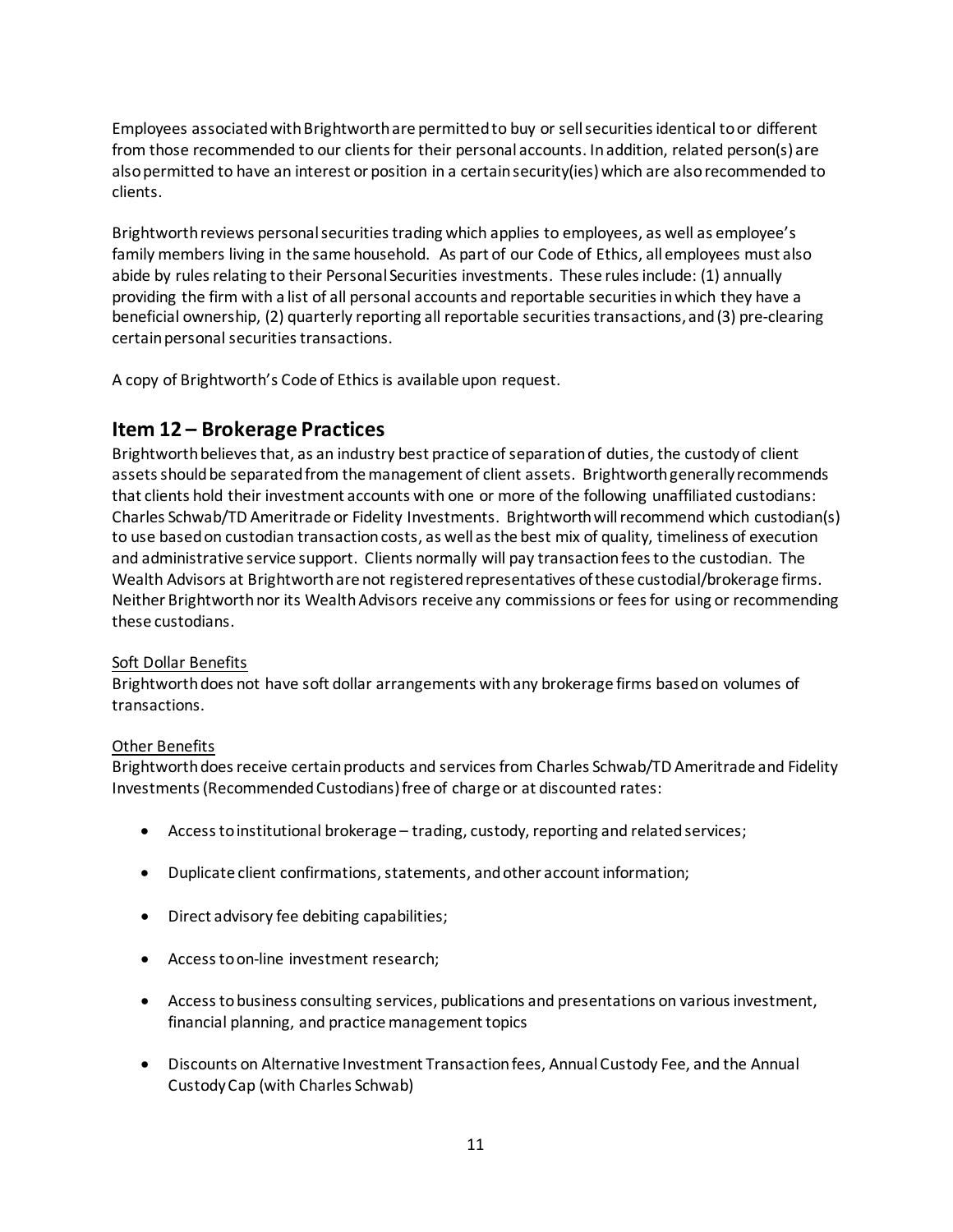• Discount pricing on Educational Conferences;

Brightworth has an incentive to use Recommended Custodians because their services enable us to serve our clients more efficiently. Brightworth does not believe that clients whose accounts are held by Recommended Custodians incur any additional costs in connection with Brightworth's receipt of the products and services described above. There is no affiliation or fee sharing arrangement between Brightworth and the Recommended Custodians. However, Brightworth would not receive the operational and economic benefits described above if Brightworth did not have an established relationship with these companies. These benefits do not depend on the amount of transactions directed by Brightworth to the Recommended Custodians.

#### Trading & Best Execution

Brightworthgenerally trades stocks, mutual funds, and ETFsthrough the client's account custodian. Although Brightworth does not typically trade individual bonds for our client accounts, when we do, we normally solicit multiple bids and consider items such as sufficient liquidity, favorable pricing and operational efficiency.

In general, on an annual basis, Brightworth's Investment Operations Department reviews and evaluates the pricing and services offered by Charles Schwab/TD Ameritrade and Fidelity Investments.

Brightworth's trading process generally involves systematically placing trades in each client account individually. This allows us to review the accounts for things like restrictions, tax impact, upcoming withdrawals, or future additions to the account. It also enables Brightworth to try to minimize taxes and reduce or eliminate short-term redemption fees and wash sales in client accounts.

### <span id="page-11-0"></span>**Item 13 - Review of Accounts**

On an ongoing basis, members of the Firm's Investment Operations Team monitor the investment accounts that we manage. Our Investment Operations Team also regularly reviews a number of other reports that are designed to identify accounts that are outside the expected ranges for asset classes, subclasses, or returns.

On a daily basis the Investment Operations Team analyzes our accounts to determine when trading actions and reviews need to take place. Factors triggering a review of client accounts could include changes in the client's financial needs or circumstances based on the client's particular objectives as well as deposits and withdrawals into the account.

Clients receive account statements directly from their chosen custodian on at least a quarterly basis. These statements can be received as paper copies in the mail or set up to be viewed electronically. Clients should inform Brightworth immediately if they are not receiving such statements or if they do not contain the amount of assets and positions expectedat the beginning and end of the period, as well as details of all transactions, including fees deducted from the account, during the period.

In addition to the custodial statement, Brightworth also typically provides clients with performance reports during client meetings or as requested.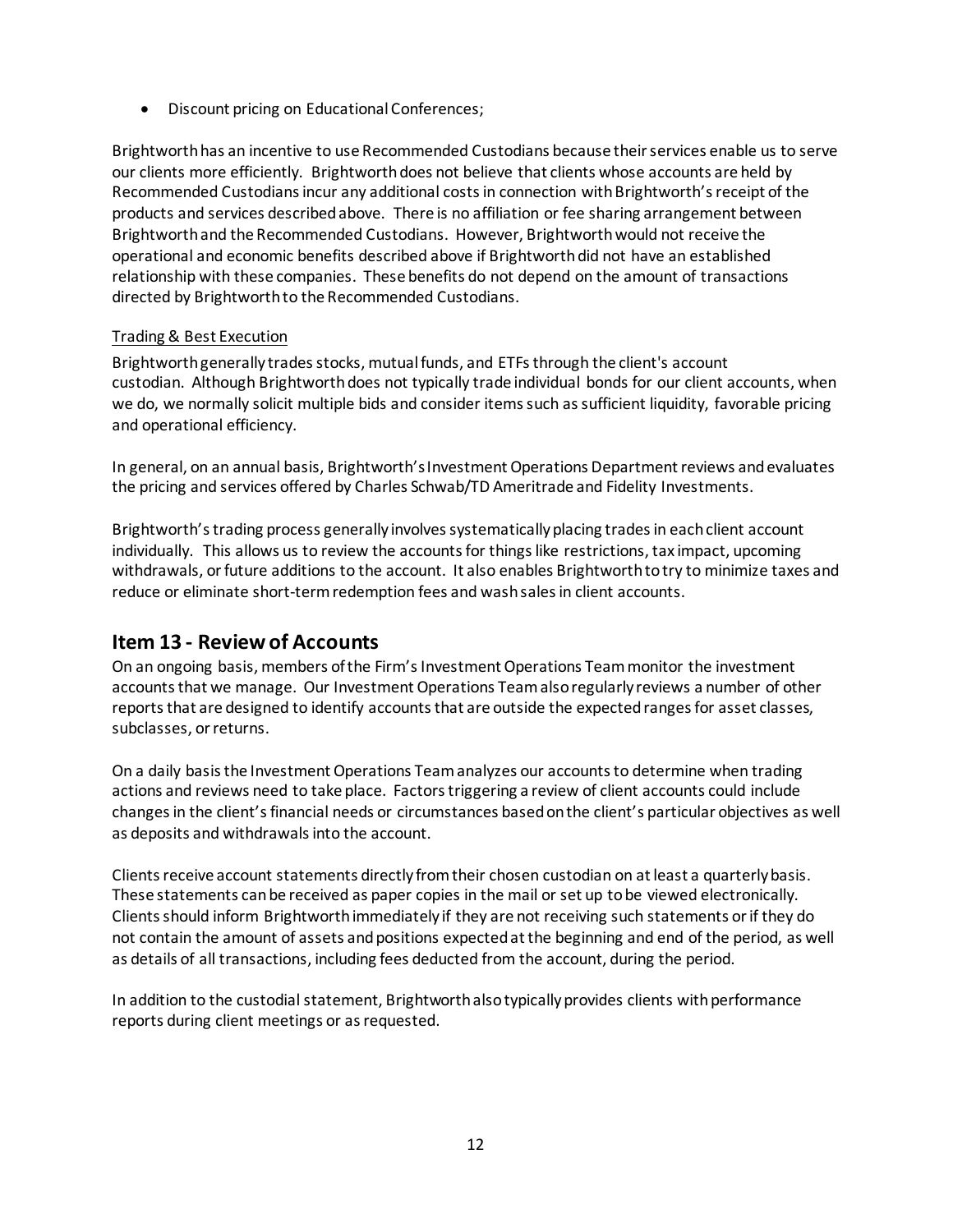### <span id="page-12-0"></span>**Item 14 - Client Referrals and Other Compensation**

Brightworth has a policy that allows its employees to be eligible to receive additional compensation for referring new clients to the firm. The compensation is a cash payment calculated as a percentage of the fees generated by the assets under management referred to Brightworth. This policy could potentially create a conflict of interest in that an employee could be motivated to refer potential clients to the firm to earn compensation. Brightworth addresses this potential conflict by having the Wealth Advisor who will manage the new client relationship, review the prospective client's situation to determine if the potential client is a good fit for our services. Brightworth is not obligated to accept as a client any prospective client referred by any employee.

Brightworth also has a relationship with a few Consultants who periodically refer prospective clients to the firm. In some cases, these Consultants are also clients of Brightworth. The Consultant's compensation typically consists of a bonus based on net assets added for each client referred by the Consultant to the firm. Consultants' specific compensation is detailed in the Solicitor Disclosure Statement, which the Consultant shall provide to prospective clients prior to the start of their relationship with Brightworth.

Specifically, John K. McGill & Company (JKMC) has entered into a Consulting Agreement to which JKMC solicits potential clients for Brightworth's investment advisory business. JKMC will receive compensation of up to 25% of the annual fees paid by the client to Brightworth for additional assets added.

These Client Referral arrangements do not increase or in any way affect the fees clients pay to Brightworth, including the McGill Advisors Division. We are not obligated to accept as a client any prospective client referred by a Consultant. Consultants do not have access toclient or prospective client's financial and/or personal data unlessthe client chooses to disclose personal information directly to them.

The Business Owner Transition Academy<sup>™</sup> (TBOTA™) is a wholly owned subsidiary of Brightworth that provides business consulting, exit planning and educational services for business owners. Clients may be referred by TBOTA to Brightworth for investment management and personal financial planning services. The TBOTA advisors may also be Wealth Advisors of Brightworth and are eligible for a referral bonus when referring clients from TBOTA to Brightworth. TBOTA clients are not required to work with Brightworth for their personal financial planning and investment management. TBOTA may also refer clients to other advisory firms as appropriate for the client's specific situation.

**CI Affiliates (Canada) Cross-Border Referrals**: When appropriate, Brightworth may refer an eligible client or prospective client to a Canadian Affiliate for the receipt of services. Likewise, the Canadian Affiliates, when appropriate, may refer an eligible client or prospective client to Brightworth for the receipt of services. To facilitate this activity, Brightworth has entered into a bilateral cross-border agreement with the Canadian Affiliates to refer eligible clients or prospective clients to one another. The party receiving a referral has agreed to pay the party making a referral a fee equal to 37% of the ongoing gross fees payable by the referred client in respect of the services provided to such client by the party receiving the referral. Products or services will only be offered in jurisdictions where Brightworth and/or the Canadian Affiliates are lawfully authorized and permitted to conduct business and offer or provide such products or services. While we endeavor at all times to put the interests of our clients first as part of our fiduciary duty to our clients, receiving referral fees creates a conflict of interest and could affect the recommendations we make to our clients and prospective clients regarding their use of the Canadian Affiliates. To address this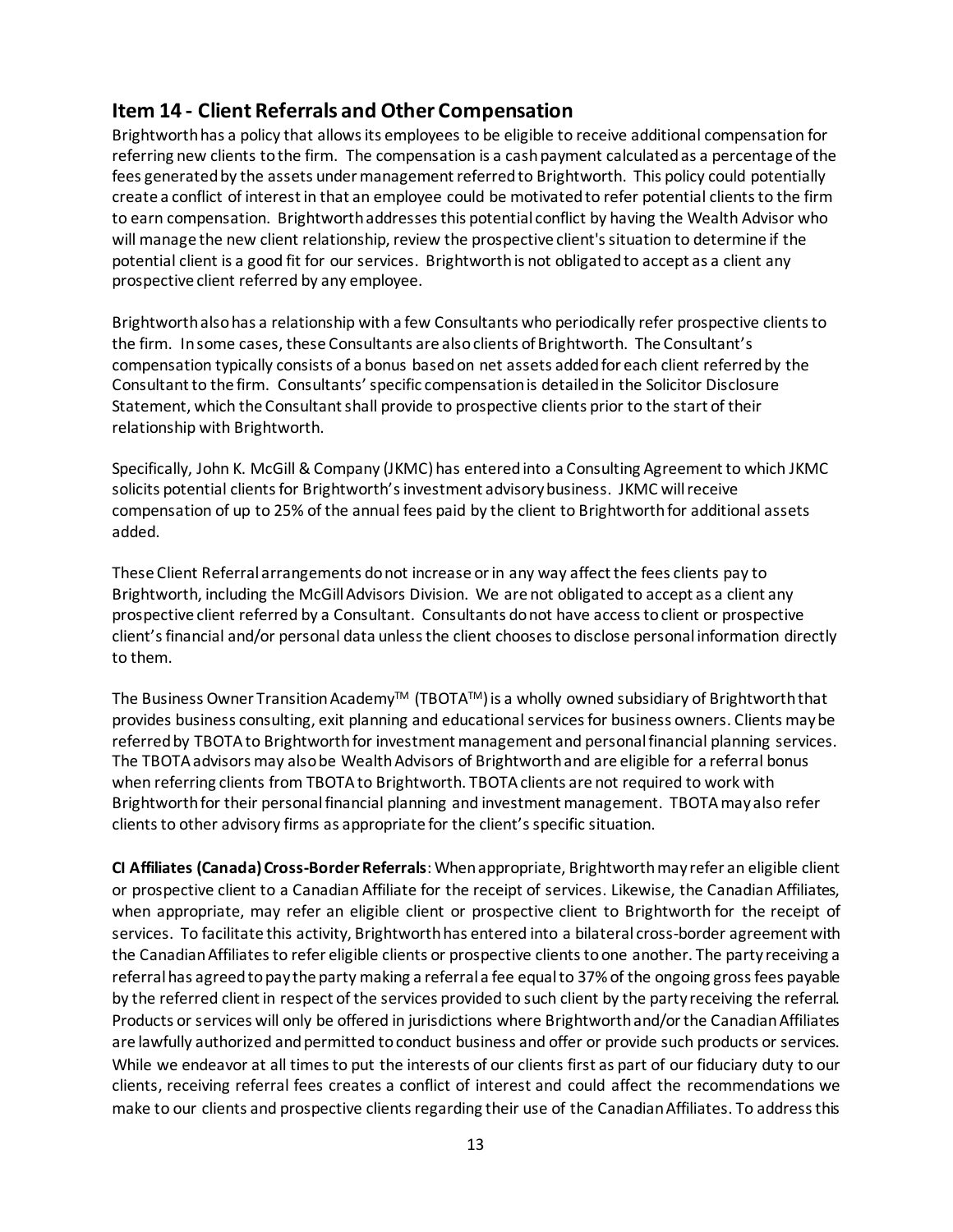conflict, we disclose our relationship with the Canadian Affiliates and our financial interest in the referral at the time we make any such referral recommendation, and we review each recommendation made to determine that all recommendations are consistent with the best interests of our clients. Clients are never obligated to follow our recommendations.

### <span id="page-13-0"></span>**Item 15 - Custody**

All clients' accounts are held in custody by unaffiliated broker/dealers (typically Charles Schwab/TD Ameritrade and Fidelity Investments). Participant-directed 401(k) plans are custodied at Matrix Trust Company. Brightworth is deemed to have custody of clients' assets through its ability to debit advisory fees and because certain clients have executed standing letters of authorization ("SLOA") for distributions. Brightworth has implemented procedures to meet the specific conditions as stated in the SEC's SLOA no action letter under which the obligation to obtain a surprise examination is waived. Clients will receive account statements directly from the custodian at least on a quarterly basis. Clients can review these statements in addition to any account information provided by Brightworth. Clients can access their accounts on-line at any time through the custodian's website.

### <span id="page-13-1"></span>**Item 16 - Investment Discretion**

Brightworth has investment management discretion over all clients' discretionary accounts, which is granted by the client in the Brightworth Investment Management Agreement. Clients grant Brightworth trading authority as part of the custodial paperwork. Brightworthwill periodically also open accounts for clients to assist clients in holding legacy positions or other assets that we do not manage. Brightworth does not have investment discretion or trading authority over these non-managed accounts.

### <span id="page-13-2"></span>**Item 17 - Voting Client Securities**

Clients can elect to have Brightworth vote proxies for the securities held in client investment accounts. This will be authorized by the client, in the clients' Investment Management Agreement as well as in the custodial paperwork signed by the client.

Clients can also choose to personally retain proxy-voting authority for their accounts and in these instances, Brightworth does not have proxy voting responsibility and will not take any action regarding these clients' proxies. Clients will receive proxies directly from their custodian, the fund company transfer agent (in the case of a mutual fund) or by a third-party vendor hired by the fund company or custodian.

Brightworth has engaged the services of Broadridge's ProxyEdge platform to vote and maintain records of proxy votes. Brightworth will maintainrelevant and appropriate proxy records as part ofthe firm's Proxy Voting Policy& Procedures. This information is available toclients upon writtenrequest. To receive this information, please send a written request to the Atlanta address listed on the cover page of this brochure or by calling us at (404) 760-9000.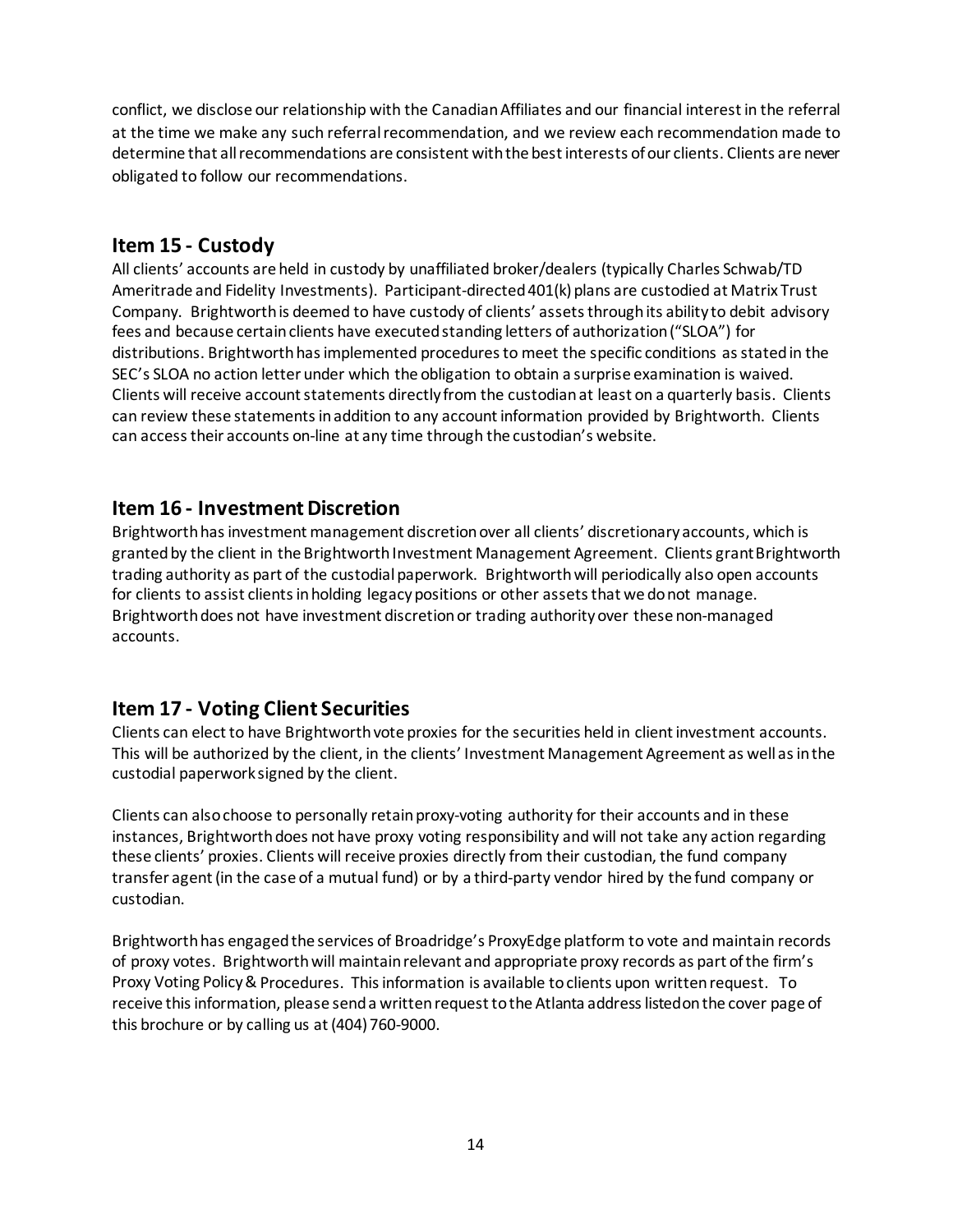### <span id="page-14-0"></span>**Item 18 - Financial Information**

Brightworth does not require prepayment of fees more than six months in advance. Brightworth has never filed for bankruptcy and is not aware of any financial condition that is expected to affect its ability to manage client accounts.

*Thank you for taking the time to read this information. For additional information about Brightworth or the McGill Advisors Division, please visit our websites at: [www.brightworth.com](http://www.brightworth.com/) [www.mcgilladvisors.com](http://www.mcgilladvisors.com/)*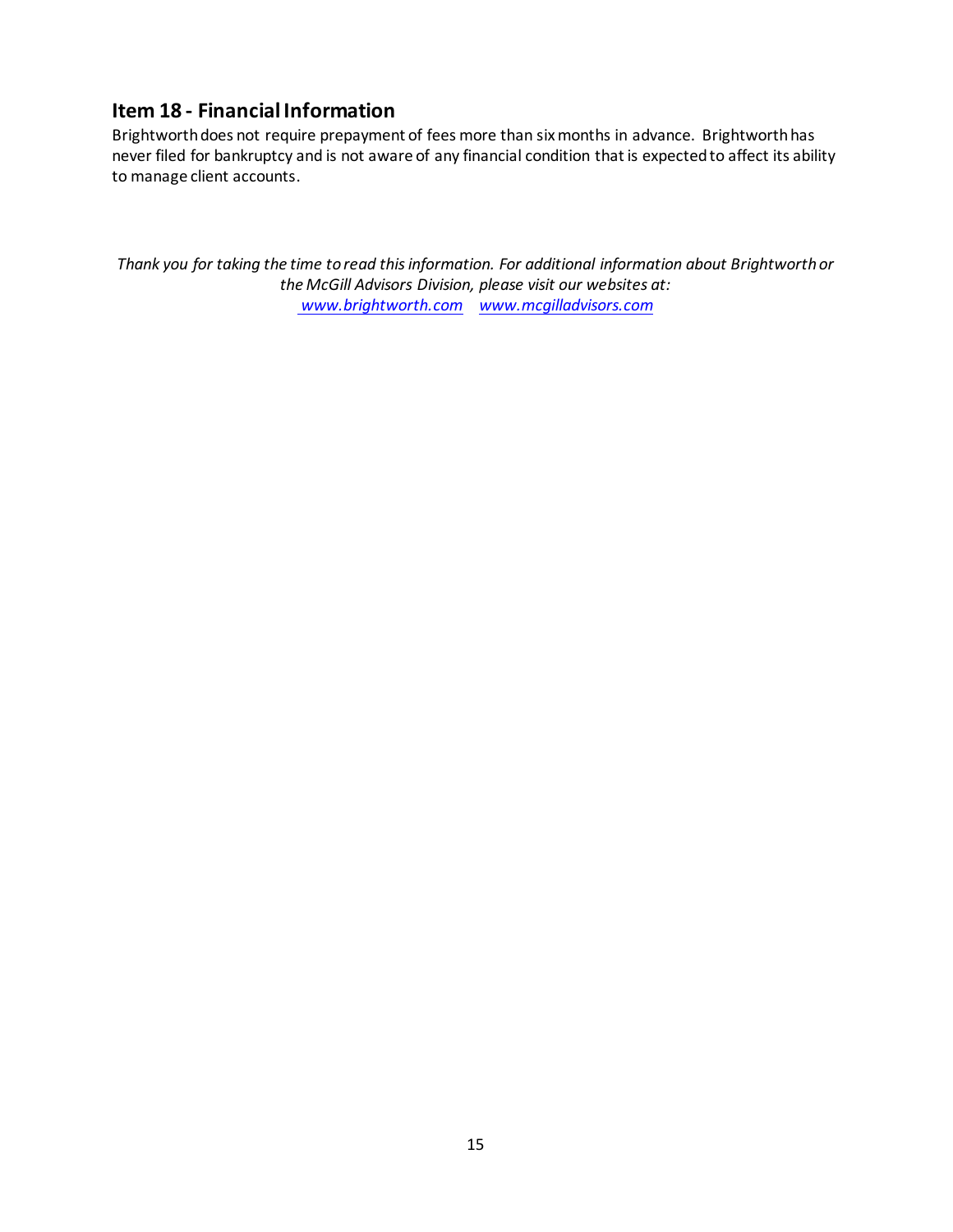

# Brightworth, LLC & McGill Advisors, a division of Brightworth Part 2B of Form ADV The Brochure Supplement

Brightworth 3344 Peachtree Road, NE Suite 2000 Atlanta, GA 30326 404-760-9000 [www.brightworth.com](http://www.brightworth.com/)

McGill Advisors 8816 Red Oak Blvd. Suite 140 Charlotte, NC 28217 866-727-6100 www.mc[gilladvisors.com](http://www.sconsulting.net/)

Updated: April 21, 2022

This brochure supplement provides information about the individual Investment Advisors and members of the Investment Committee of Brightworth. It supplements Brightworth's accompanying Form ADV Part 2A - brochure. Please contact Brightworth's Chief Compliance Officer, Sherry Hodor, at 404-760-9000 or sherry.hodor@brightworth.com, if you have any questions about the brochure or this supplement, or if you would like to request additional or updated copies of either document.

Additional information about the above referenced individuals is available on the SEC's website at [www.adviserinfo.sec.gov.](http://www.adviserinfo.sec.gov/)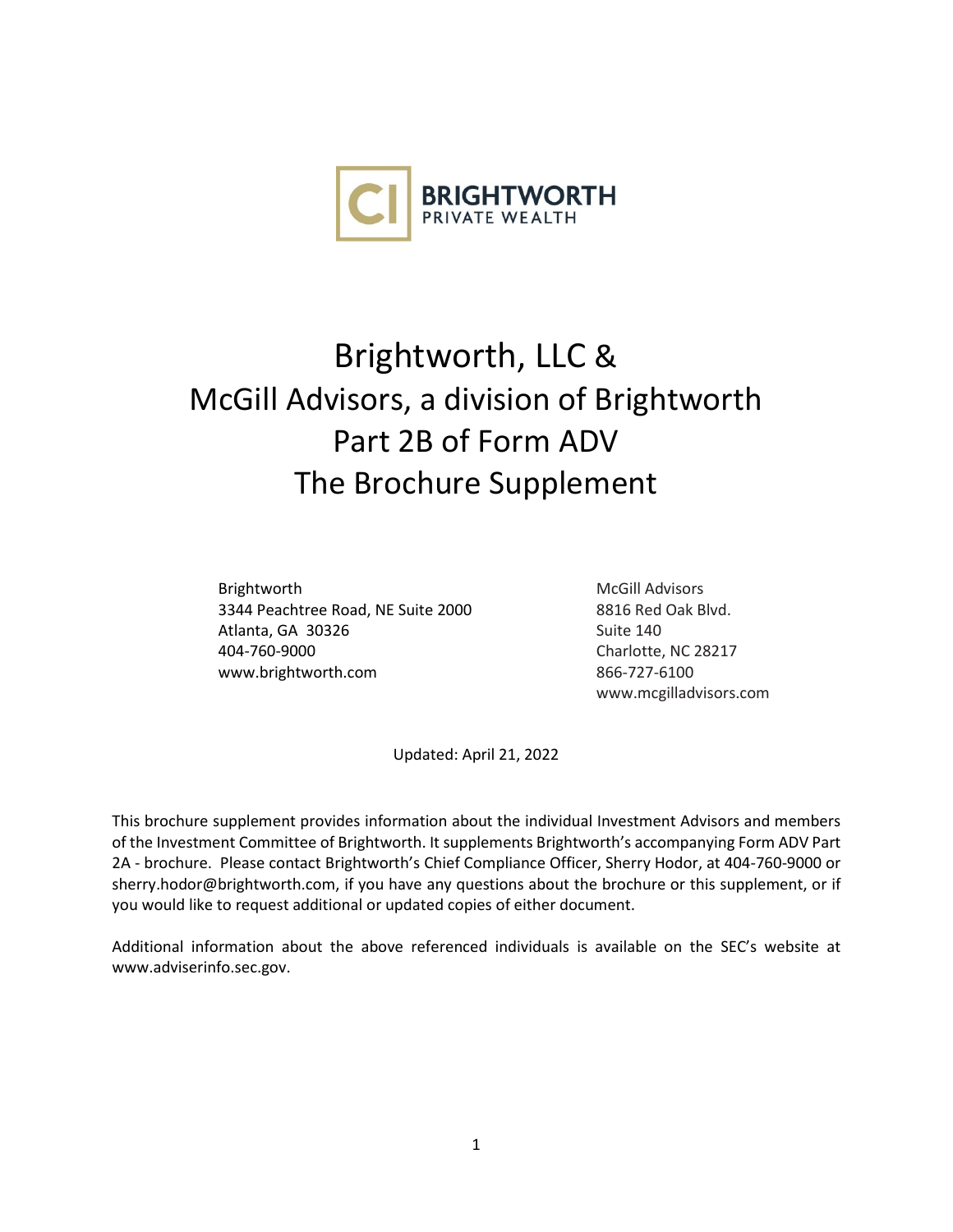### **Christopher "Bud" Boland, CFP**®

#### Educational Background and Business Experience (preceding 5 years)

Christopher "Bud" Boland was born in 1982. He graduated from Clemson University where he received his bachelor's degree in Financial Management with an emphasis in Financial Services.

Mr. Boland joined Brightworth in 2016 as a Senior Financial Planner. He currently serves in the role of Wealth Advisor and became a Partner of the firm in January 2022. He served in the role of Senior Wealth Planner at Smith & Howard Wealth Management from June 2010 to June 2016. He also was an Associate at Apogee Family Office, LLC from April 2006 to April 2010. Mr. Boland is a CERTIFIED FINANCIAL PLANNERTM practitioner.

## Disciplinary Information

None

#### Other Business Activities

Mr. Boland is not engaged in any other investment related business and does not receive compensation in connection with any investment related business activity outside of Brightworth.

#### Additional Compensation

Mr. Boland does not receive economic benefits from any person or entity other than Brightworth in connection with the provision of investment advice to clients.

#### Supervision

Mr. Boland's investment-related activities are overseen by Brightworth's Investment Committee members Don Wilson, Ray Padrón, Mike DeWitt, and John Darby. Mr. Boland is also overseen by Ray Padrón, Brightworth's Chief Executive Officer and Sherry Hodor, Brightworth's Chief Compliance Officer.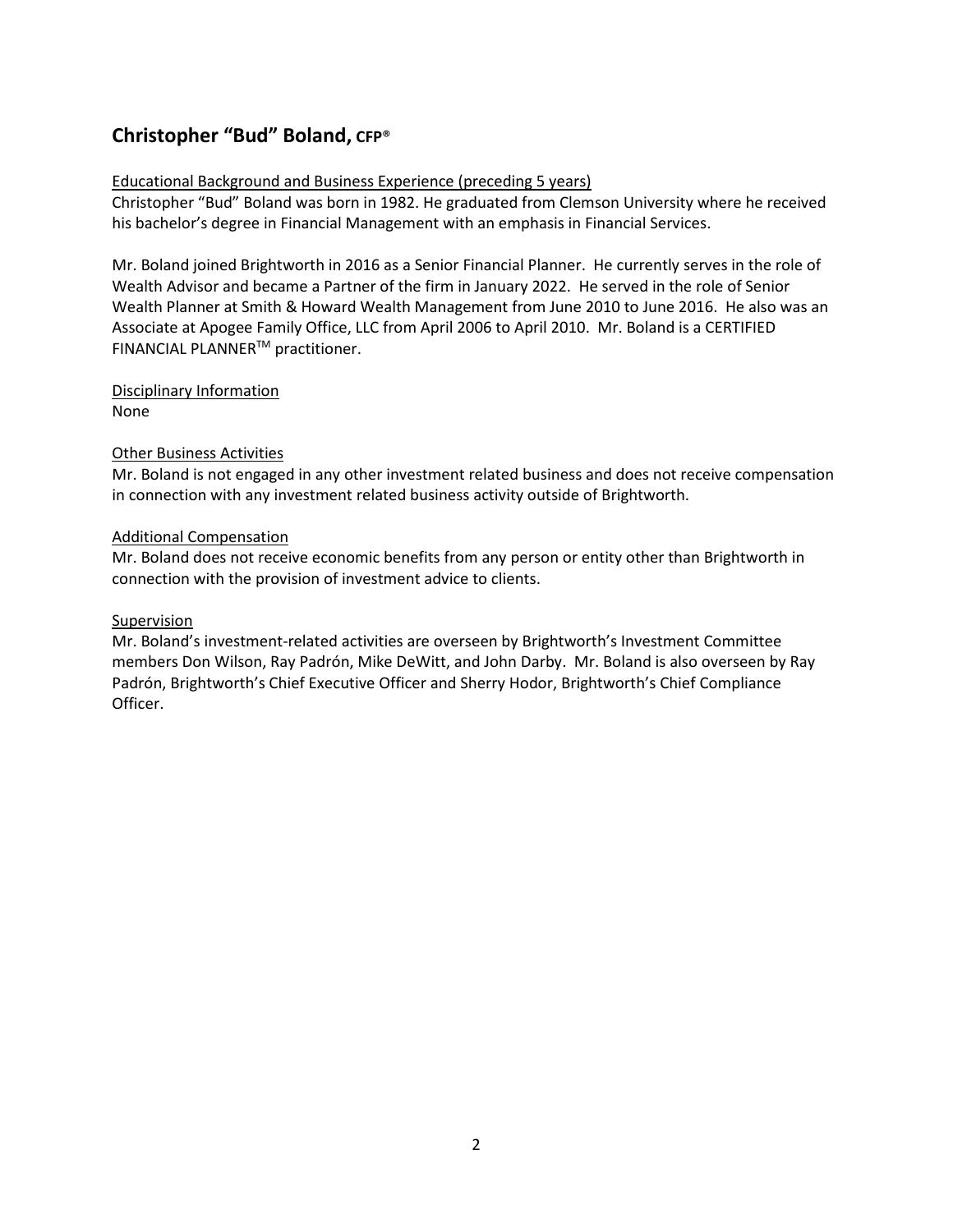### **Lisa L. Brown, CFP®, CIMA®, GFP (USA)**

#### Educational Background and Business Experience (preceding 5 years)

Lisa Brown was born in 1977. She graduated from LeMoyne College with a Bachelor of Science in Finance and Economics, Summa Cum Laude. She earned her MBA from Georgia State University graduating in 2003. Ms. Brown also attended an Executive Education program at The Haas School of Business at The University of California Berkeley in 2008, where she completed the Investments and Wealth Institute® (formerly known as IMCA) Certified Investment Management Analyst® Program.

Ms. Brown became a Partner/Member at Brightworth in 2010. She joined Brightworth in 2005 as a Senior Financial Planner and currently serves in the role of Wealth Advisor and Partner in Charge – Corporate Professionals and Executives. She has also served as Manager of Financial Planning for Brightworth. Ms. Brown holds the following certifications: CERTIFIED FINANCIAL PLANNERTM practitioner, Certified Investment Management Analyst®, and Global Financial Planner.

### Disciplinary Information

None

#### Other Business Activities

Ms. Brown is not engaged in any other investment related business and does not receive compensation in connection with any investment related business activity outside of Brightworth.

#### Additional Compensation

Ms. Brown does not receive economic benefits from any person or entity other than Brightworth in connection with the provision of investment advice to clients.

#### Supervision

Ms. Brown's investment-related activities are overseen by Brightworth's Investment Committee members Don Wilson, Ray Padrón, Mike DeWitt, and John Darby. Ms. Brown is also overseen by Ray Padrón, Brightworth's Chief Executive Officer and Sherry Hodor, Brightworth's Chief Compliance Officer.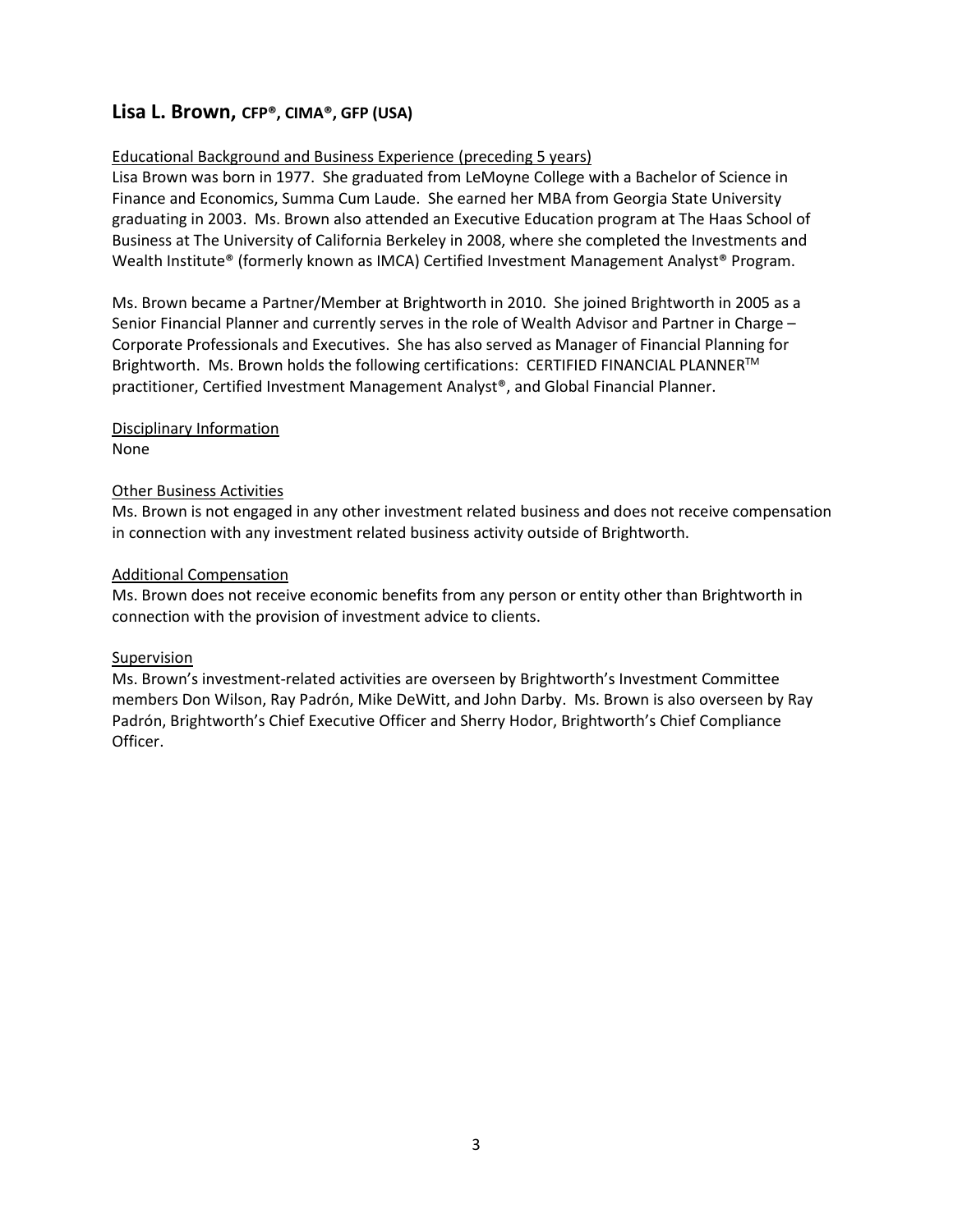### **Nathan Corbitt, CPA, CFA®, CFP**®, **CExP™**

#### Educational Background and Business Experience (preceding 5 years)

Nathan Corbitt was born in 1981. He graduated from Georgia Southern University with a Bachelor of Accounting and earned his Master of Accountancy as a University Honors Program Scholar on May 1, 2004.

Mr. Corbitt joined Brightworth in 2011 as a Financial Planner and currently serves in the role of Wealth Advisor. He became a Partner at Brightworth as of July 2017. Mr. Corbitt holds the following certifications: Certified Public Accountant (GA), Chartered Financial Analyst®, CERTIFIED FINANCIAL PLANNER™ practitioner, and Certified Exit Planner™.

### Disciplinary Information

None

#### Other Business Activities

Mr. Corbitt is not engaged in any other investment related business and does not receive compensation in connection with any investment related business activity outside of Brightworth.

#### Additional Compensation

Mr. Corbitt does not receive economic benefits from any person or entity other than Brightworth in connection with the provision of investment advice to clients.

#### **Supervision**

Mr. Corbitt's investment-related activities are overseen by Brightworth's Investment Committee members Don Wilson, Ray Padrón, Mike DeWitt, and John Darby. Mr. Corbitt is also overseen by Ray Padrón, Brightworth's Chief Executive Officer and Sherry Hodor, Brightworth's Chief Compliance Officer.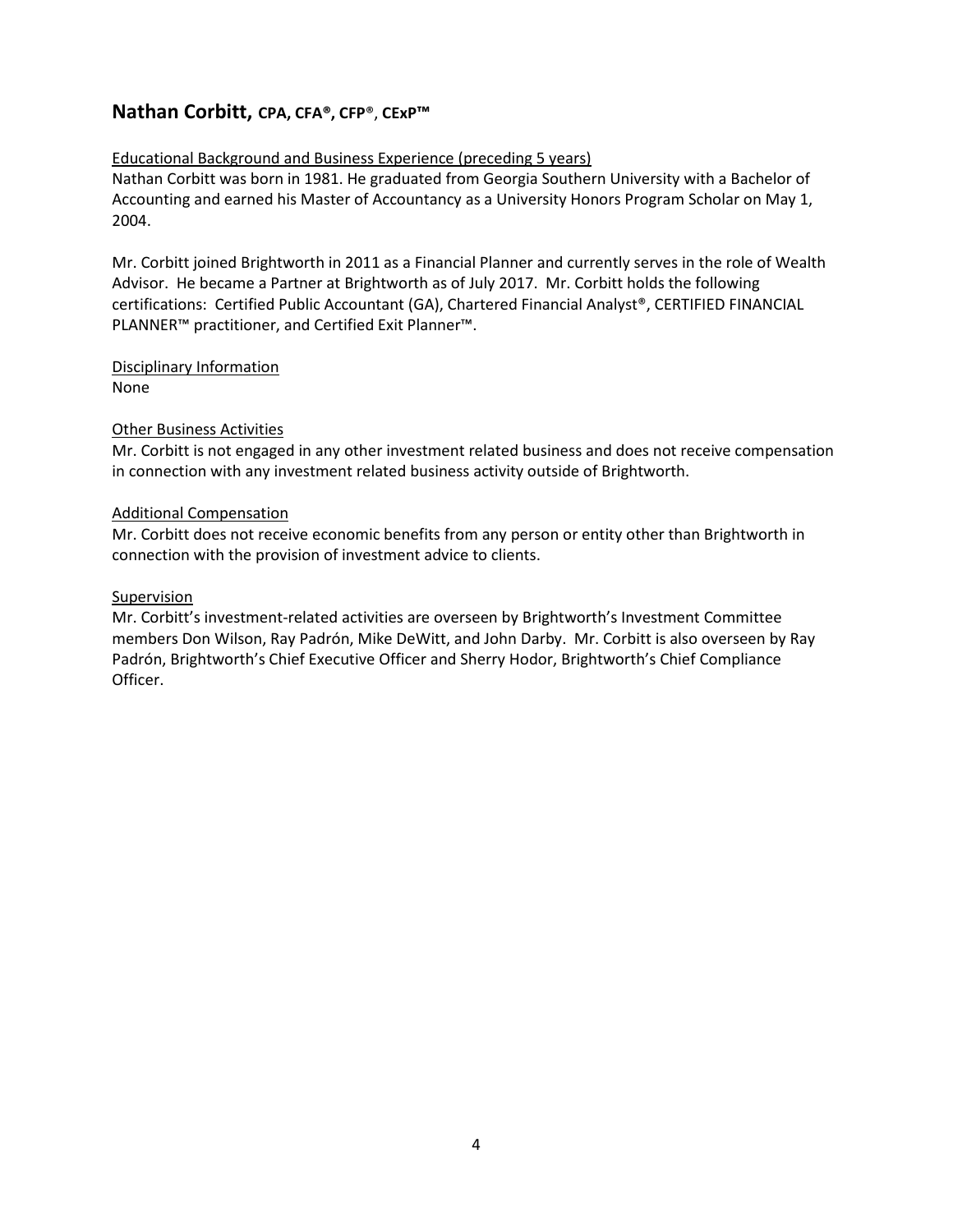### **Brett M. Covert, J.D., CFP®**

#### Educational Background and Business Experience (preceding 5 years)

Brett Covert was born in 1982. He graduated from West Virginia Wesleyan College in 2004 with a Bachelor of Science in Economics & International Business. He also earned his J.D. from the West Virginia University of Law in 2008.

Mr. Covert joined Brightworth in March 2018 as a Wealth Advisor of the firm and became a Partner of the firm in January 2022. He previously held the role of Financial Advisor at Merrill Lynch. Mr. Covert worked as a Wealth Advisor with Wells Fargo Private Bank from 2013 to 2017. He also worked as a Wealth Advisor with BBT from 2011 to 2013. He holds the following designations: J.D. and CERTIFIED FINANCIAL PLANNERTM practitioner.

Disciplinary Information None

## Other Business Activities

Mr. Covert is not engaged in any other investment related business and does not receive compensation in connection with any investment related business activity outside of Brightworth.

#### Additional Compensation

Mr. Covert does not receive economic benefits from any person or entity other than Brightworth in connection with the provision of investment advice to clients.

#### Supervision

Mr. Covert's investment-related activities are overseen by Brightworth's Investment Committee members Don Wilson, Ray Padrón, Mike DeWitt, and John Darby. Mr. Covert is also overseen by Ray Padrón, Brightworth's Chief Executive Officer and Sherry Hodor, Brightworth's Chief Compliance Officer.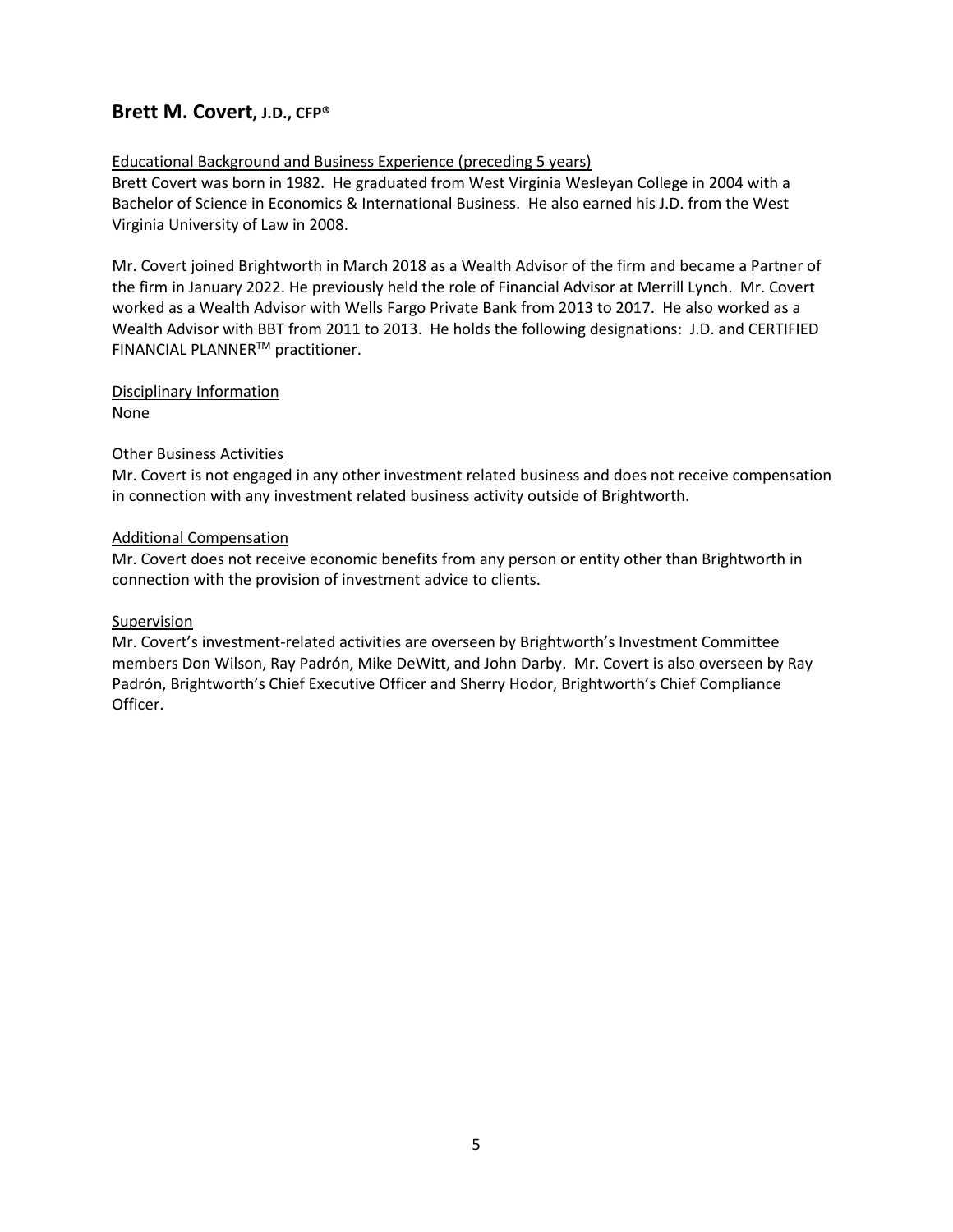### **Jason R. Cross, JD, CFP®, CTFA**

#### Educational Background and Business Experience (preceding 5 years)

Jason Cross was born in 1985. He graduated from Emory University with a Bachelor's in Business Administration with a concentration in Finance and Law and graduated from Emory University of Law with a Juris Doctorate focusing on wealth transfer and trusts and estates. He also received the Transactional Law and Skills Certificate at Emory's Center for Transactional Law and Practice.

Mr. Cross joined Brightworth in 2015 as a Financial Planner and then as a Senior Financial Planner. Currently he serves in the role of Wealth Advisor and became a Partner of the firm in January 2022. He transferred to our Charlotte office in December 2018. Prior to Brightworth, Mr. Cross was a Trust Officer at SunTrust Bank in their multi-generational, high-net-worth group from May 2012 to December 2013. He also served as a Financial Advisor at Baird from December 2013 to December 2014. Mr. Cross holds the following certifications and licenses: CERTIFIED FINANCIAL PLANNER™ practitioner, Certified Trust and Financial Advisor and is a member in good standing of the Georgia Bar.

#### Disciplinary Information None

#### Other Business Activities

Mr. Cross is not engaged in any other investment related business and does not receive compensation in connection with any investment related business activity outside of Brightworth.

#### Additional Compensation

Mr. Cross does not receive economic benefits from any person and or entity other than Brightworth in connection with the provision of investment advice to clients.

#### Supervision

Mr. Cross's investment-related activities are overseen by Brightworth's Investment Committee members Don Wilson, Ray Padrón, Mike DeWitt, and John Darby. Mr. Cross is also overseen by Ray Padrón, Brightworth's Chief Executive Officer and Sherry Hodor, Brightworth's Chief Compliance Officer.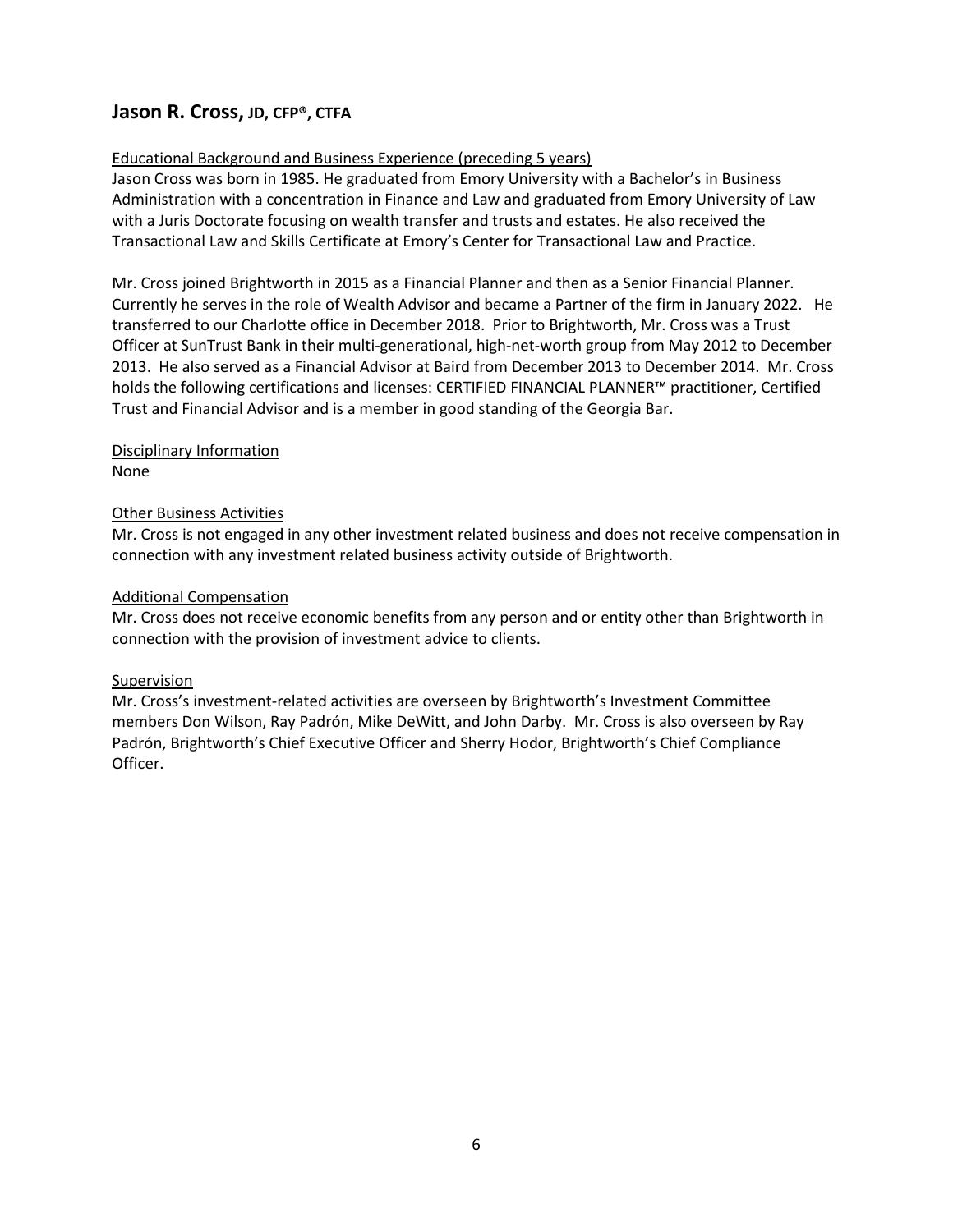### **Annika Ferris Cushnie, CFP®, CIMA®, CExP™**

#### Educational Background and Business Experience (preceding 5 years)

Annika Cushnie was born in 1975. She attended the University of Colorado at Boulder and received two degrees: a B.S. in Business graduating Cum Laude and B.A. in Biology. She then attended Georgia State University and received an MBA in Risk Management/Personal Financial Planning in 2003. Ms. Cushnie attended an Executive Education program at The Wharton School of Business at the University of Pennsylvania in 2008, where she completed the Investments and Wealth Institute® (formerly known as IMCA) Certified Investment Management Analyst® Program. In 2019, Ms. Cushnie studied to become a Certified Exit Planner™ through the Business Exit Institute (BEI).

Ms. Cushnie joined Brightworth in 2003. She has been a Partner/Member of Brightworth since 2008 and has served as a Wealth Advisor of the firm since 2007. Ms. Cushnie was a Financial Planner at Brightworth from 2003 – 2006. Ms. Cushnie holds the following certifications: CERTIFIED FINANCIAL PLANNERTM practitioner, Certified Investment Management Analyst**®**, and Certified Exit Planner™

Disciplinary Information None

#### Other Business Activities

Ms. Cushnie is not engaged in any other investment related business and does not receive compensation in connection with any investment related business activity outside of Brightworth.

#### Additional Compensation

Ms. Cushnie does not receive economic benefits from any person or entity other than Brightworth in connection with the provision of investment advice to clients.

#### Supervision

Ms. Cushnie's investment-related activities are overseen by Brightworth's Investment Committee members Don Wilson, Ray Padrón, Mike DeWitt, and John Darby. Ms. Cushnie is also overseen by Ray Padrón, Brightworth's Chief Executive Officer and Sherry Hodor, Brightworth's Chief Compliance Officer.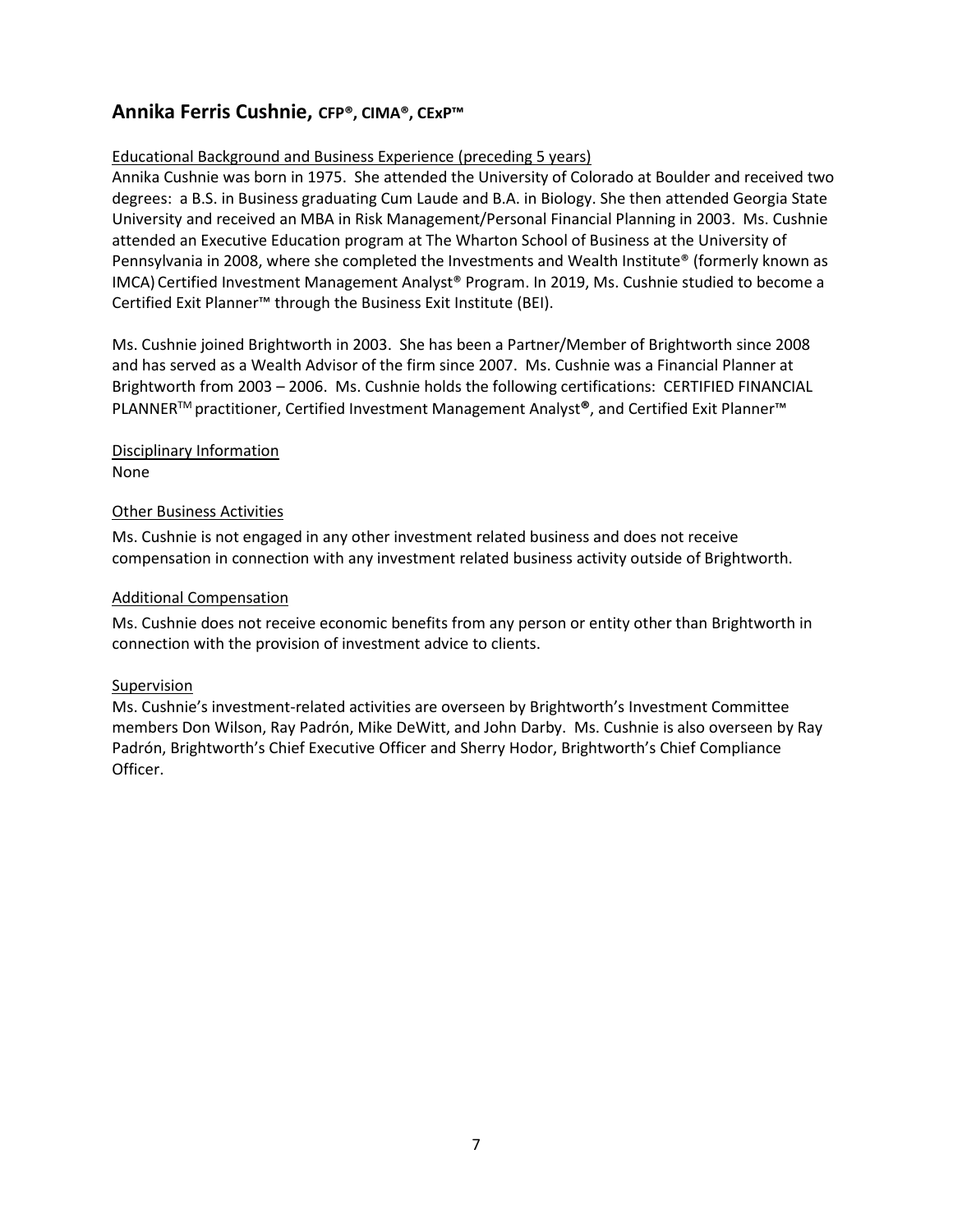### **John Darby, CFA®**

#### Educational Background and Business Experience (preceding 5 years)

John Darby was born in 1988. Mr. Darby graduated from the University of Alabama-Birmingham with a bachelor's degree in marketing.

Mr. Darby joined Brightworth in 2018 as a Senior Investment Analyst and was promoted to Portfolio Manager in January 2022. Prior to his current role, Mr. Darby spent five years working at a regional bank, most recently in an investment research role in which he contributed to the Wealth Management group's manager selection and asset allocation decisions. He is a Chartered Financial Analyst®.

Disciplinary Information None

#### Other Business Activities

Mr. Darby is not engaged in any other investment related business and does not receive compensation in connection with any investment related business activity outside of Brightworth.

#### Additional Compensation

Mr. Darby does not receive economic benefits from any person or entity other than Brightworth in connection with the provision of investment advice to clients.

#### Supervision

Mr. Darby is a member of Brightworth's Investment Committee. His investment-related activities are overseen by Brightworth's other Investment Committee members, Ray Padrón, Don Wilson, and Mike DeWitt. Mr. Darby is also overseen by Ray Padrón, Brightworth's Chief Executive Officer and Sherry Hodor, Brightworth's Chief Compliance Officer.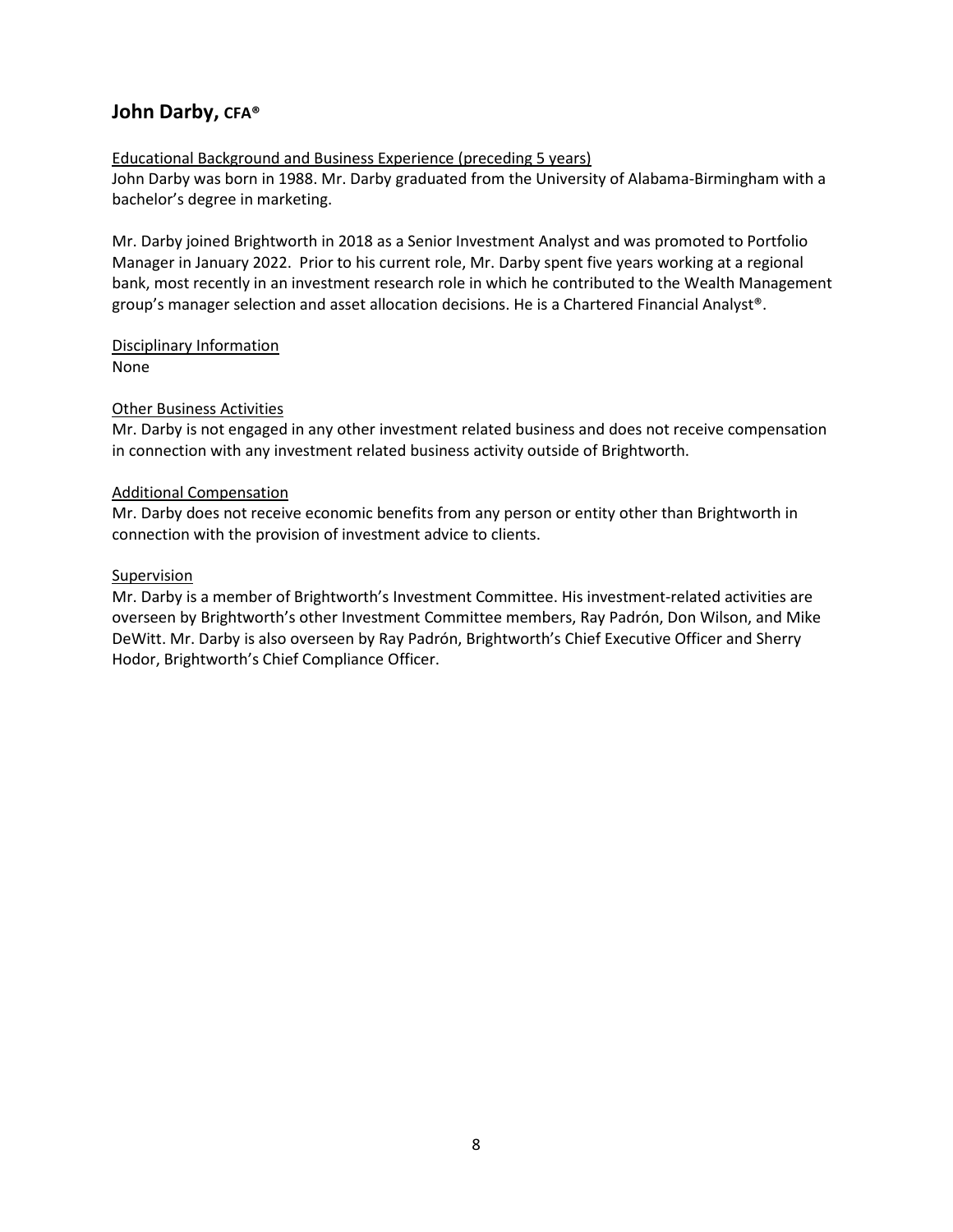### **Tenley Desjardins, CPA, CFP®**

#### Educational Background and Business Experience (preceding 5 years)

Tenley Desjardins was born in 1989. Ms. Desjardins attended the University of South Carolina where she graduated with a Bachelor of Science in International Business, Finance, and Accounting. She then earned her Master of Accounting also from the University of South Carolina.

Ms. Desjardins joined Brightworth as a Wealth Planner in January 2019. She was promoted to Associate Wealth Advisor in July 2020. She was promoted to Wealth Advisor in January 2022. She previously worked with high-net-worth individuals and business owners in the private client services tax department of a Big 4 accounting firm. Ms. Desjardins earned her Certified Public Accountant license in 2014 and her CERTIFIED FINANCIAL PLANNER™ certification in 2019.

### Disciplinary Information

None 

#### Other Business Activities

Ms. Desjardins is not engaged in any other investment related business and does not receive compensation in connection with any investment related business activity outside of Brightworth. 

#### Additional Compensation

Ms. Desjardins does not receive economic benefits from any person or entity other than Brightworth in connection with the provision of investment advice to clients. 

#### Supervision

Ms. Desjardins's investment-related activities are overseen by Brightworth's Investment Committee members Don Wilson, Ray Padrón, Mike DeWitt, and John Darby. Ms. Desjardins is also overseen by Ray Padrón, Brightworth's Chief Executive Officer and Sherry Hodor, Brightworth's Chief Compliance Officer.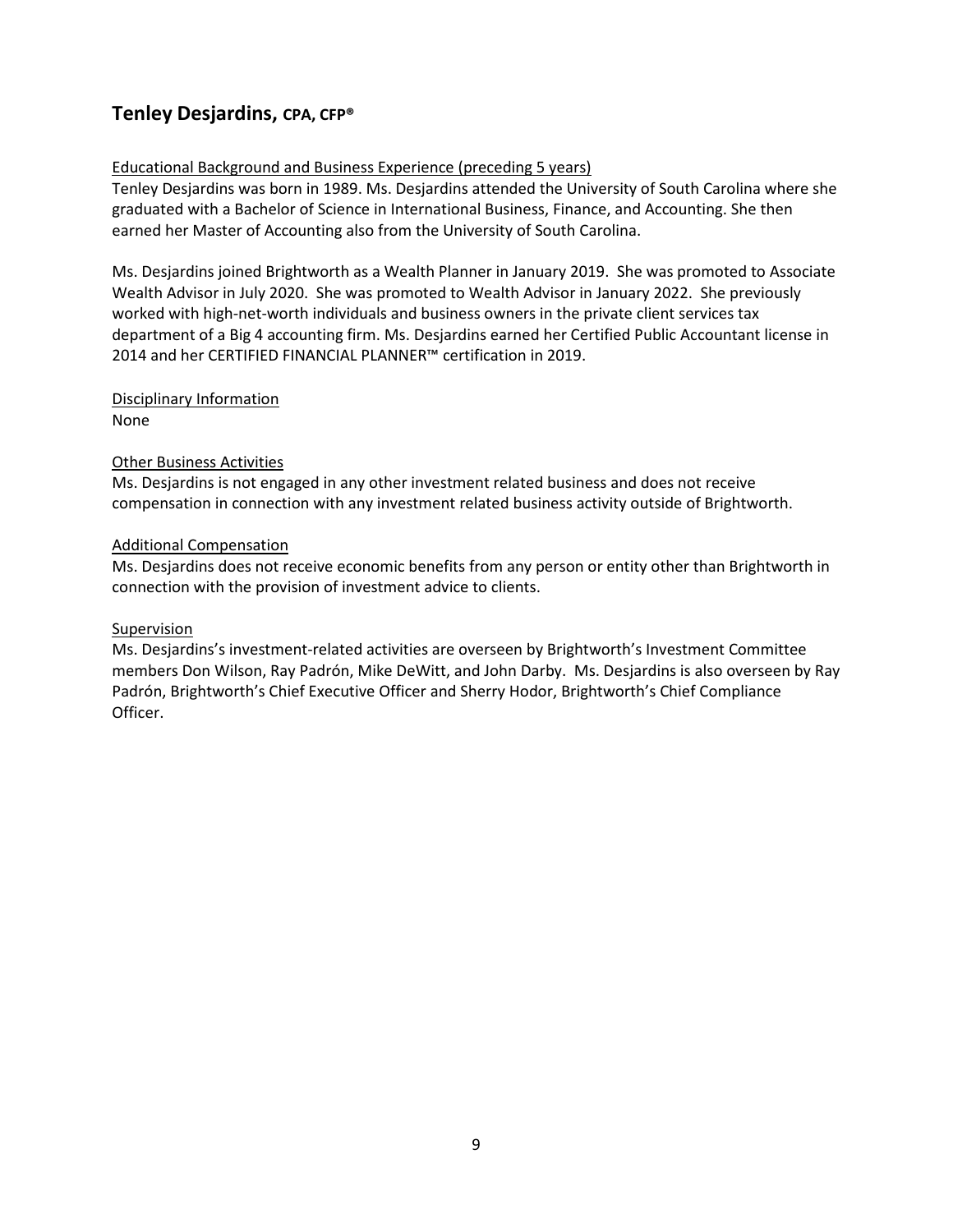### **Michael R. DeWitt, CFA®**

#### Educational Background and Business Experience (preceding 5 years) Mike DeWitt was born in 1971. He received a Bachelor of Science in Finance from Auburn University.

Mr. DeWitt joined Brightworth in 2016 as a Wealth Advisor and became a Partner of the firm in 2017. He served in the role of Wealth Advisor and was a Partner at Smith & Howard Wealth Management from July 2001 to June 2016. Prior to that position, he was a Portfolio Manager in the trust department of AmSouth Bank from March 1994 to July 2001. He holds the Chartered Financial Analyst<sup>®</sup> designation and is an active member of the Atlanta Society of CFAs.

Disciplinary Information None

#### Other Business Activities

Mr. DeWitt is not engaged in any other investment related business and does not receive compensation in connection with any investment related business activity outside of Brightworth.

#### Additional Compensation

Mr. DeWitt does not receive economic benefits from any person or entity other than Brightworth in connection with the provision of investment advice to clients.

#### Supervision

Mr. DeWitt is a member of Brightworth's Investment Committee. His investment-related activities are overseen by Brightworth's other Investment Committee members, Ray Padrón, Don Wilson, and John Darby. Mr. DeWitt is also overseen by Ray Padrón, Brightworth's Chief Executive Officer and Sherry Hodor, Brightworth's Chief Compliance Officer.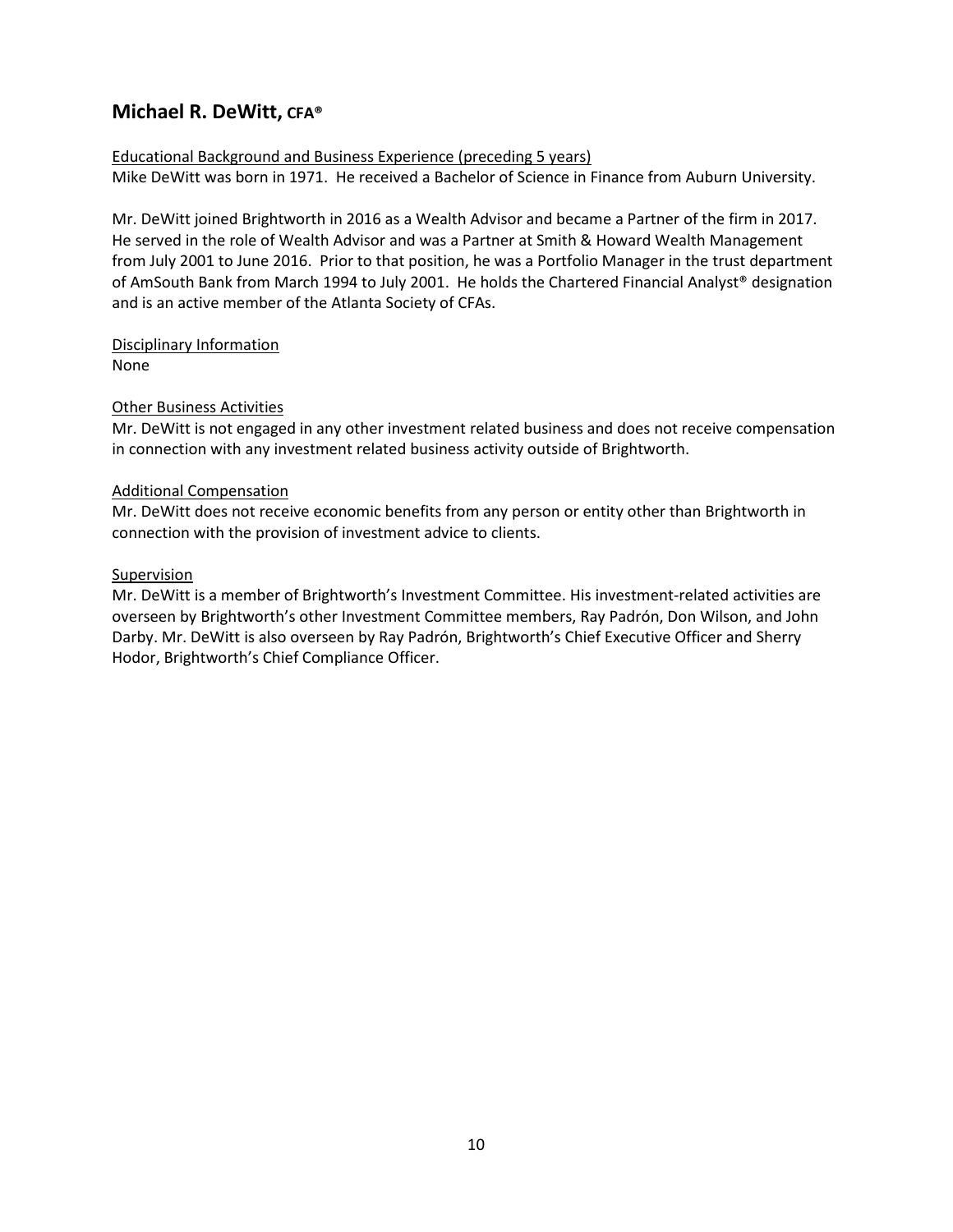### **Thomas W. Farmer, CFP**®**, C(k)P®**

#### Educational Background and Business Experience (preceding 5 years)

Thomas Farmer was born in 1983. He graduated from the University of The South in 2006 with a bachelor's degree in English.

Mr. Farmer joined Brightworth as a Wealth Advisor in the McGill Advisors Division as of July 2017. He became a Partner of the firm in January 2020. He previously served as an Investment Adviser Representative at McGill Advisors, Inc. from June 2016 to June 2017. Mr. Farmer worked as a Registered Representative with Wells Fargo Advisors, LLC from May 2009 to June 2016. He also worked as a Registered Representative with Wachovia Securities from October 2006 to May 2009. He holds the following designations: CERTIFIED FINANCIAL PLANNERTM practitioner and Certified 401(k) Professional.

#### Disciplinary Information

None

#### Other Business Activities

Mr. Farmer is not engaged in any other investment related business and does not receive compensation in connection with any investment related business activity outside of Brightworth.

#### Additional Compensation

Mr. Farmer does not receive economic benefits from any person or entity other than Brightworth in connection with the provision of investment advice to clients.

#### Supervision

Mr. Farmer's investment-related activities are overseen by Brightworth's Investment Committee members Don Wilson, Ray Padrón, Mike DeWitt, and John Darby. Mr. Farmer is also overseen by Ray Padrón, Brightworth's Chief Executive Officer and Sherry Hodor, Brightworth's Chief Compliance Officer.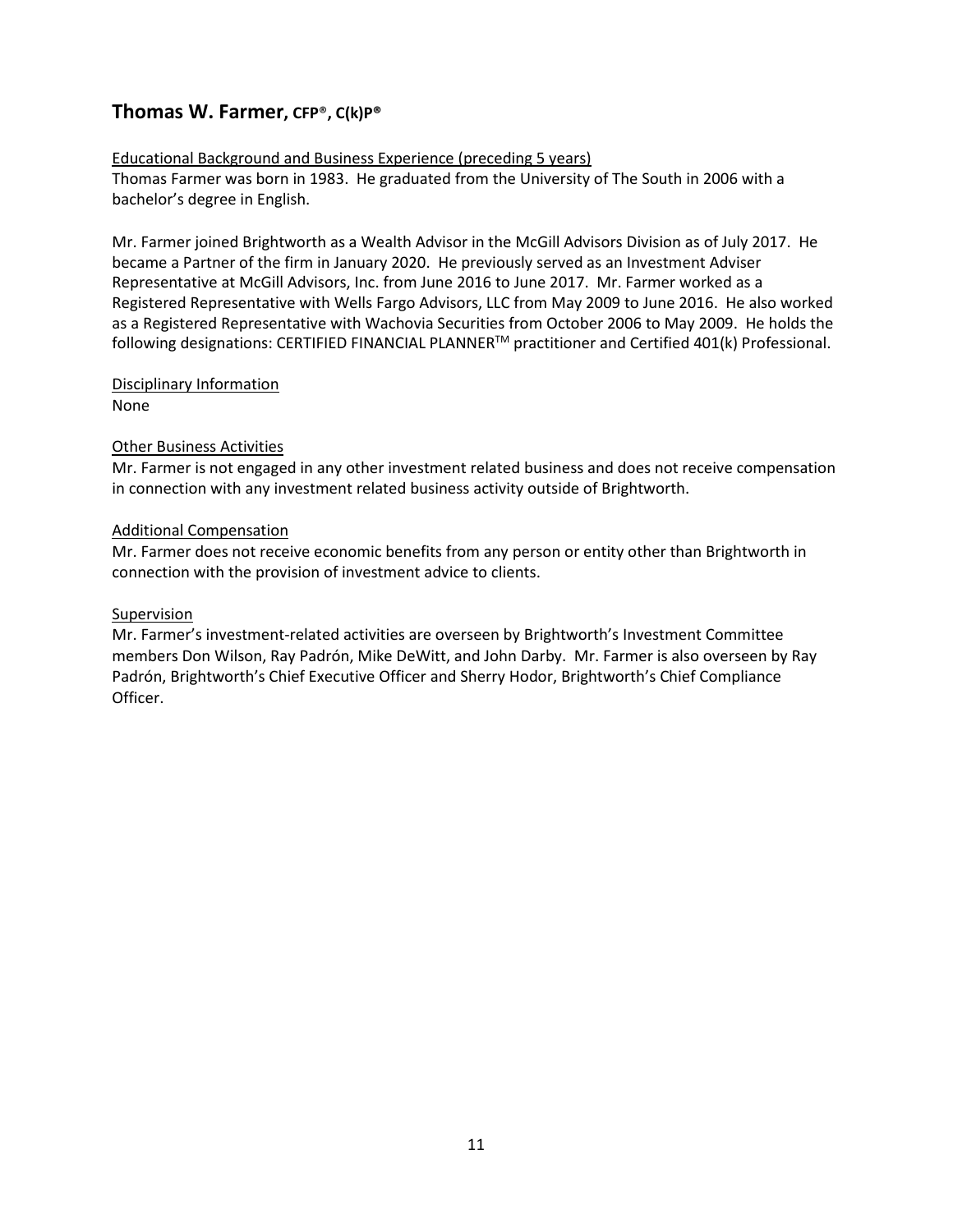### **Herman Freitag, CFP®**

#### Educational Background and Business Experience (preceding 5 years)

Herman Freitag was born in 1986. Mr. Freitag graduated with a bachelor's degree in marketing and a master's in business administration from the University of New Orleans.

Mr. Freitag joined Brightworth in 2018 as a Wealth Planner. He was promoted to Associate Wealth Advisor in 2020, and currently serves in the role of Wealth Advisor. Prior to joining McGill Advisors, he was with a national investment firm serving high net worth clients for four years. Previously he had worked for the private banking and retail arms of a national bank for four years. He earned his CERTIFIED FINANCIAL PLANNER™ certification in 2017.

Disciplinary Information None

#### Other Business Activities

Mr. Freitag is not engaged in any other investment related business and does not receive compensation in connection with any investment related business activity outside of Brightworth.

#### Additional Compensation

Mr. Freitag does not receive economic benefits from any person or entity other than Brightworth in connection with the provision of investment advice to clients.

#### **Supervision**

Mr. Freitag's investment-related activities are overseen by Brightworth's Investment Committee members Don Wilson, Ray Padrón, Mike DeWitt, and John Darby. Mr. Freitag is also overseen by Ray Padrón, Brightworth's Chief Executive Officer and Sherry Hodor, Brightworth's Chief Compliance Officer.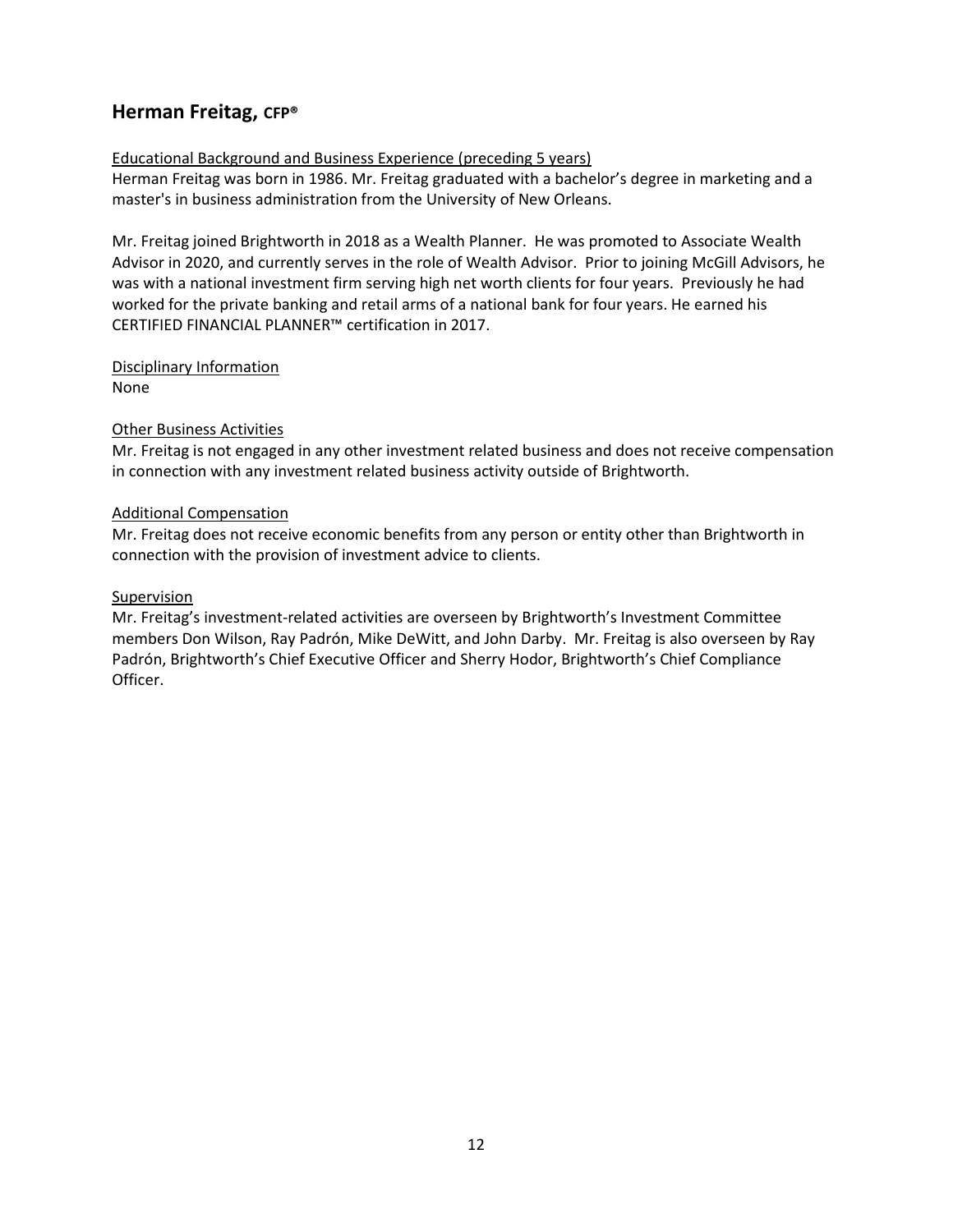### **Ryan Halpern, CPA, CFP®, PFS**

#### Educational Background and Business Experience (preceding 5 years)

Ryan Halpern was born in 1984.He graduated Magna Cum Laude from the University of Georgia with a Bachelor of Business Administration in Accounting. He also earned his Master of Accountancy from the University of Georgia.

Mr. Halpern joined Brightworth in 2013 as a Financial Planner and currently serves in the role of Wealth Advisor. He became a Partner at Brightworth as of January 2020. He started his career at Ernst & Young from October 2008 to February 2011 and continued his career on the tax team at Pathstone Family Office from February 2011 to March 2013. Mr. Halpern holds the following certifications: Certified Public Accountant (GA), CERTIFIED FINANCIAL PLANNER™ practitioner, Personal Financial Specialist and has earned the CFA Institute Claritas® Investment Certificate.

#### Disciplinary Information

None

#### Other Business Activities

Mr. Halpern is not engaged in any other investment related business and does not receive compensation in connection with any investment related business activity outside of Brightworth.

#### Additional Compensation

Mr. Halpern does not receive economic benefits from any person or entity other than Brightworth in connection with the provision of investment advice to clients.

#### Supervision

Mr. Halpern's investment-related activities are overseen by Brightworth's Investment Committee members Don Wilson, Ray Padrón, Mike DeWitt, and John Darby. Mr. Halpern is also overseen by Ray Padrón, Brightworth's Chief Executive Officer and Sherry Hodor, Brightworth's Chief Compliance Officer.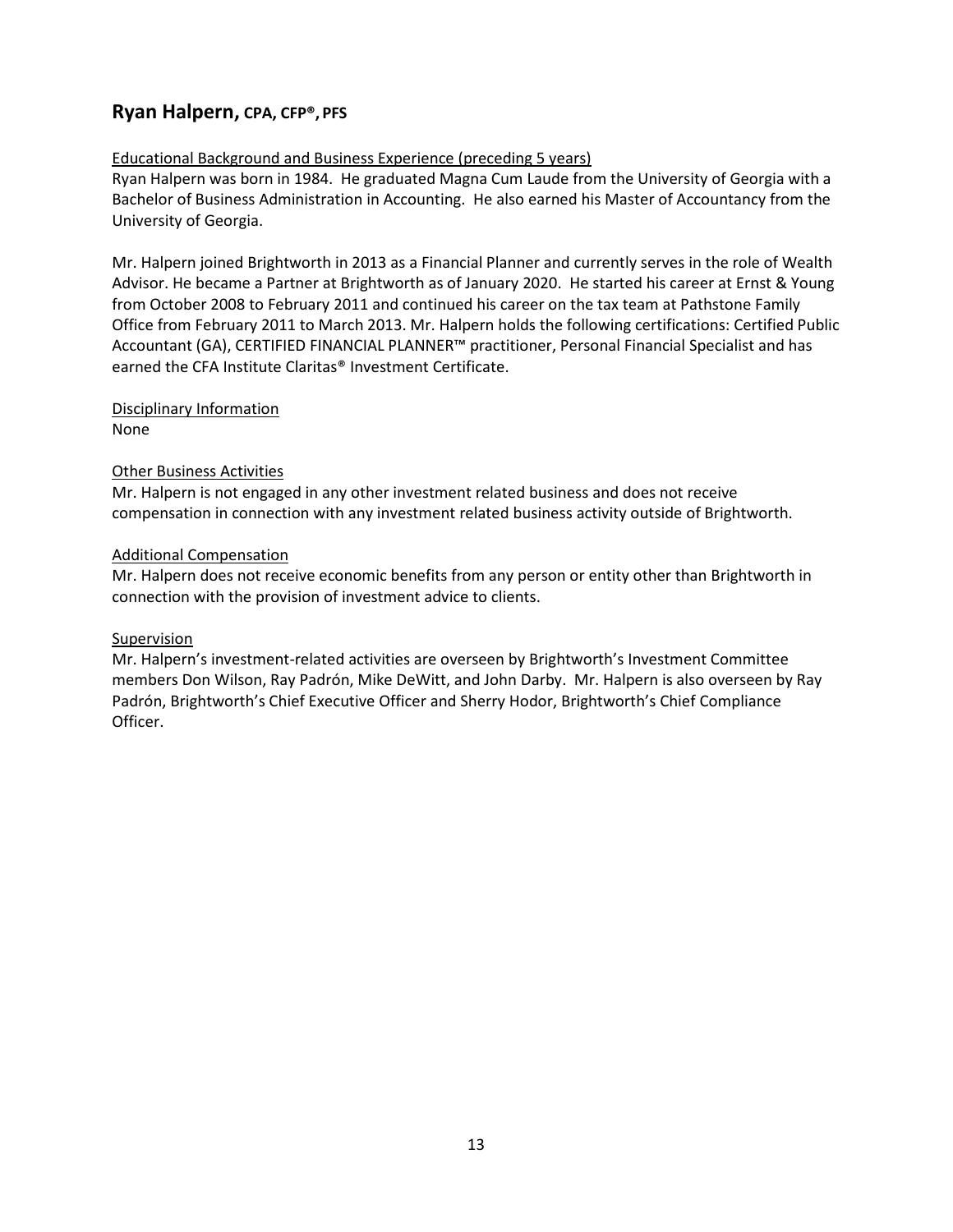### **Eric A. Harbert, CPA, CFP**®

#### Educational Background and Business Experience (preceding 5 years)

Eric Harbert was born in 1982. He graduated from the University of North Carolina at Charlotte in 2006 with a Bachelor of Science in Accounting. He also earned his Master of Accountancy from the University of North Carolina at Charlotte in 2008.

Mr. Harbert joined Brightworth in July 2017 as a Partner and Wealth Advisor of the firm. He previously held the role of Investment Adviser Representative at McGill Advisors, Inc. beginning in June 2015. Mr. Harbert worked as an Investment Adviser Representative with Greer Walker Wealth Management, LLC from January 2012 to June 2015. He also worked as a Senior Tax Manager with Greer Walker, LLP from June 2006 to June 2015. He holds the following designations: Certified Public Accountant and CERTIFIED FINANCIAL PLANNERTM practitioner.

Disciplinary Information

None

#### Other Business Activities

Mr. Harbert is not engaged in any other investment related business and does not receive compensation in connection with any investment related business activity outside of Brightworth.

#### Additional Compensation

Mr. Harbert does not receive economic benefits from any person or entity other than Brightworth in connection with the provision of investment advice to clients.

#### Supervision

Mr. Harbert's investment-related activities are overseen by Brightworth's Investment Committee members Don Wilson, Ray Padrón, Mike DeWitt, and John Darby. Mr. Harbert is also overseen by Ray Padrón, Brightworth's Chief Executive Officer and Sherry Hodor, Brightworth's Chief Compliance Officer.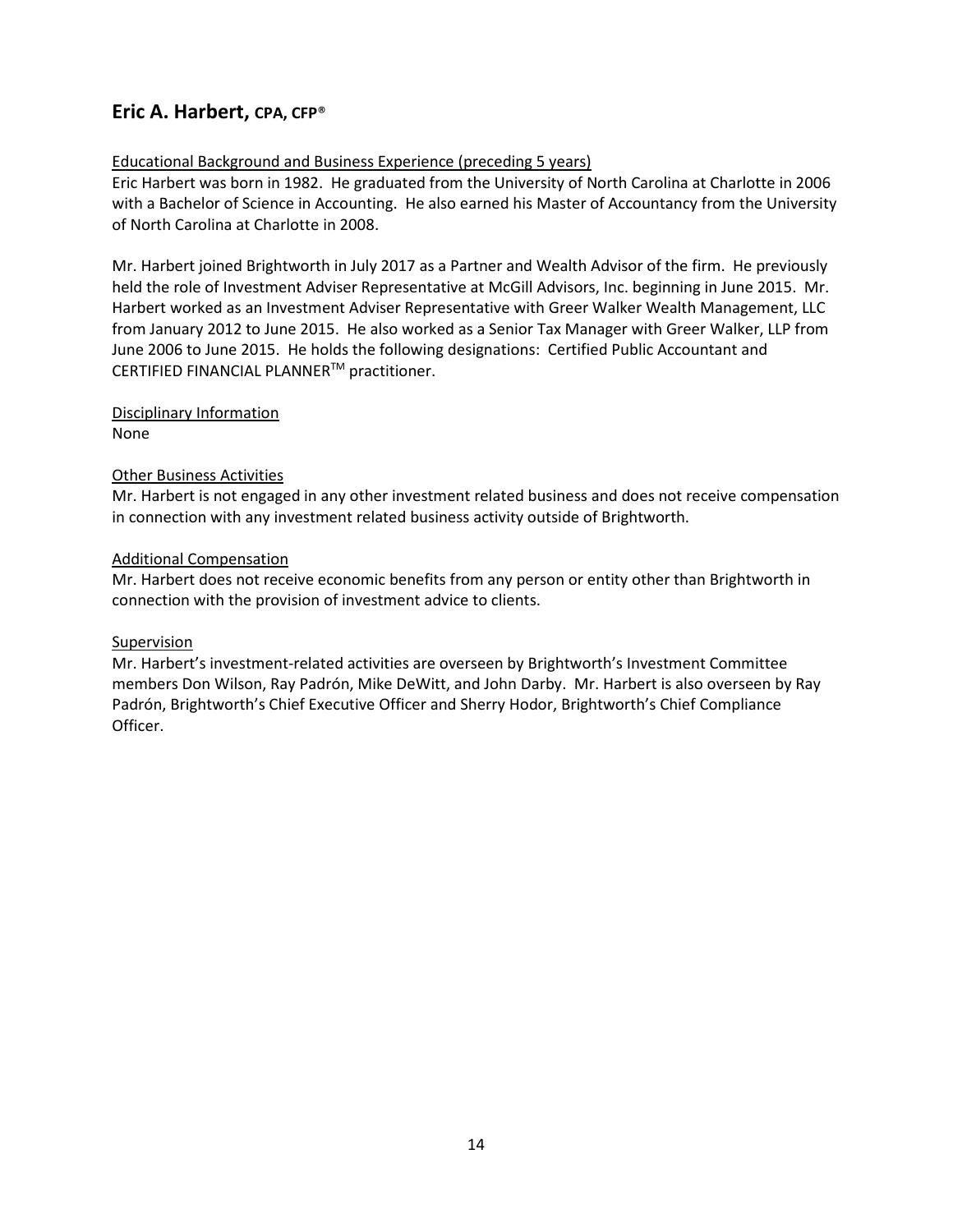### **Charles L. Jordan, CPA, CFP®, CeFT®**

#### Educational Background and Business Experience (preceding 5 years)

Charlie Jordan was born in 1978. He graduated from the University of Florida with a bachelor's degree in Finance in 2000. He received a Master's in Accountancy with a concentration in Taxation from Kennesaw State University in 2009 with Honors.

Mr. Jordan became a Partner of Brightworth in 2013. Mr. Jordan joined Brightworth in 2008 as a Financial Planner and was promoted to Wealth Advisor in January 2011. Before joining Brightworth, Mr. Jordan worked as a Financial Planner at Tegra Financial Partners from 2007 – 2008 and as a Manager at The National Christian Foundation from 2004 – 2007.

Mr. Jordan holds the following certifications: Certified Public Accountant (GA), CERTIFIED FINANCIAL PLANNER<sup>™</sup> practitioner, and Certified Financial Transitionist<sup>®</sup>.

Disciplinary Information None

#### Other Business Activities

Mr. Jordan is not engaged in any other investment related business and does not receive compensation in connection with any investment related business activity outside of Brightworth.

#### Additional Compensation

Mr. Jordan does not receive economic benefits from any person or entity other than Brightworth in connection with the provision of investment advice to clients.

#### Supervision

Mr. Jordan's investment-related activities are overseen by Brightworth's Investment Committee members Don Wilson, Ray Padrón, Mike DeWitt, and John Darby. Mr. Jordan is also supervised by Ray Padrón, Brightworth's Chief Executive Officer and Sherry Hodor, Brightworth's Chief Compliance Officer.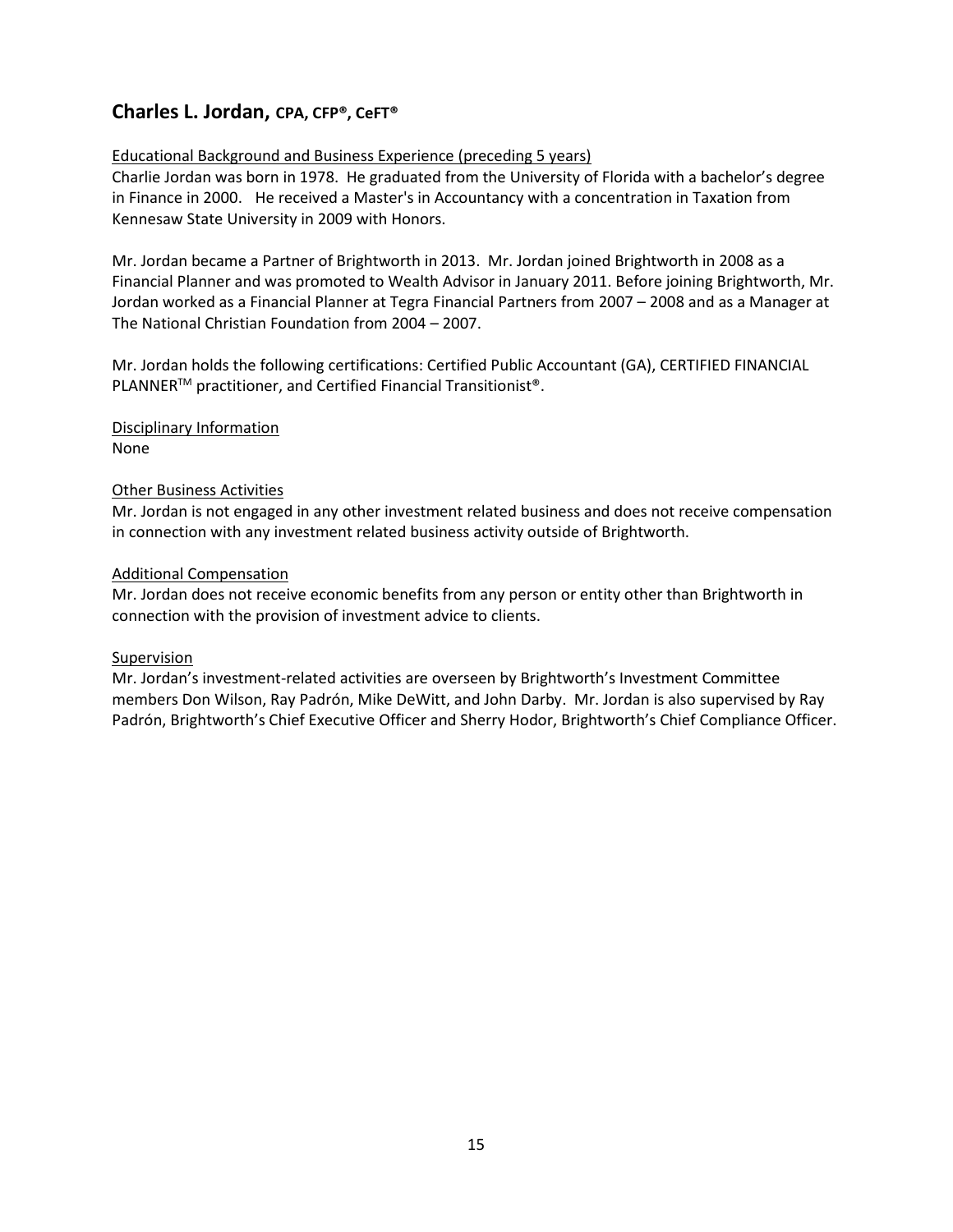### **Andrew Kobylski, CFP®, CIMA®**

#### Educational Background and Business Experience (preceding 5 years)

Andrew Kobylski was born in 1997. He graduated Summa Cum Laude from Virginia Tech in 2020 with a degree in Finance under the CFP® Certification Education Option.

Mr. Kobylski joined McGill Advisors, a division of Brightworth, as a Wealth Planner in July 2020. He became an Associate Wealth Advisor in January 2022. He previously worked as an Intern with high-networth individuals and business owners in the private client services department of a registered investment advisor firm located in Atlanta, Georgia. Mr. Kobylski earned his CERTIFIED FINANCIAL PLANNER™ and Certified Investment Management Analyst**®** designations in 2021.

#### Disciplinary Information None

#### Other Business Activities

Mr. Kobylski is not engaged in any other investment related business and does not receive compensation in connection with any investment related business activity outside of Brightworth.

#### Additional Compensation

Mr. Kobylski does not receive economic benefits from any person or entity other than Brightworth in connection with the provision of investment advice to clients.

#### Supervision

Mr. Kobylski's investment-related activities are overseen by Brightworth's Investment Committee members Don Wilson, Ray Padrón, Mike DeWitt, and John Darby. Mr. Kobylski is also overseen by Ray Padrón, Brightworth's Chief Executive Officer and Sherry Hodor, Brightworth's Chief Compliance Officer.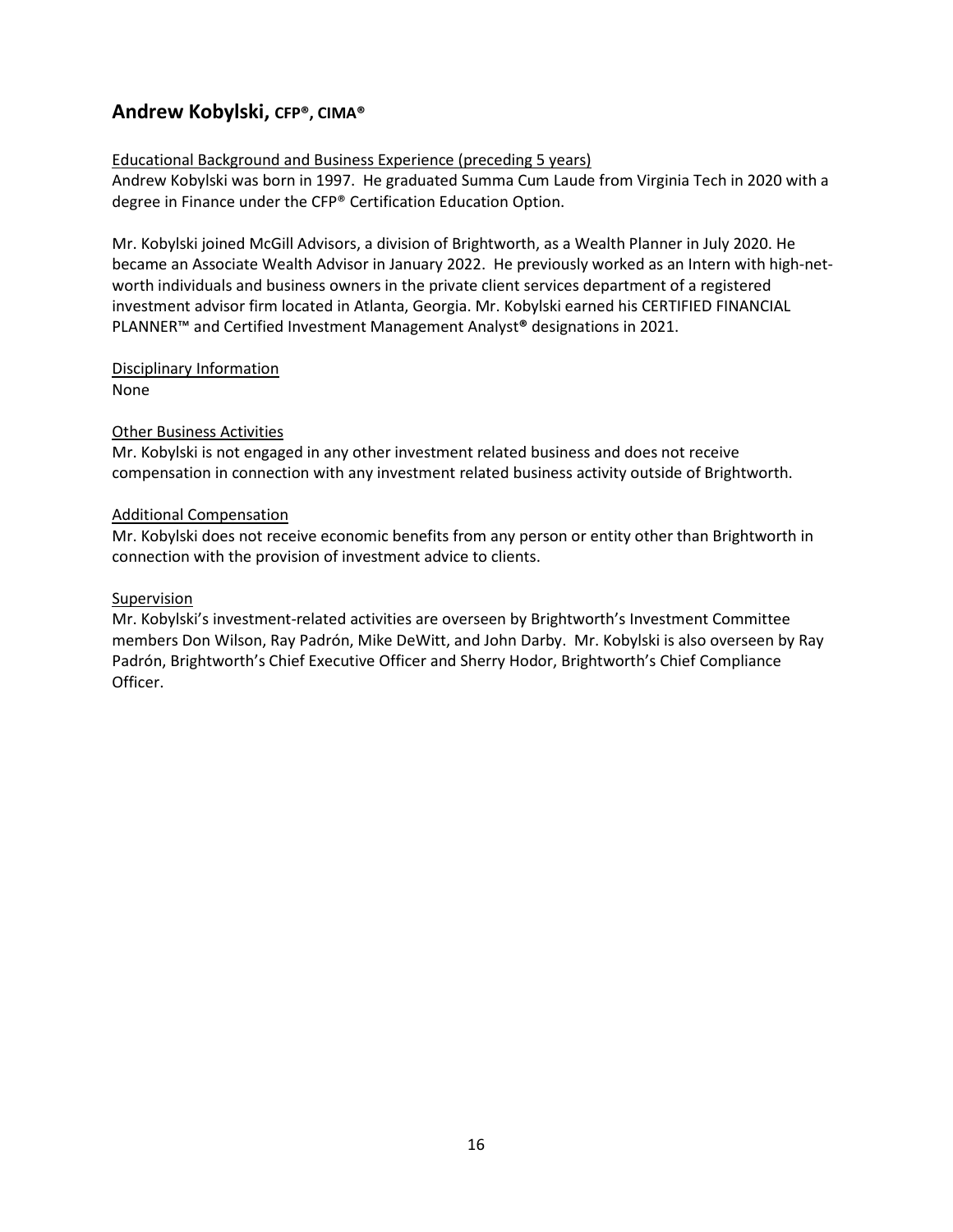### **Brett S. Miller, CPA, CFP**®

#### Educational Background and Business Experience (preceding 5 years)

Brett Miller was born in 1985. He graduated from The Citadel, the Military College of South Carolina in 2007 with a Bachelor of Science in Business Administration with an Accounting Concentration.

Mr. Miller joined Brightworth in July 2017 as a Wealth Advisor and Partner. He formerly served as the Chief Compliance Officer of McGill Advisors, Inc. from January 2015 until June 2017 and the Vice President and Director of Operations of McGill from January 2014 to June 2017. Mr. Miller was a Partner at McGill Advisors beginning in January 2015. He began his career with McGill Advisors, Inc. as Investment Adviser Representative in June 2007. Mr. Miller holds the following designations: Certified Public Accountant and CERTIFIED FINANCIAL PLANNER™ practitioner.

#### Disciplinary Information

None

#### Other Business Activities

Mr. Miller is not engaged in any other investment related business and does not receive compensation in connection with any investment related business activity outside of Brightworth.

#### Additional Compensation

Mr. Miller does not receive economic benefits from any person or entity other than Brightworth in connection with the provision of investment advice to clients.

#### Supervision

Mr. Miller's investment-related activities are overseen by Brightworth's Investment Committee members Don Wilson, Ray Padrón, Mike DeWitt, and John Darby. Mr. Miller is also overseen by Ray Padrón, Brightworth's Chief Executive Officer and Sherry Hodor, Brightworth's Chief Compliance Officer.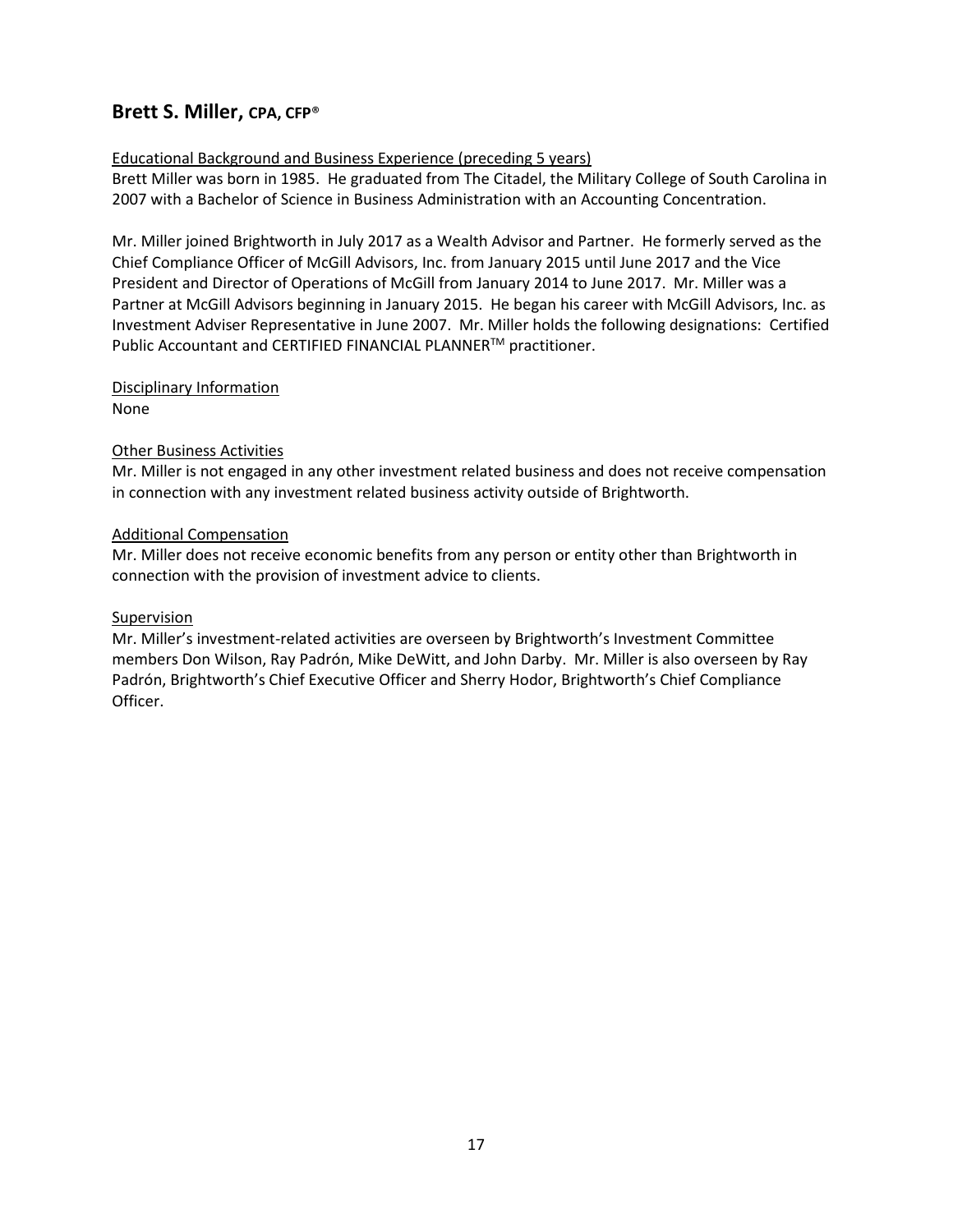### **Josh Monroe, CFP®, CIMA®**

#### Educational Background and Business Experience (preceding 5 years)

Josh Monroe was born in 1987. Mr. Monroe attended Georgia State University where he graduated cum laude with a bachelor's degree in Music Performance.

Mr. Monroe joined Brightworth in 2019 as a Wealth Planner. Mr. Monroe was promoted to Wealth Advisor in April 2022. Prior to Brightworth, Mr. Monroe spent 8 years at Northwestern Mutual in a variety of roles including compliance and supervision. Mr. Monroe is a CERTIFIED FINANCIAL PLANNER™, Chartered Life Underwriter®, Chartered Financial Consultant®, and Certified Investment Management Analyst**®**.

Disciplinary Information None

#### Other Business Activities

Mr. Monroe is not engaged in any other investment related business and does not receive compensation in connection with any investment related business activity outside of Brightworth.

#### Additional Compensation

Mr. Monroe does not receive economic benefits from any person or entity other than Brightworth in connection with the provision of investment advice to clients.

#### Supervision

Mr. Monroe's investment-related activities are overseen by Brightworth's Investment Committee members Don Wilson, Ray Padrón, Mike DeWitt, and John Darby. Mr. Monroe is also overseen by Ray Padrón, Brightworth's Chief Executive Officer and Sherry Hodor, Brightworth's Chief Compliance Officer.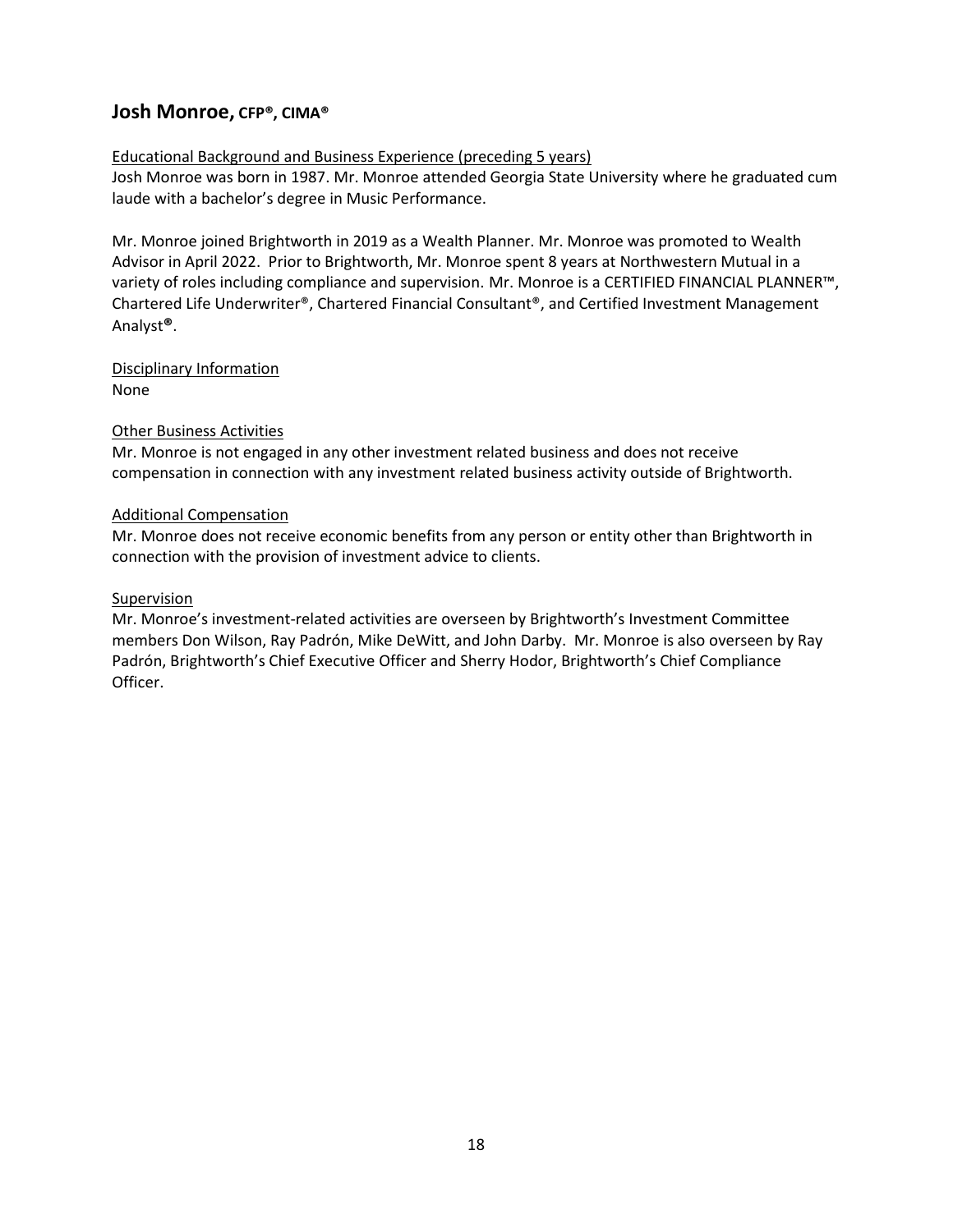### **Chase Mouchet, CFP**®**, CIMA®**

#### Educational Background and Business Experience (preceding 5 years)

Chase Mouchet was born in 1987. He graduated Cum Laude from The University of Georgia with a Bachelor of Science in Family and Consumer Sciences in Family Financial Planning and a Bachelor of Business Administration in Finance.

Mr. Mouchet joined Brightworth in 2015 as a Financial Planner and was promoted to Senior Financial Planner in 2016. Currently he serves in the role of Wealth Advisor and became a Partner of the firm in January 2022. He previously worked at Strategic Financial Planning, Inc. as a Financial Planner from August 2013 to August 2015 and Alpha Financial Management as a Support Advisor/Chief Compliance Officer from April 2010 to June 2013. Mr. Mouchet is a CERTIFIED FINANCIAL PLANNER™ practitioner and Certified Investment Management Analyst**®**.

Disciplinary Information

None

#### Other Business Activities

Mr. Mouchet is not engaged in any other investment related business and does not receive compensation in connection with any investment related business activity outside of Brightworth.

#### Additional Compensation

Mr. Mouchet does not receive economic benefits from any person or entity other than Brightworth in connection with the provision of investment advice to clients.

#### Supervision

Mr. Mouchet's investment-related activities are overseen by Brightworth's Investment Committee members Don Wilson, Ray Padrón, Mike DeWitt, and John Darby. Mr. Mouchet is also overseen by Ray Padrón, Brightworth's Chief Executive Officer and Sherry Hodor, Brightworth's Chief Compliance Officer.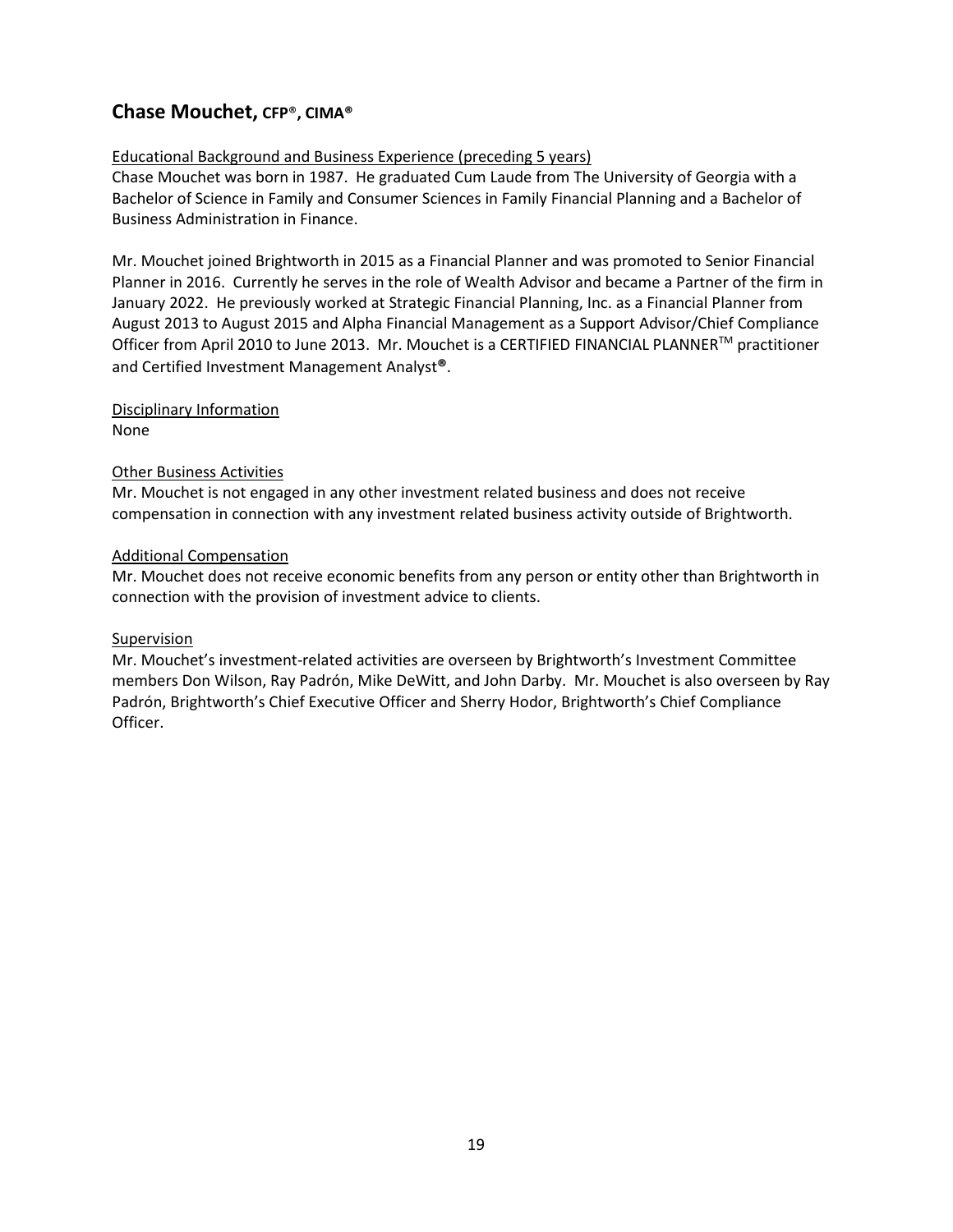### **Raymond V. Padrón, CPA, CFP®, CIMA®**

#### Educational Background and Business Experience (preceding 5 years)

Ray Padrón was born in 1956. He graduated Cum Laude from The University of Maryland with a Bachelor of Science in Accounting in 1978. Mr. Padrón attended an Executive Education program at The Wharton School of Business at the University of Pennsylvania in 2004 where he completed the Investments and Wealth Institute® (formerly known as IMCA) Certified Investment Management Analyst® Program.

Mr. Padrón joined Brightworth as a Wealth Advisor and Partner/Member of the firm in 2004. He also currently serves as Brightworth's Chief Executive Officer. He holds the following designations: Certified Public Accountant (MD), CERTIFIED FINANCIAL PLANNER™ practitioner, Certified Investment Management Analyst**®**, Accredited Estate Planner**®**, Chartered Financial Consultant® and Chartered Life Underwriter®.

#### Disciplinary Information

None

#### Other Business Activities

Mr. Padrón is not engaged in any other investment related business and does not receive compensation in connection with any investment related business activity outside of Brightworth.

#### Additional Compensation

Mr. Padrón does not receive economic benefits from any person or entity other than Brightworth in connection with the provision of investment advice to clients.

#### **Supervision**

Mr. Padrón is a member of Brightworth's Investment Committee. His investment-related activities are overseen by Brightworth's other Investment Committee members, Don Wilson, Mike DeWitt, and John Darby. He is also overseen by Sherry Hodor, Brightworth's Chief Compliance Officer.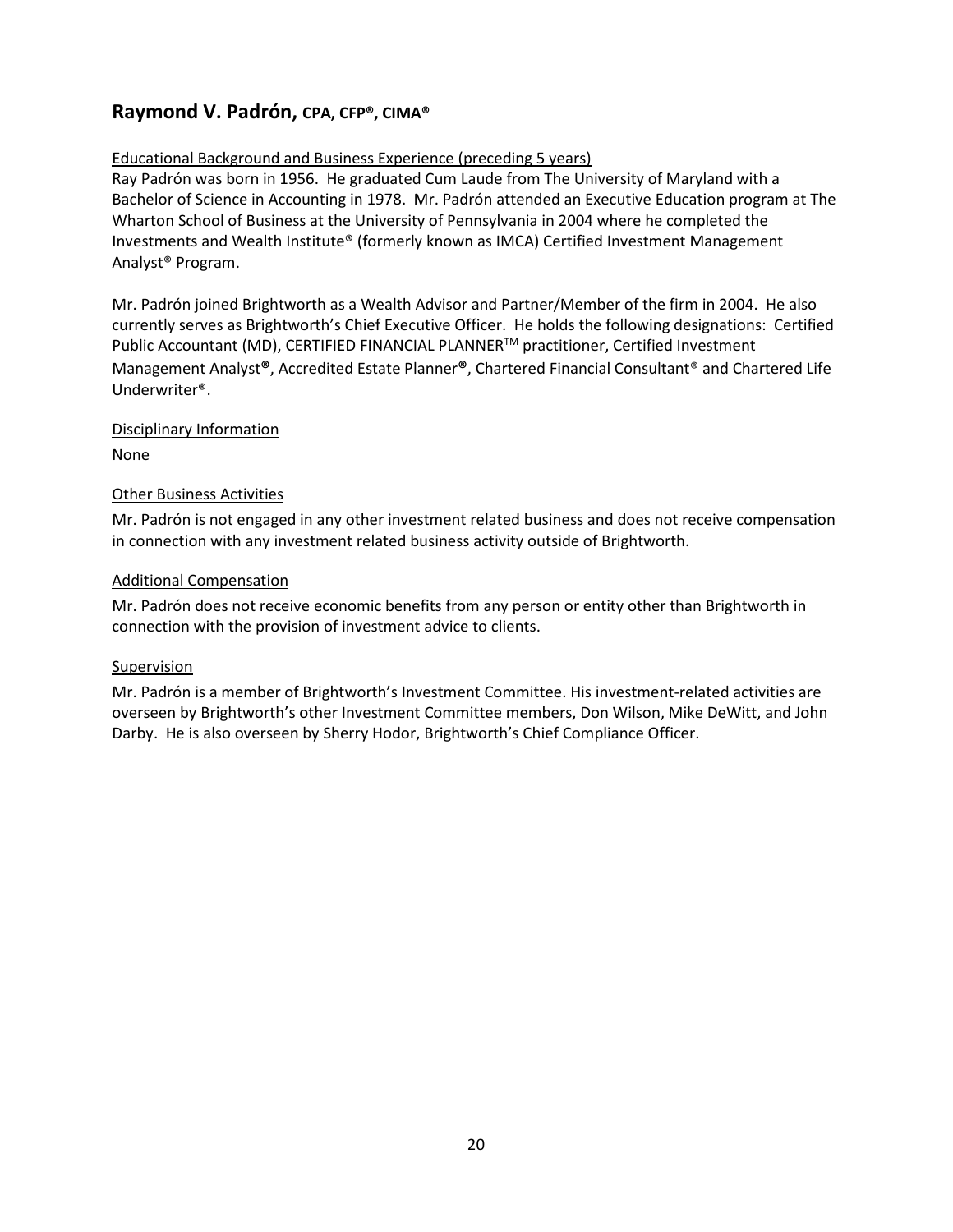### **K. Warren Poe, Jr. CFP**®

#### Educational Background and Business Experience (preceding 5 years)

Warren Poe was born in 1982. He graduated from Wake Forest University in 2004 with a Bachelor of Administration in Communication.

Mr. Poe joined Brightworth in July 2017 as a Wealth Advisor and Partner. He previously served as the Vice President and Director of Sales for McGill Advisors, Inc. from January 2014 until June 2017. He was also a Partner of McGill Advisors beginning in January 2015. Mr. Poe served as an Investment Adviser Representative of McGill Advisors, Inc. from April 2010 to June 2017. Mr. Poe worked as a Project Manager and Registered Representative with Synergy Investment Group from May 2007 to April 2010. He holds the following designations: CERTIFIED FINANCIAL PLANNER™ practitioner.

#### Disciplinary Information

None

#### Other Business Activities

Mr. Poe is not engaged in any other investment related business and does not receive compensation in connection with any investment related business activity outside of Brightworth.

#### Additional Compensation

Mr. Poe does not receive economic benefits from any person or entity other than Brightworth in connection with the provision of investment advice to clients.

#### Supervision

Mr. Poe's investment-related activities are overseen by Brightworth's Investment Committee members Don Wilson, Ray Padrón, Mike DeWitt, and John Darby. Mr. Poe is also overseen by Ray Padrón, Brightworth's Chief Executive Officer and Sherry Hodor, Brightworth's Chief Compliance Officer.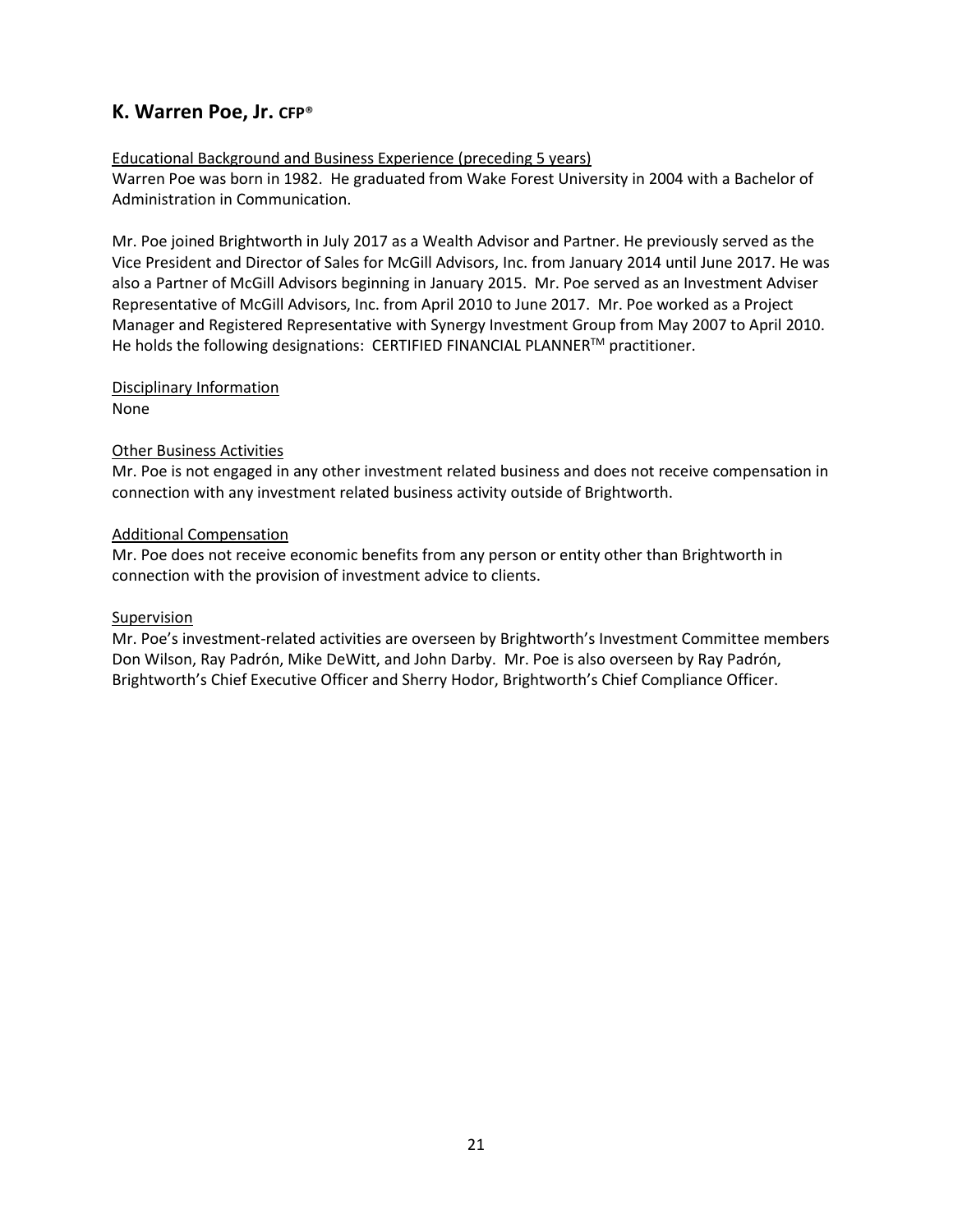### **David W. Polstra, CPA, CFP®, CIMA®**

#### Educational Background and Business Experience (preceding 5 years)

David Polstra was born in 1957. He received a Bachelor of Business Administration degree from the University of Texas at Austin in 1979 graduating Cum Laude. He also attended an Executive Education program at The Wharton School of Business at the University of Pennsylvania in 2001, where he completed the Investments and Wealth Institute® (formerly known as IMCA) Certified Investment Management Analyst® Program.

Mr. Polstra is a founding Partner/Member of Brightworth (formerly Polstra & Dardaman, LLC). He cofounded the firm in May of 1997 and is a Wealth Advisor. He holds the following designations: Certified Public Accountant (GA), CERTIFIED FINANCIAL PLANNER™ practitioner and Certified Investment Management Analyst**®**.

#### Disciplinary Information

None

#### Other Business Activities

Mr. Polstra is not engaged in any other investment related business and does not receive compensation in connection with any investment related business activity outside of Brightworth.

#### Additional Compensation

Mr. Polstra does not receive economic benefits from any person or entity other than Brightworth in connection with the provision of investment advice to clients.

#### Supervision

Mr. Polstra's investment-related activities are overseen by Brightworth's Investment Committee members Don Wilson, Ray Padrón, Mike DeWitt, and John Darby. Mr. Polstra is also overseen by Ray Padrón, Brightworth's Chief Executive Officer and Sherry Hodor, Brightworth's Chief Compliance Officer.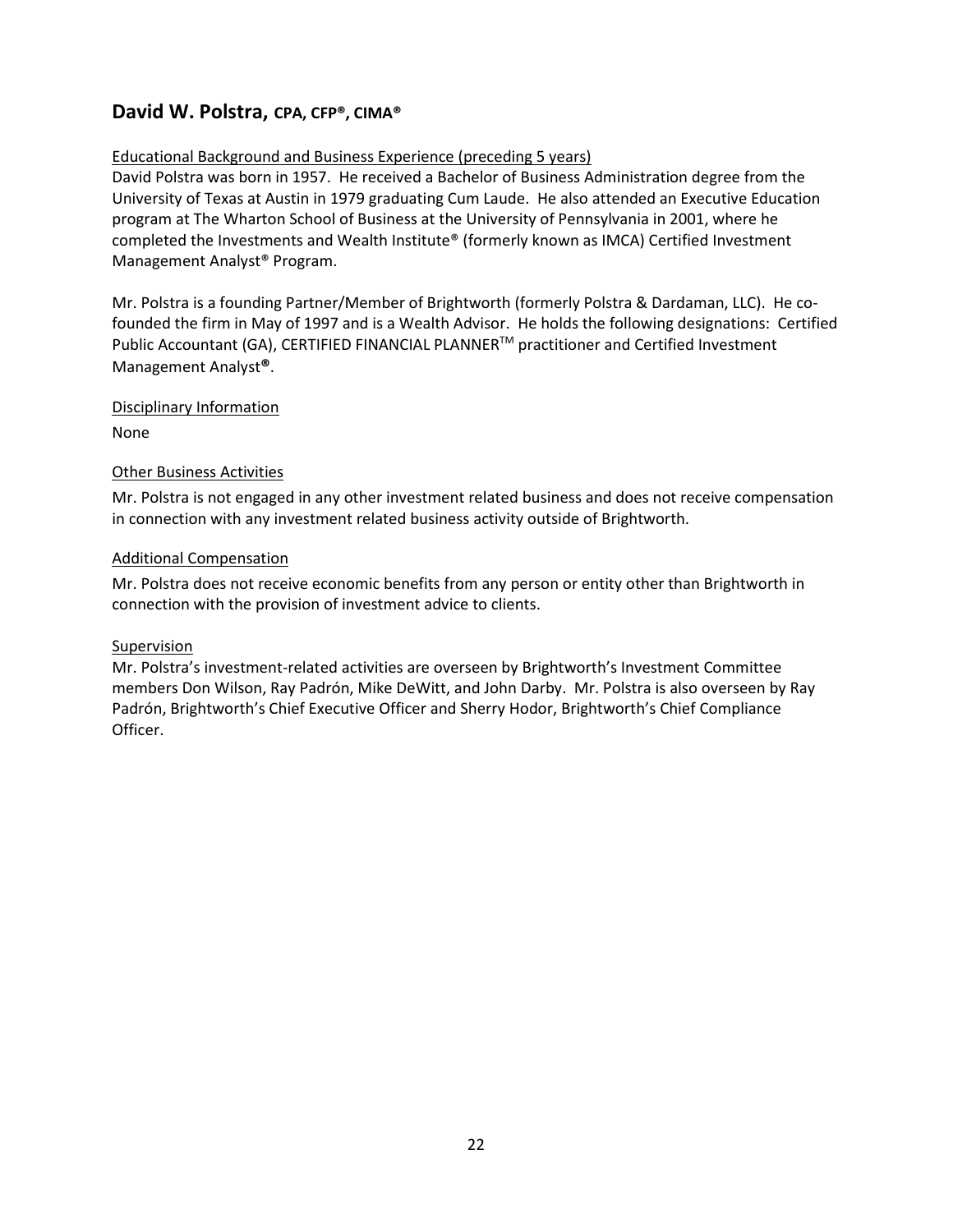### **Thomas C. Presley, CPA, CFP**®**, PFS**

#### Educational Background and Business Experience (preceding 5 years)

Tom Presley was born in 1986. He graduated from the University of Georgia with a Bachelor of Business Administration in Accounting with Honors. He also earned his Master of Accountancy with Honors from the University of Georgia. Mr. Presley attended an Executive Education program at the Wharton School in 2014 as part of the Investments and Wealth Institute® (formerly known as IMCA) Certified Investment Management Analyst® Program.

Mr. Presley joined Brightworth in 2011 as a Financial Planner and currently serves in the role of Wealth Advisor. He became a Partner at Brightworth as of July 2017 and currently serves in the role of President of Wealth Management. Mr. Presley holds the following certifications: Certified Public Accountant (GA), CERTIFIED FINANCIAL PLANNER™ practitioner, and Personal Financial Specialist.

#### Disciplinary Information

None

#### Other Business Activities

Mr. Presley is not engaged in any other investment related business and does not receive compensation in connection with any investment related business activity outside of Brightworth.

#### Additional Compensation

Mr. Presley does not receive economic benefits from any person or entity other than Brightworth in connection with the provision of investment advice to clients.

#### Supervision

Mr. Presley's investment-related activities are overseen by Brightworth's Investment Committee members Don Wilson, Ray Padrón, Mike DeWitt, and John Darby. Mr. Presley is also overseen by Ray Padrón, Brightworth's Chief Executive Officer and Sherry Hodor, Brightworth's Chief Compliance Officer.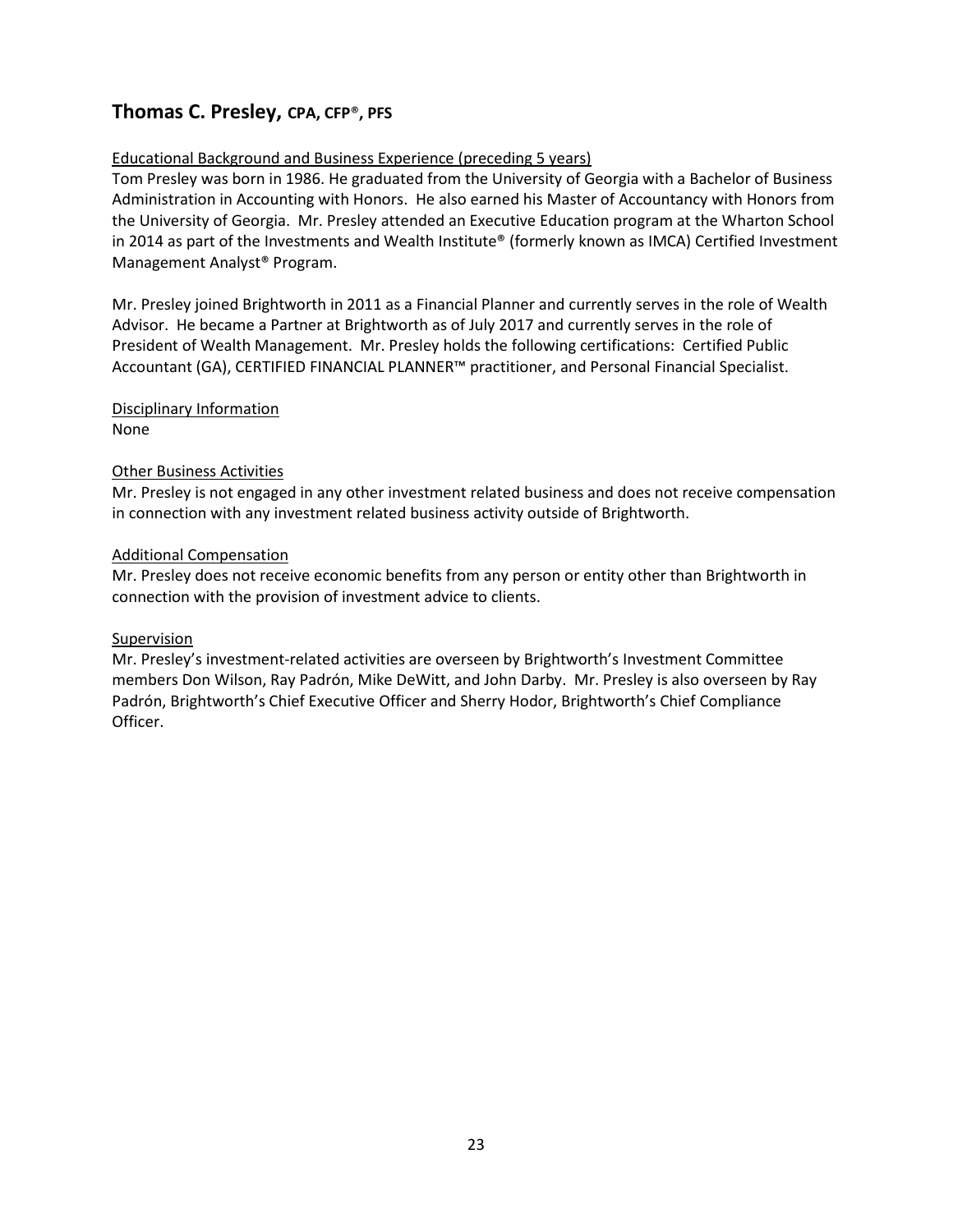### **Patricia Dampf Sklar, CPA, CFP**®, **CFA®**

#### Educational Background and Business Experience (preceding 5 years)

Patricia Sklar was born in Baton Rouge in 1985. She graduated from The University of Georgia where she received her Bachelor of Business Administration in Accounting. She then attended Louisiana State University where she received her Master of Science in Accounting.

Ms. Sklar joined Brightworth in 2016 as a Financial Planner and was promoted to Senior Financial Planner in 2017. Currently she serves in the role of Wealth Advisor and became a Partner of the firm in January 2022. At BT Wealth Management, LLC, she served in the role of Investment Advisor from October 2012 to February 2016. Ms. Sklar also served the role of Tax Senior at Bennett Thrasher PC on the accounting side of the firm from February 2011 to October 2012. Ms. Sklar is a Certified Public Accountant, a CERTIFIED FINANCIAL PLANNER<sup>™</sup> practitioner, and a Chartered Financial Analyst®.

Disciplinary Information

None

#### Other Business Activities

Ms. Sklar is not engaged in any other investment related business and does not receive compensation in connection with any investment related business activity outside of Brightworth.

#### Additional Compensation

Ms. Sklar does not receive economic benefits from any person or entity other than Brightworth in connection with the provision of investment advice to clients.

#### Supervision

Ms. Sklar's investment-related activities are overseen by Brightworth's Investment Committee members Don Wilson, Ray Padrón, Mike DeWitt, and John Darby. Ms. Sklar is also overseen by Ray Padrón, Brightworth's Chief Executive Officer and Sherry Hodor, Brightworth's Chief Compliance Officer.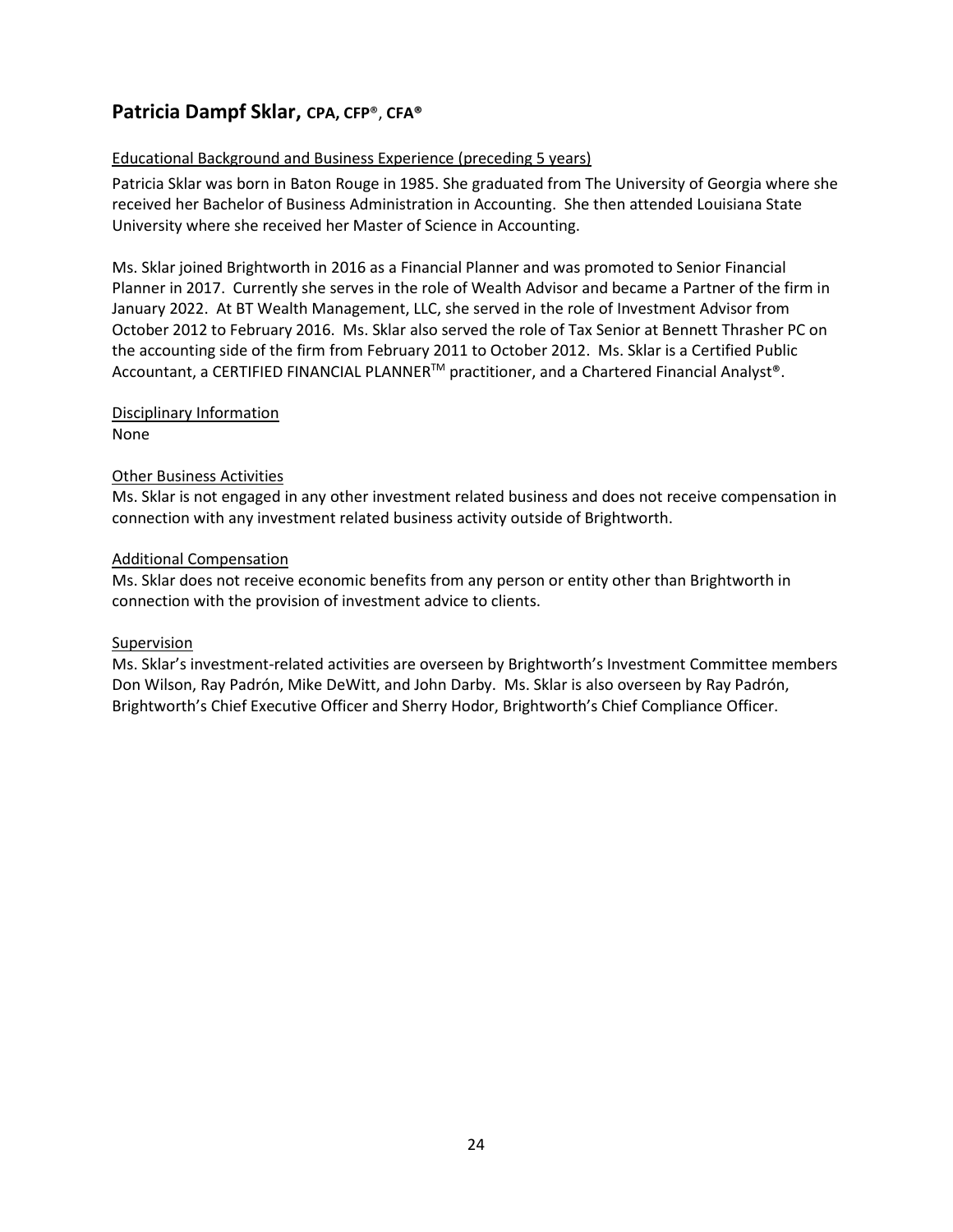### **Robert V. Sytz, Jr., CPA, CFP®**

#### Educational Background and Business Experience (preceding 5 years)

Robert Sytz was born in 1958. He attended Wofford College from 1977 to 1979 and graduated from the University of North Carolina at Charlotte in 1982 with a Bachelor of Science in Accounting.

Mr. Sytz joined Brightworth in July 2017 as the Partner in Charge of the McGill Advisors Division of Brightworth and Wealth Advisor. Mr. Sytz was formerly a founding Partner of McGill Advisors, Inc. from December 1999 until June 2017. He also served as the firm's Chief Compliance Officer until January 2015. He holds the following designations: Certified Public Accountant and CERTIFIED FINANCIAL PLANNER<sup>™</sup> practitioner.

#### Disciplinary Information

None

#### Other Business Activities

Mr. Sytz is not engaged in any other investment related business and does not receive compensation in connection with any investment related business activity outside of Brightworth or McGill Advisors.

#### Additional Compensation

Mr. Sytz does not receive economic benefits from any person or entity other than Brightworth in connection with the provision of investment advice to clients.

#### Supervision

Mr. Sytz's investment-related activities are overseen by Brightworth's Investment Committee members Don Wilson, Ray Padrón, Mike DeWitt, and John Darby. Mr. Sytz is also overseen by Ray Padrón, Brightworth's Chief Executive Officer and Sherry Hodor, Brightworth's Chief Compliance Officer.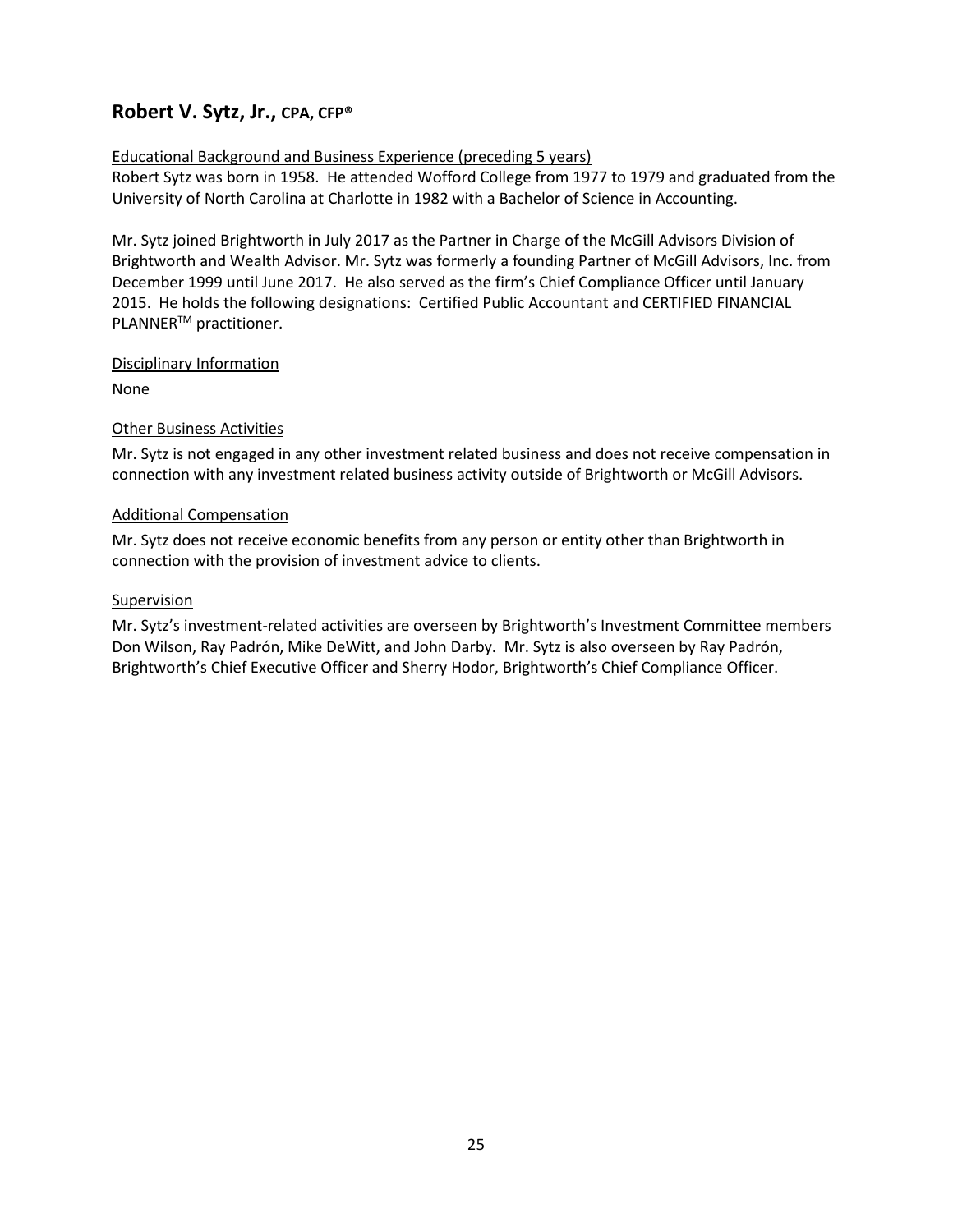### **Amanda Valenti, CFP**®

#### Educational Background and Business Experience (preceding 5 years)

Amanda Valenti was born in Chicago, IL in 1986. She graduated from The University of Illinois where she received two degrees, a Bachelor of Science in Finance and Bachelor of Science in Accounting. Ms. Valenti also received a Certificate of Financial Planning from Northwestern University in Chicago, IL.

Ms. Valenti joined Brightworth in 2019 as the Director of Financial Planning. In April 2022, Ms. Valenti also became a Wealth Advisor of Brightworth. At Lenox Wealth Advisors, she served in the role of Assistant Vice President – Wealth Strategist from February 2017 to January 2018. Ms. Valenti also served the role of Client Relationship Manager at Oxford Financial Group from November 2013 to February 2017. Ms. Valenti is a CERTIFIED FINANCIAL PLANNER™ practitioner.

#### Disciplinary Information None

#### Other Business Activities

Ms. Valenti is not engaged in any other investment related business and does not receive compensation in connection with any investment related business activity outside of Brightworth.

#### Additional Compensation

Ms. Valenti does not receive economic benefits from any person or entity other than Brightworth in connection with the provision of investment advice to clients.

#### Supervision

Ms. Valenti's investment-related activities are overseen by Brightworth's Investment Committee members Don Wilson, Ray Padrón, Mike DeWitt, and John Darby. Ms. Valenti is also overseen by Ray Padrón, Brightworth's Chief Executive Officer and Sherry Hodor, Brightworth's Chief Compliance Officer.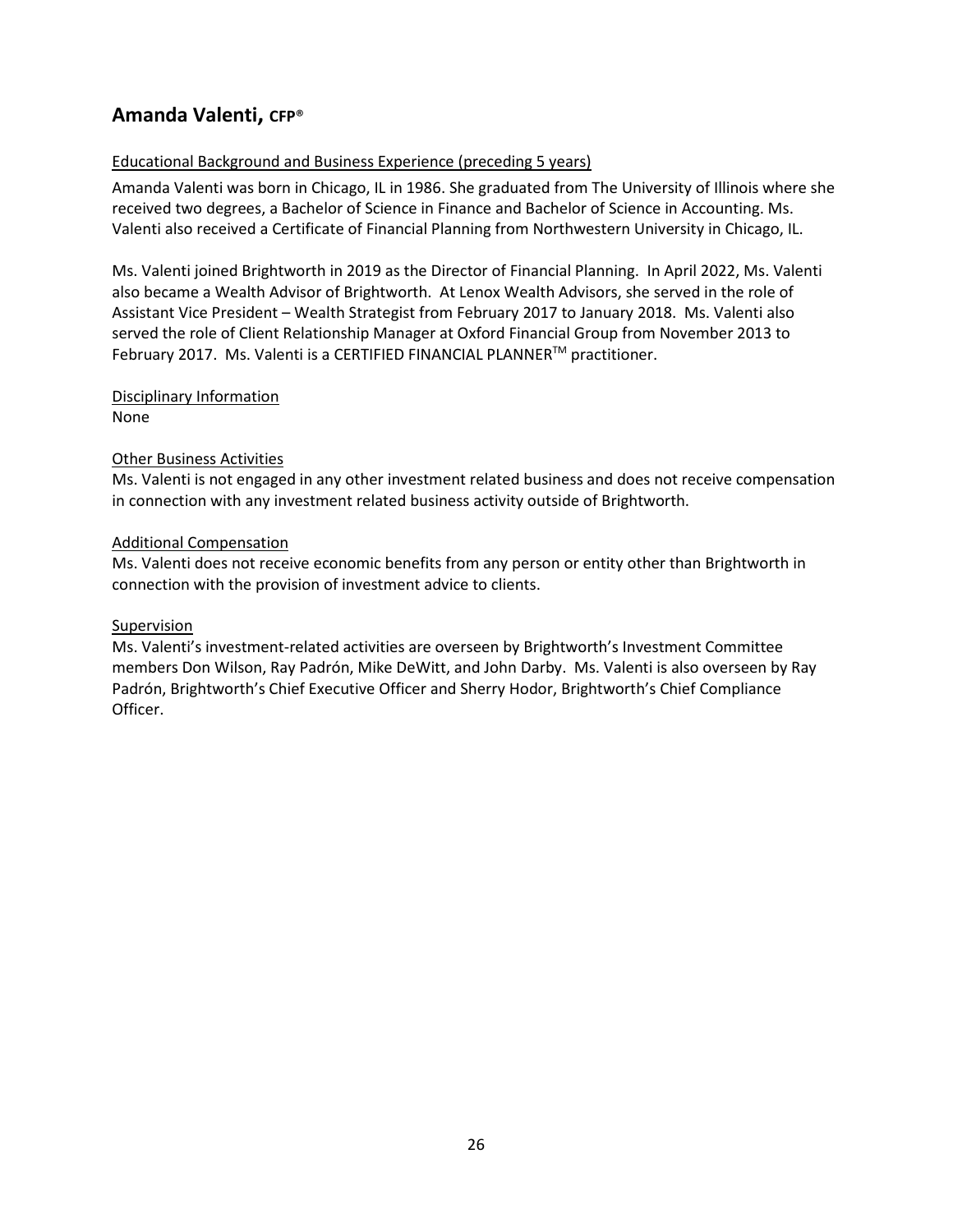### **Donald W. Wilson, IV, CFA®, CFP®**

#### Educational Background and Business Experience (preceding 5 years)

Don Wilson was born in 1971. He graduated Summa Cum Laude from Georgia Institute of Technology with a bachelor's degree in Electrical Engineering in 1995.

Mr. Wilson joined Brightworth in 1998 and became a Partner/Member of the firm in 2008. He is the Chief Investment Officer of Brightworth, effective January 2014. Mr. Wilson previously served as Brightworth's Director of Portfolio Management since 2006. Prior to this position, Mr. Wilson worked in the roles of Investment Operations Specialist and Portfolio Manager at Brightworth. He holds the following designations: Chartered Financial Analyst® and CERTIFIED FINANCIAL PLANNERTM practitioner.

#### Disciplinary Information

None

#### Other Business Activities

Mr. Wilson is not engaged in any other investment related business and does not receive compensation in connection with any investment related business activity outside of Brightworth.

#### Additional Compensation

Mr. Wilson does not receive economic benefits from any person or entity other than Brightworth in connection with the provision of investment advice to clients.

#### Supervision

Mr. Wilson is a member of Brightworth's Investment Committee. His investment-related activities are overseen by Brightworth's other Investment Committee members, Ray Padrón, Mike DeWitt, and John Darby. Mr. Wilson is also overseen by Ray Padrón, Brightworth's Chief Executive Officer and Sherry Hodor, Brightworth's Chief Compliance Officer.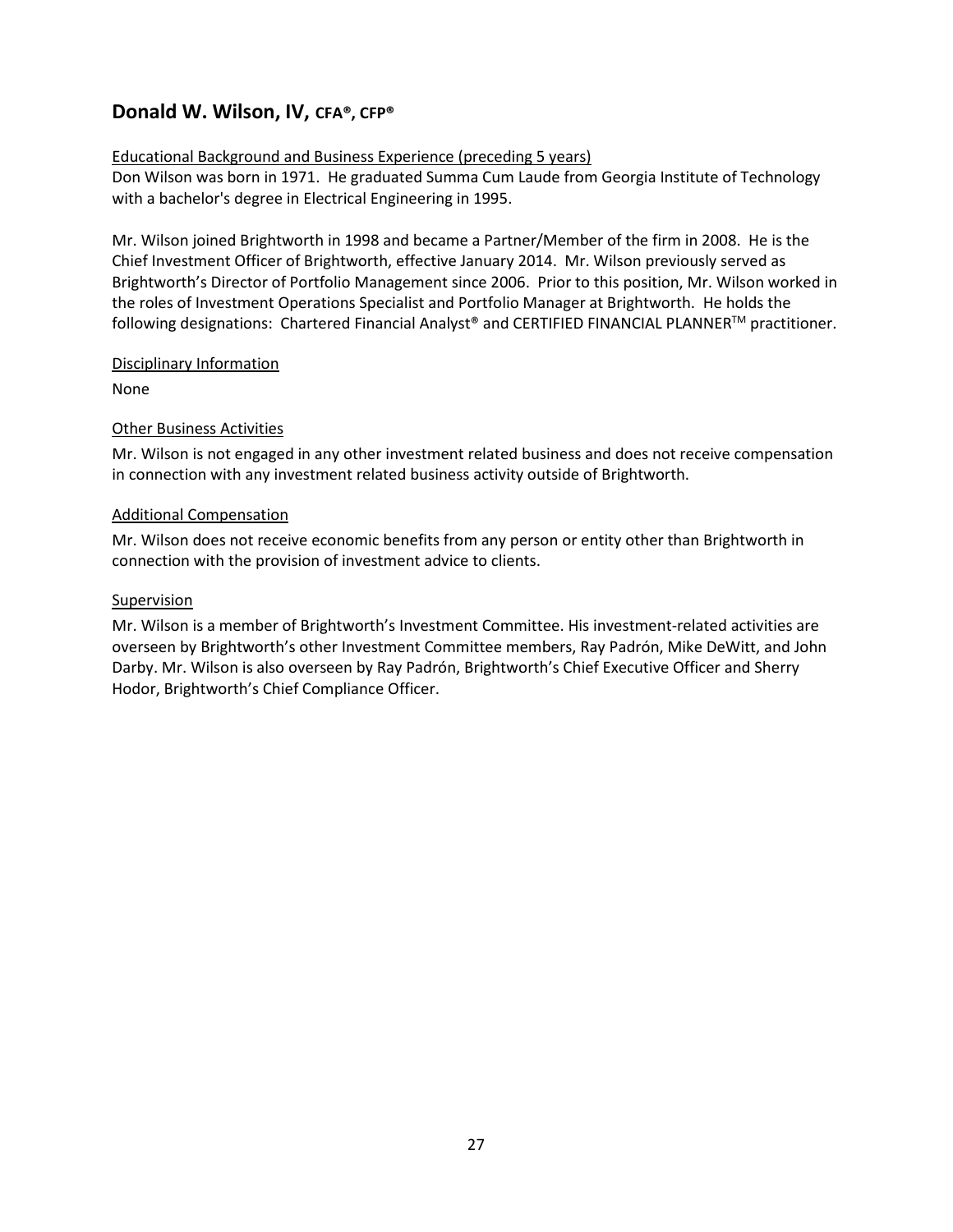### **Wesley Wood, CFP®, CIMA®**

#### Educational Background and Business Experience (preceding 5 years)

Wesley Wood was born in 1994. Mr. Wood attended the University of Alabama where he was a member of the Honors College. Mr. Wood graduated summa cum laude with a master's degree in Consumer Sciences with a concentration in Family Financial Planning and Counseling and with a bachelor's degree in Consumer Sciences with a concentration in Consumer Affairs.

Mr. Wood joined Brightworth as a Financial Planner in 2017. Mr. Wood was promoted to Associate Wealth Advisor in 2020 and to Wealth Advisor in April 2022. He started his career at a fee-only wealth management firm in Silicon Valley where he developed plans to help high net worth clients use their wealth more purposefully and assisted with firm-wide strategy and operations. Mr. Wood is a CERTIFIED FINANCIAL PLANNER™ practitioner. He completed his Certified Investment Management Analyst**®** designation in 2021.

Disciplinary Information None

#### Other Business Activities

Mr. Wood is not engaged in any other investment related business and does not receive compensation in connection with any investment related business activity outside of Brightworth.

#### Additional Compensation

Mr. Wood does not receive economic benefits from any person or entity other than Brightworth in connection with the provision of investment advice to clients.

#### Supervision

Mr. Wood's investment-related activities are overseen by Brightworth's Investment Committee members Don Wilson, Ray Padrón, Mike DeWitt, and John Darby. Mr. Wood is also overseen by Ray Padrón, Brightworth's Chief Executive Officer and Sherry Hodor, Brightworth's Chief Compliance Officer.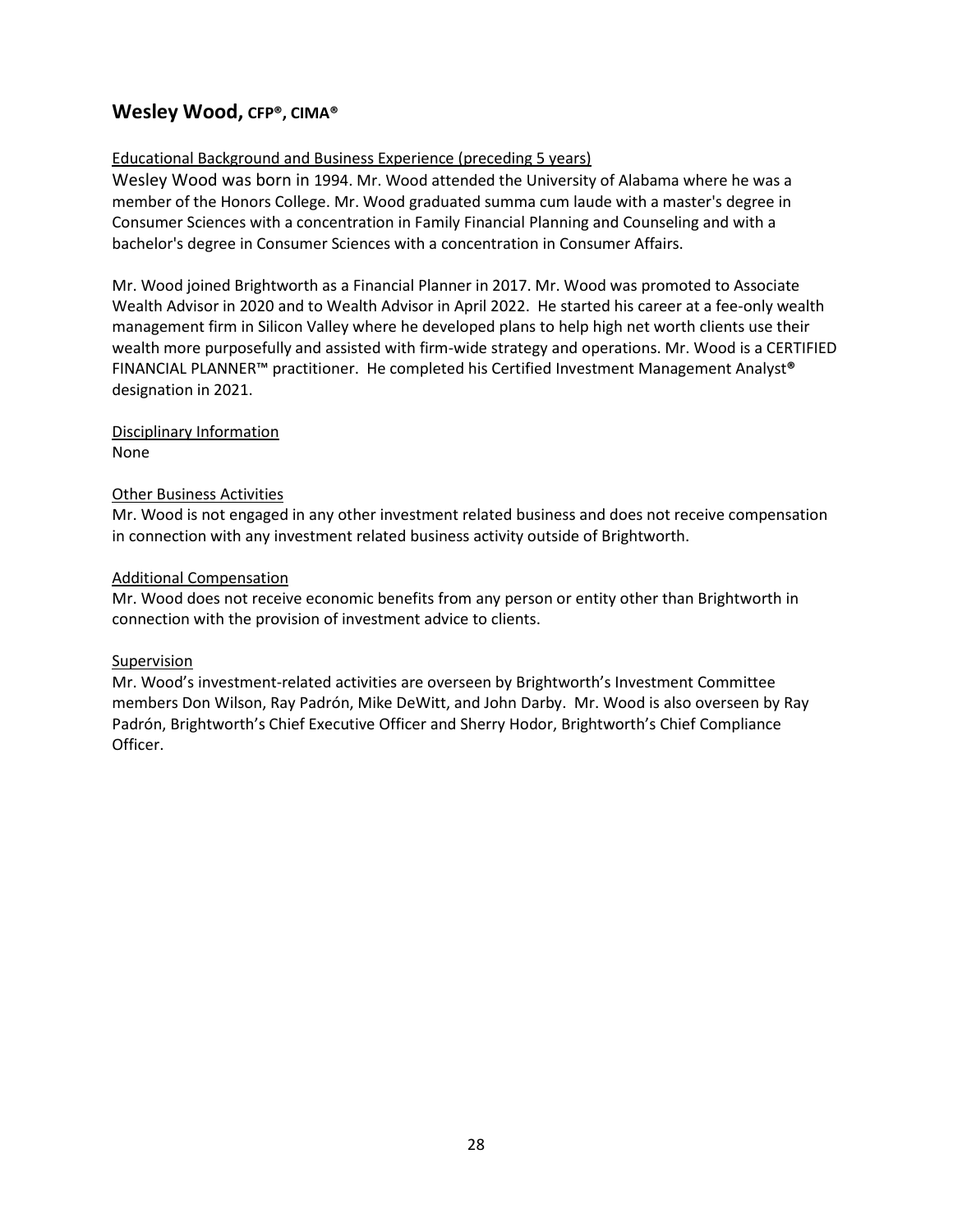### **Summary of Professional Designations**

This section provides additional details on the certifications and credentials held by our Wealth Advisors and staff as indicated in their bios on the previous pages. The descriptions of the credentials listed below were derived from the organizations' websites.

#### **CERTIFIED FINANCIAL PLANNER™**

The CFP® certification is recognized for its high standard of professional education, stringent code of ethics and standards of conduct and ethical requirements that govern professional engagements with clients. To attain the CFP® designation, an individual must fulfill the education requirements and complete advanced-level courses in: Professional Conduct and Regulation, General Principles of Financial Planning, Education Planning, Risk Management and Insurance Planning, Investment Planning, Tax Planning, Retirement Savings and Income Planning, Estate Planning, and Financial Plan Development (Capstone Course). This is followed by a rigorous 2-day exam and there is also an experience requirement to obtain the certification. On an ongoing basis CFP® professionals must complete continuing education courses (30 hours every two years), including an ethics course requirement. CFP® processionals are bound by the Code of Ethics and Standards of Conduct which require certificants to act as a fiduciary and provide financial planning services in the best interests of their clients. (www.cfp.net)

#### **Certified Public Accountant (CPA)**

CPAs are licensed and regulated by their state boards of accountancy. While state laws and regulations vary, the education, experience and testing requirements for licensure as a CPA generally include minimum college education (typically currently 150 credit hours with at least a baccalaureate degree and a concentration in accounting), minimum experience levels (most states require at least one year of experience providing services that involve the use of accounting, attest, compilation, management advisory, financial advisory, tax or consulting skills, all of which must be achieved under the supervision of or verification by a CPA), and successful passage of the Uniform CPA Examination. In order to maintain a CPA license, states generally require the completion of 40 hours of continuing professional education (CPE) each year (or 80 hours over a two-year period or 120 hours over a three-year period). Additionally, all American Institute of Certified Public Accounts (AICPA) members are required to follow a rigorous *Code of Professional Conduct* which requires that they act with integrity, objectivity, due care, competence, fully disclose any conflicts of interest (and obtain client consent if a conflict exists), maintain client confidentiality, disclose to the client any commission or referral fees, and serve the public interest when providing financial services. The vast majority of state boards of accountancy have adopted the AICPA's *Code of Professional Conduct* within their state accountancy laws or have created their own. [\(www.aicpa.org\)](http://www.aicpa.org/)(www.aicpa.org)

#### **Chartered Financial Analyst® (CFA®)**

To enroll in the CFA® program, an individual must have four years of qualified investment work experience. A CFA® designation requires an individual to complete a graduate-level self-study program. The curriculum includes ethics and professional standards as well as economics. It also covers a variety of technical financial topics including: quantitative methods, financial reporting and analysis, corporate finance, equity investments, fixed income, derivatives, alternative investments, and portfolio management and wealth planning. Candidates must then pass three six-hour exams that test the individual's knowledge in these areas of investments and finance. Completing the Program takes most candidates between two and five years. The CFA® candidate is also required to adhere to the CFA Institute *Code of Ethics and Standards of Professional Conduct* on an annual basis. Holders of this designation must also become a member of CFA Institute. (www.cfainstitute.org)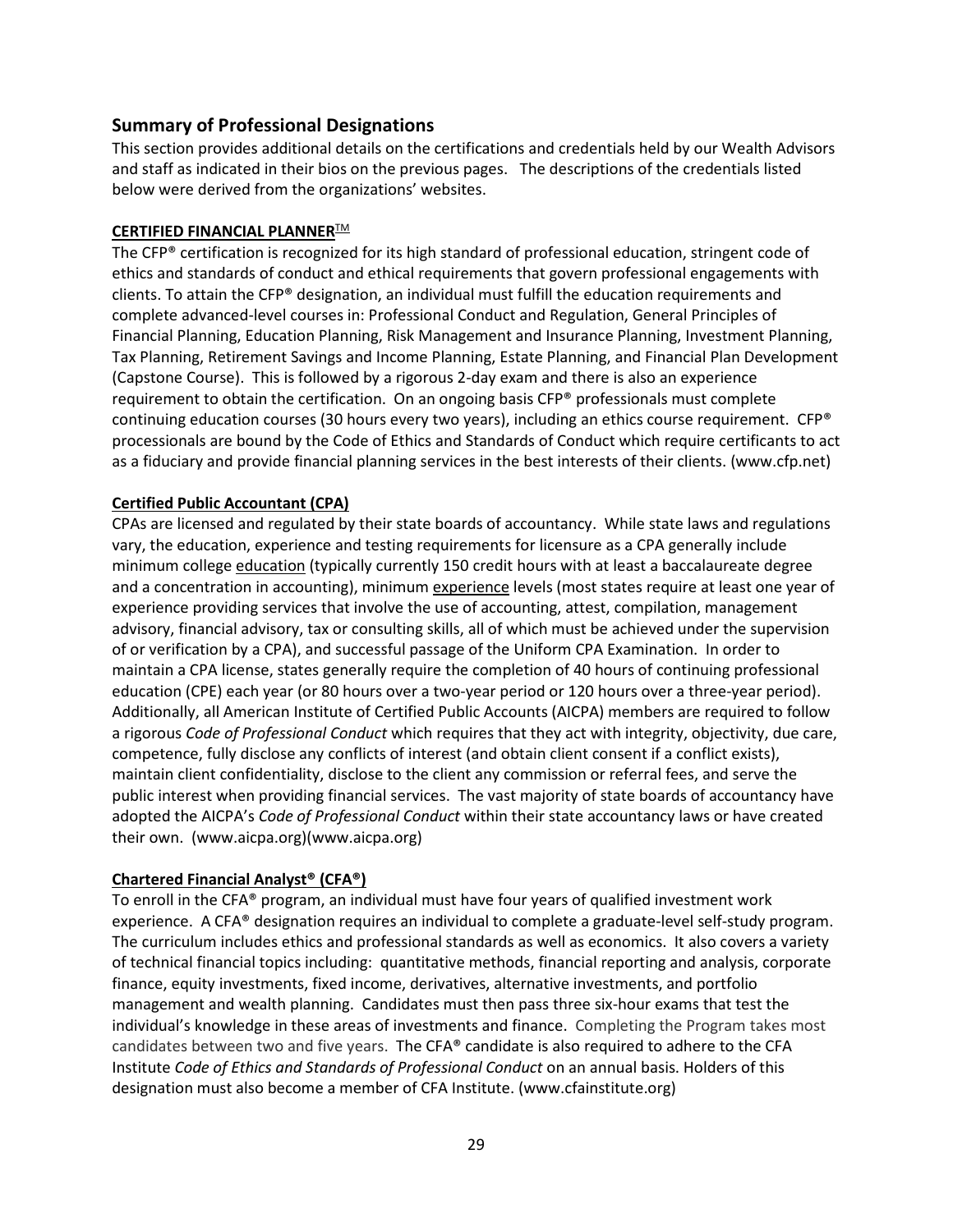#### **Certified Investment Management Analyst® (CIMA®)**

The CIMA® certification signifies that an individual has met initial and on-going experience, ethical, education, and examination requirements for investment management consulting, including advanced investment management theory and application. A CIMA® must show an expertise not only in finance but also in business strategy, operations and management. This makes them well suited for assessing risk and making decisions on the scale of entire corporations or funds. Prerequisites for the CIMA® certification are three years of financial services experience and an acceptable regulatory history. To obtain the CIMA® certification, candidates must pass an online Qualification Examination, successfully complete a one-week classroom education program currently provided by the University of Chicago Booth School of Business, the Wharton School at The University of Pennsylvania and the Yale School of Management, pass an online Certification Examination. CIMA® designees are required to adhere to the Investments and Wealth Institute's *Code of Professional Responsibility, Standards of Practice, and Rules and Guidelines for Use of the Marks*. CIMA® designees must report 40 hours of continuing education credits, including two ethics hours, every two years to maintain the certification. The designation is administered through the Investments and Wealth Institute® (formerly known as IMCA). (www.investmentsandwealth.org)

#### **Certified Financial Transitionist® (CeFT®)**

A Certified Financial Transitionist® (CeFT®) is trained to help clients navigate through major life events and the financial transitions that accompany them. The CeFT® is the industry's first designation specifically geared toward financial change and transition. The certification is offered by the Financial Transitionist Institute, which is the training and certification division of the Sudden Money Institute. Training involves studying the stages of transition, how people behave during their financial transition, and how to most effectively work with them. The program is designed for professionals who have at least five years of face-to-face client contact. It is a "level-up" designation, meaning that individuals must have already obtained at least one industry certification, such as the CFP®, CIMA®, or CFA®. The CeFT<sup>®</sup> designation is maintained by completing a minimum of 15 hours of continuing education per year. (www.financialtransitionist.com)

#### **Certified Exit Planner™ (CExP™)**

Offered since 2009, the Certified Exit Planner designation (CExP™) is designed for individuals who desire to become the preeminent Exit Planning resource for business owners. This designation is offered through Business Enterprise Institute (BEI) and begins with a Boot Camp for Advisors which is the first step in their Exit Planning education. Next the Advanced Exit Planning courses require candidates to participate in a three-part professional education and training process to provide them with the foundation to sit for the exam to acquire the designation. This training helps provide  $CExP^{TM}$ professionals with the expertise to advise business owners on valuing the business, transferring ownership, maintaining continuity, and handling the financial proceeds. (www.exitplanning.com)

#### **Chartered Life Underwriter® (CLU®)**

For over 80 years, the CLU® has been the respected risk management credential for advisors. Designees have completed eight or more college-level courses. Topics for required courses include insurance and financial planning, life insurance law, estate planning, and planning for business owners and professionals. Elective courses include such advanced topics as income taxes, group benefits, retirement planning, and health insurance. CLU® designees must meet experience and continuing education requirements and must adhere to a high ethical standard. The mark is awarded by The American College. (www.theamericancollege.edu)